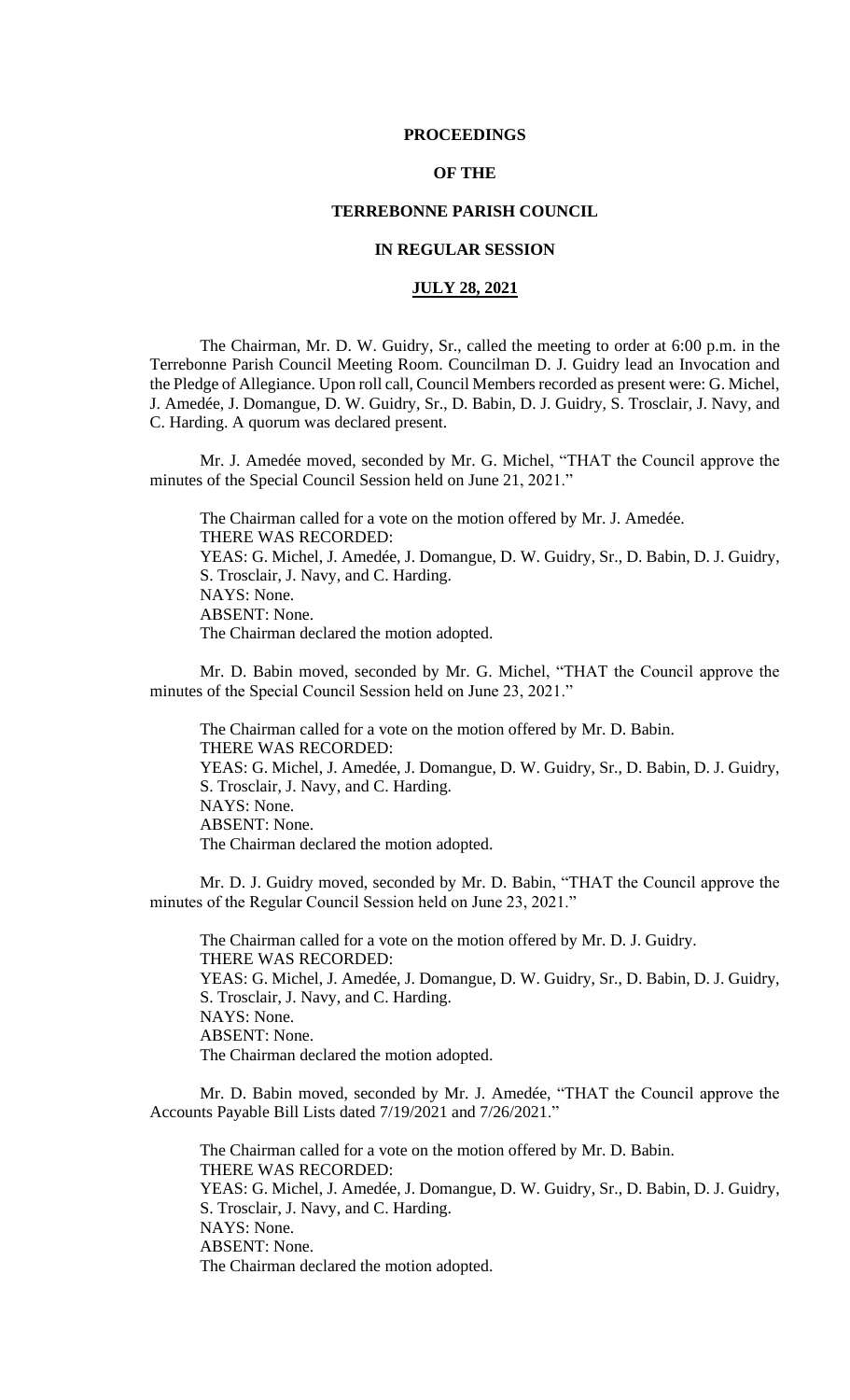Mr. D. Babin moved, seconded by Mr. J. Amedée, "THAT the Council approve the Manual Check Listing for June 2021."

The Chairman called for a vote on the motion offered by Mr. D. Babin. THERE WAS RECORDED: YEAS: G. Michel, J. Amedée, J. Domangue, D. W. Guidry, Sr., D. Babin, D. J. Guidry, S. Trosclair, J. Navy, and C. Harding. NAYS: None. ABSENT: None. The Chairman declared the motion adopted.

Parish Manager Mike Toups informed the Council that the pump and drainage report was previously distributed via email. He added that the reinstallation at D3 Upper Montegut Pump Station began earlier today.

Mr. Floyd Bergeron, Houma resident, addressed the Council relative to placing the matter of the sale and use of fireworks on the ballot for the residents to approve. He also shared his opposition to the usage of fireworks outside of hours designated by ordinance.

Mr. D. J. Guidry moved, seconded by Mr. G. Michel, "THAT the Council grant Mr. Bergeron an additional minute to conclude his comments."

The Chairman called for a vote on the motion offered by Mr. D. J. Guidry. THERE WAS RECORDED: YEAS: G. Michel, J. Amedée, J. Domangue, D. W. Guidry, Sr., D. Babin, D. J. Guidry, S. Trosclair, J. Navy, and C. Harding. NAYS: None. ABSENT: None. The Chairman declared the motion adopted.

Mr. Bergeron shared his concerns regarding funds being used to create a working model of a lock system in the ship channel then suggested that the funds could be better used to address road conditions and drainage concerns.

Parish President Gordon Dove clarified that the CPRA funded the model lock system as part of a project to create a lock system in the Houma Navigational Canal. He then gave a brief overview of the lock system and shared his optimism for the model educating the public about the lock system project and its benefits.

Mr. Robert Cutting, Houma resident, suggested that a designated area be created for the usage of fireworks then shared his opposition to the usage of fireworks outside of designated hours. He then addressed the Council relative to tall grass issues at the intersection of American Boulevard and Highway 57, in drainage ditches, and along highways.

Mr. J. Amedée moved, seconded by Mr. G. Michel, "THAT, it not being 6:30 P.M. and the time to conduct public hearings, the Council deviate from the regular order of business to address other items on the agenda."

The Chairman called for a vote on the motion offered by Mr. J. Amedée. THERE WAS RECORDED: YEAS: G. Michel, J. Amedée, J. Domangue, D. W. Guidry, Sr., D. Babin, D. J. Guidry, S. Trosclair, J. Navy, and C. Harding. NAYS: None. ABSENT: None. The Chairman declared the motion adopted.

Mr. J. Amedée moved, seconded by Mr. D. Babin, "THAT the Council accept the minutes of the Terrebonne Parish Sales and Use Tax Advisory Board meeting dated July 13, 2021 and ratify the following action:

1. Accept the 2020 Financial Audit Report, as prepared by Bourgeois Bennett, LLC."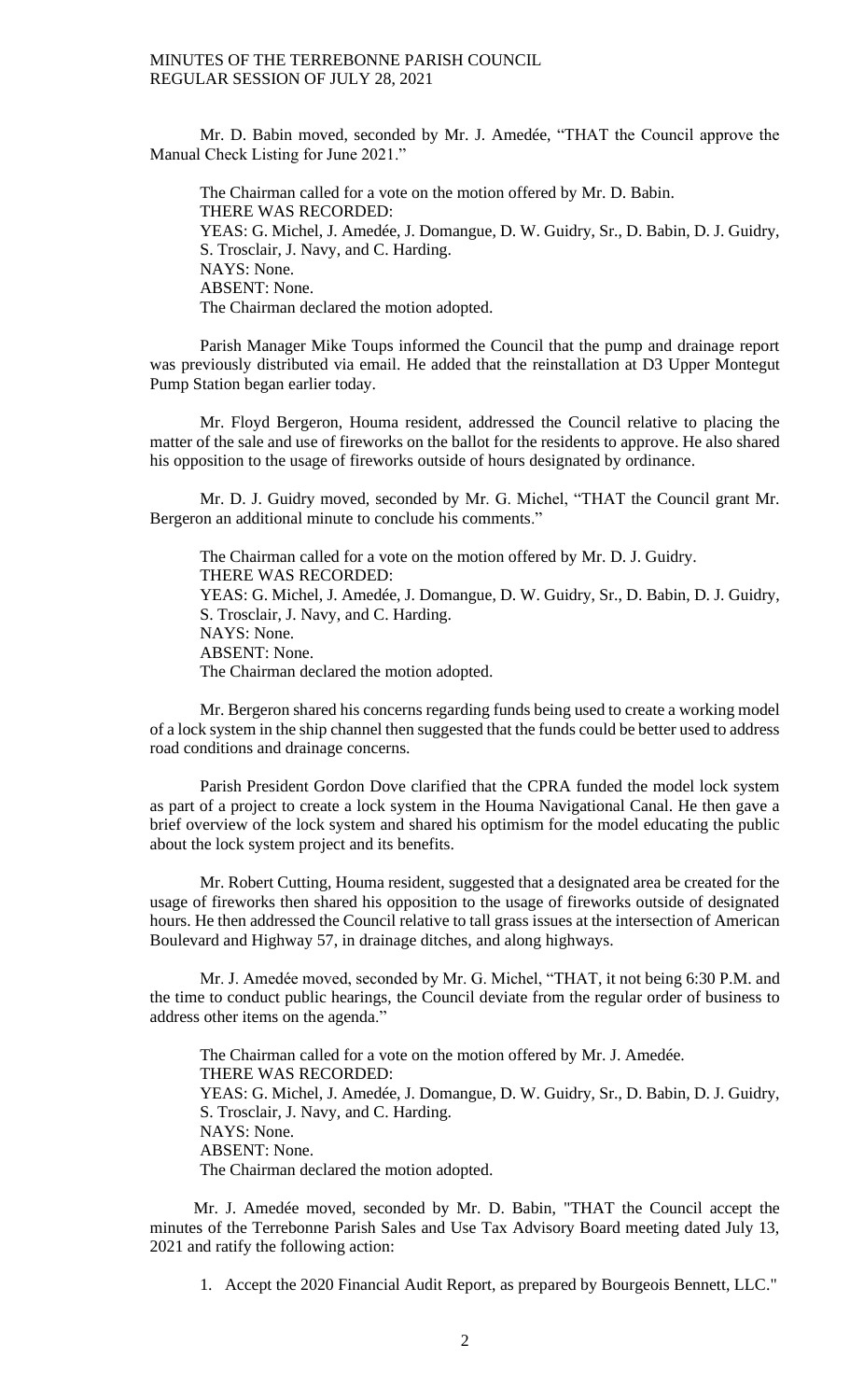The Chairman called for a vote on the motion offered by Mr. J. Amedée. THERE WAS RECORDED: YEAS: G. Michel, J. Amedée, J. Domangue, D. W. Guidry, Sr., D. Babin, D. J. Guidry, S. Trosclair, J. Navy, and C. Harding. NAYS: None. ABSENT: None. The Chairman declared the motion adopted.

The Chairman called for a report from the Public Services Committee meeting held on 07/26/2021, whereupon the Committee Chairman, noting ratification of the minutes calls four public hearings on Wednesday, August 11, 2021, at 6:30 p.m., rendered the following:

# **PUBLIC SERVICES COMMITTEE**

#### **JULY 26, 2021**

The Chairman, Dirk Guidry, called the Public Services Committee meeting to order at 6:19 p.m. in the Terrebonne Parish Council Meeting Room with an Invocation and Pledge of Allegiance led by Committee Member J. Amedée. Upon roll call, Committee Members recorded as present were: G. Michel, J. Amedée, J. Domangue, D. W. Guidry, Sr., D. Babin, D. J. Guidry, J. Navy, and C. Harding. Committee Member S. Trosclair was recorded as absent. A quorum was declared present.

The Chairman read a letter from Committee Member S. Trosclair explaining his absence from the evening's proceedings.

TOHSEP Director Earl Eues presented statistics on Terrebonne Parish's current COVID-19 cases, the number of tests completed, death statistics, hospitalizations, and vaccine distributions. He noted an increased number of cases and hospitalizations in Terrebonne Parish over the past weeks. He emphasized the a need for more people both locally and statewide to get vaccinated and expressed a growing concern regarding the Delta variant of COVID-19. Mr. Eues then reported on the current "fourth surge" of COVID-19 being experienced in Louisiana and shared the Louisiana Department of Health's recommendations addressing the more contagious Delta variant as follows:

- both vaccinated and unvaccinated people should wear a face mask if unable to maintain 6 feet of distance while indoors
- businesses should review their operations to accommodate employees to in order to reduce unnecessary contact to avoid the spread of COVID-19
- both vaccinated and unvaccinated people should take a COVID-19 test after a known or suspected exposure to COVID-19; if positive, they should immediately isolate themselves; if negative, they should retest within 5-7 days post exposure, and
- if a person develops symptoms at any point, they should get tested and immediately isolate themselves to reduce the spread of the virus.

Mr. Eues clarified that both vaccinated and unvaccinated people are recommended to get tested due to the contagiousness of the Delta variant, and that, while vaccines do not entirely prevent contracting COVID-19, there is evidence that there is less chance of hospitalization and death for those who are vaccinated. He then announced that a vaccination event at Dumas Auditorium on August 7, 2021 from 8:00 a.m. to 12:00 p.m. with Pfizer and Johnson and Johnson vaccines being available. Mr. Eues continued that another event is being held on August 7, 2021 at the Mechanicville Gym with vaccinations being provided from 12:00 p.m. to 4:00 p.m.

Mr. C. Harding clarified that the event at the Dumas Auditorium would have several sponsors on site providing other health services alongside vaccinations. He then shared his optimism for the success of the vaccination events.

Mr. D. W. Guidry, Sr. shared his optimism of the effectiveness of COVID-19 vaccines and encouraged the public to get vaccinated.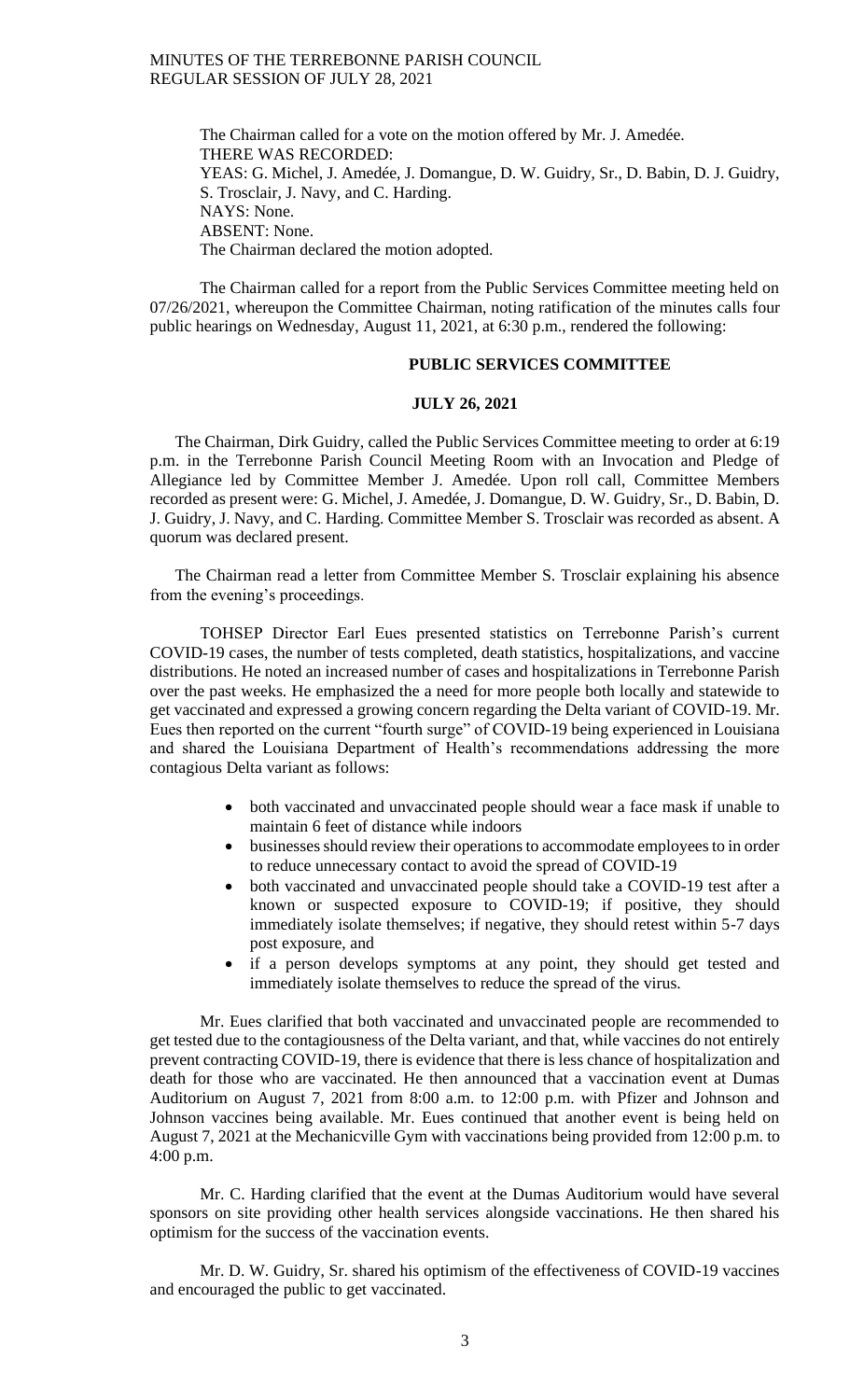Ms. J. Domangue shared some of her experiences in supporting vaccinations to reduce the increasing number of COVID-19 cases in Terrebonne Parish and encouraged the public to get vaccinated.

Upon Mr. G. Michel's request, Mr. Eues clarified it was not recommended to quarantine following a negative test result after known exposure to COVID-19, but to get re-tested within five to seven days later to ensure no exposure to the virus. He also reported that no announcements have been made by the school system regarding COVID-19. Mr. Eues then clarified that the event at Dumas Auditorium will provide adults their choice of vaccinations available. Mr. Eues then encouraged the public to get vaccinated to not only protect themselves, but also their families.

Mr. C. Harding encouraged the public to take advantage of the free COVID-19 vaccinations being provided across the parish and get vaccinated.

Mr. Eues reported that no tropical storm systems were currently being monitored.

OFFERED BY: MR. J. AMEDĖE SECONDED BY: MR. C. HARDING

# *RESOLUTION NO. 21-283*

**A resolution providing approval of Change Order No. 2 (Balancing) to Norris & Boudreaux Contractors LLC for Cast Iron Gas Line Replacement, St. Louis and McKinley Street Area, Phase 20, Parish Project No. 18-GAS-45.**

**WHEREAS,** by contract dated October 10, 2019, Terrebonne Parish Consolidated Government did award a contract to Norris & Boudreaux, LLC for Cast Iron Gas Line Replacement, St. Louis and McKinley Street Area Phase 20, Parish Project No. 18-GAS-45, Terrebonne Parish, Louisiana, as will be seen by reference to said contract which is recorded under Entry No. 1590915 of the records of Terrebonne Parish, Louisiana, and

**WHEREAS,** the Project Engineer has submitted plan Change Order No. 2 (Balancing) as the final and equalizing plan change order for the project, and

**WHEREAS,** a Change Order has been recommended for a decrease in the amount of Twenty-Five Thousand One Hundred Sixty-Four Dollars and Twelve Cents (\$25,164.12).

**NOW THEREFORE BE IT RESOLVED,** by the Terrebonne Parish Council, on behalf of the Terrebonne Parish Consolidated Government, hereby approves this change order for the above referenced project.

**BE IT FURTHER RESOLVED,** that the Parish President be authorized to execute Change Order No. 2 (Balancing), for an decrease in the amount of Twenty Five Thousand One Hundred Sixty Four Dollars and Twelve Cents (\$25,164.12).

#### **THERE WAS RECORDED:**

YEAS: G. Michel, J. Amedée, J. Domangue D. W. Guidry, Sr., D. Babin, D. J. Guidry, J. Navy and C. Harding. NAYS: None. NOT VOTING: None. ABSTAINING: None. ABSENT: S. Trosclair. The Chairman declared the resolution adopted on this the  $26<sup>th</sup>$  day of July 2021.

\*\*\*\*\*\*\*\*\*\*\*\*

| OFFERED BY:         | MS. J. DOMANGUE       |
|---------------------|-----------------------|
| <b>SECONDED BY:</b> | MR. D. W. GUIDRY, SR. |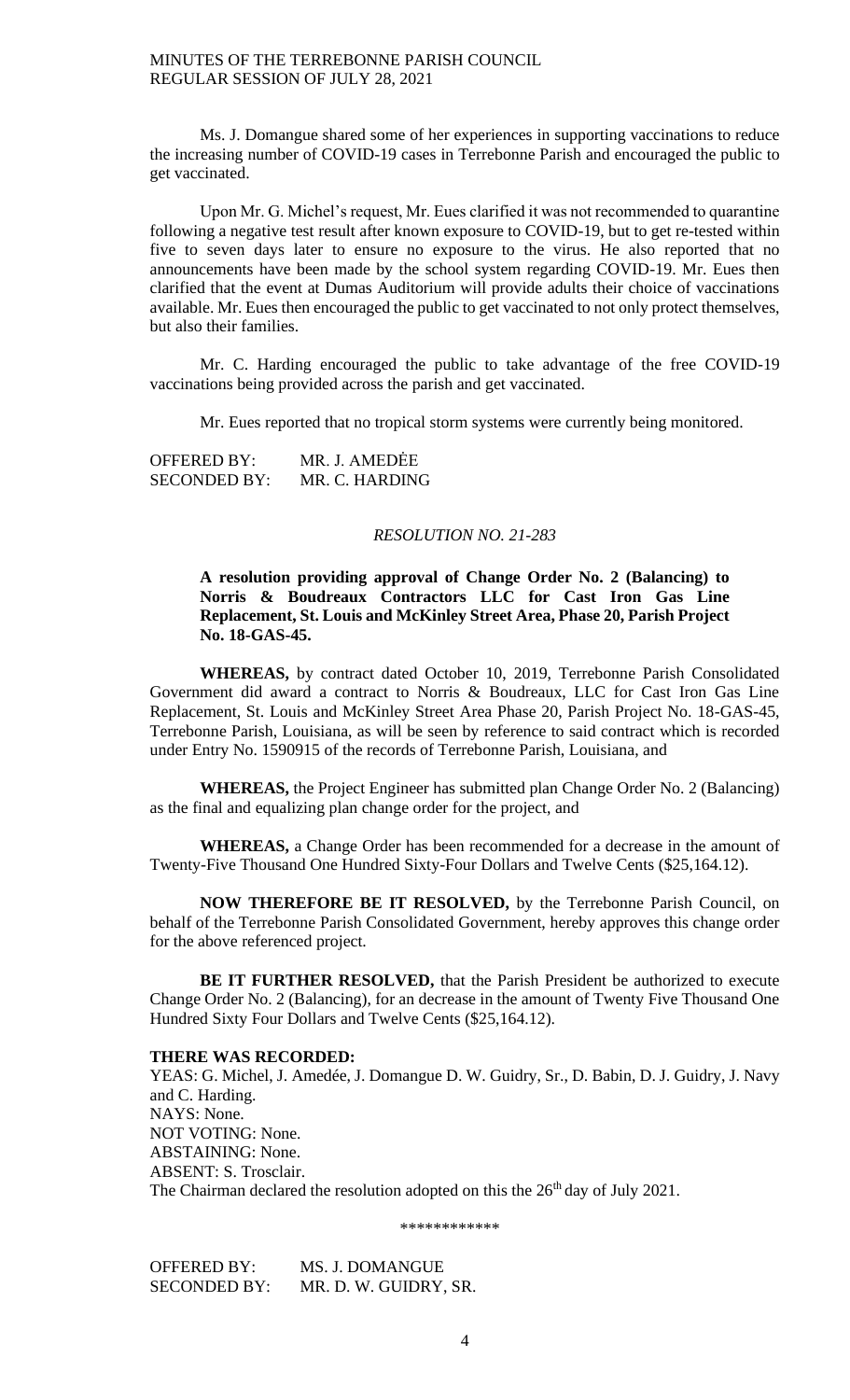#### *RESOLUTION NO. 21-284*

A resolution ratifying the appointment of the firm of Delta Coast Consultants, LLC, to provide engineering services for the **North Hollywood Road Drainage Improvements Project**; and authorizing the execution of an agreement for these services.

**WHEREAS**, Terrebonne Parish Consolidated Government is desirous of improving the drainage along North Hollywood Road, and

**WHEREAS**, the Terrebonne Parish Consolidated Government is desirous of appointing a firm to provide engineering services for the project entitled North Hollywood Road Drainage Improvements Project, and

**WHEREAS**, the firm of Delta Coast Consultants, LLC, has been selected by Terrebonne Parish President Gordon E. Dove to provide the engineering services relative to said project, and

**NOW, THEREFORE BE IT RESOLVED** that the Terrebonne Parish Council does hereby ratify the appointment of the firm of Delta Coast Consultants, LLC, by Terrebonne Parish President Gordon E. Dove for professional services for the North Hollywood Road Drainage Improvements Project, and

**BE IT FURTHER RESOLVED** that the Terrebonne Parish Council, on behalf of the Terrebonne Parish Consolidated Government, does hereby authorize the execution of an agreement with the firm of Delta Coast Consultants, LLC, by Terrebonne Parish President Gordon E. Dove.

## **THERE WAS RECORDED:**

YEAS: G. Michel, J. Amedée, J. Domangue D. W. Guidry, Sr., D. Babin, D. J. Guidry, J. Navy and C. Harding. NAYS: None. NOT VOTING: None. ABSTAINING: None. ABSENT: S. Trosclair. The Chairman declared the resolution adopted on this the 26<sup>th</sup> day of July 2021.

\*\*\*\*\*\*\*\*\*\*\*\*

Ms. J. Domangue moved, seconded by Mr. D. Babin, "THAT the Public Services Committee introduce an ordinance to amend Article II, Comprehensive Solid Waste Management Program, of Chapter 11 of the Terrebonne Parish Code of Ordinances to classify waste generated in the process of lawful eviction; to provide procedures for management and disposal of bulky waste not authorized for parish pickup, to provide for administration and penalties for violations related thereto; and call a public hearing on said matter on Wednesday, August 11, 2021, at 6:30 p.m."

The Chairman called for the vote on the motion offered by Ms. J. Domangue. THERE WAS RECORDED: YEAS: G. Michel, J. Amedée, J. Domangue, D. W. Guidry, Sr., D. Babin, D. J. Guidry, J. Navy, and C. Harding. NAYS: None. ABSENT: S. Trosclair. The Chairman declared the motion adopted.

Mr. G. Michel moved, seconded by Mr. D. W. Guidry, Sr., "THAT the Public Services Committee introduce an ordinance to establish a '4-Way Stop' at the intersection of Kellie Drive and McCoy Street and call a public hearing on said matter on Wednesday, August 11, 2021, at 6:30 p.m."

The Chairman called for the vote on the motion offered by Mr. G. Michel. THERE WAS RECORDED: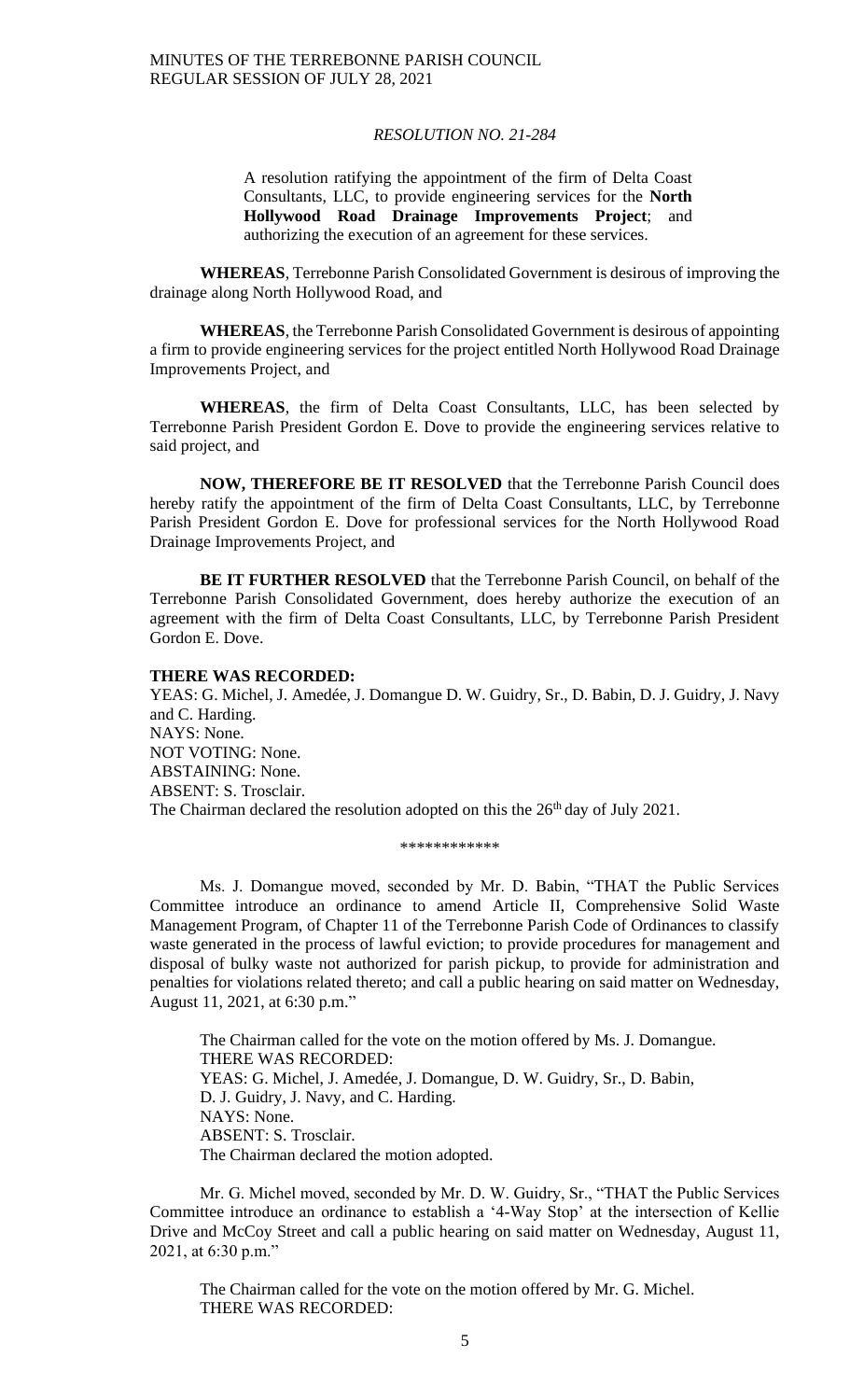YEAS: G. Michel, J. Amedée, J. Domangue, D. W. Guidry, Sr., D. Babin, D. J. Guidry, J. Navy, and C. Harding. NAYS: None. ABSENT: S. Trosclair. The Chairman declared the motion adopted.

Mr. D. Babin moved, seconded by Mr. D. W. Guidry, Sr., "THAT the Public Services Committee introduce an ordinance to correct and update the polling locations identified in Ordinance No. 9099 to establish Precinct 15, Southdown Elementary School located at 1124 Saint Charles Street in Houma, LA; Precinct 16, Southdown Elementary School located at 1124 Saint Charles Street in Houma, LA; Precinct 29, East Park Fire Station located at 8547 Park Avenue in Houma, LA; Precinct 46, Municipal Auditorium located at 880 Verret Street in Houma, LA; Precinct 58, Pointe-aux-Chenes Elementary School located at 1236 Highway 665 in Montegut, LA; Precinct 63, Little Caillou Volunteer Fire Department Fitness Center located at 5612 Highway 56 in Chauvin, LA; and Precinct 72, Dularge Recreation Center located at 1330 Dr. Beatrous Road in Theriot, LA; and call a public hearing on said matter on Wednesday, August 11, 2021, at 6:30 p.m."

The Chairman called for the vote on the motion offered by Mr. D. Babin. THERE WAS RECORDED: YEAS: G. Michel, J. Amedée, J. Domangue, D. W. Guidry, Sr., D. Babin, D. J. Guidry, J. Navy, and C. Harding. NAYS: None. ABSENT: S. Trosclair. The Chairman declared the motion adopted.

Mr. D. W. Guidry, Sr. moved, seconded by Mr. D. Babin, "THAT the Public Services Committee introduce an ordinance to amend and supplement Ordinance No. 9277 which authorized the issuance by the Parish of Terrebonne not to exceed six million dollar (\$6,000,000) of its Public Library Sales Tax Bonds, Series 2021, ratifying the sale of the bonds to Raymond James and Associates, Inc., and providing for other matters in connection therewith, and call a public hearing on said matter on Wednesday, August 11, 2021, at 6:30 p.m."

The Chairman called for the vote on the motion offered by Mr. D. W. Guidry, Sr. THERE WAS RECORDED: YEAS: G. Michel, J. Amedée, J. Domangue, D. W. Guidry, Sr., D. Babin, D. J. Guidry, J. Navy, and C. Harding. NAYS: None. ABSENT: S. Trosclair. The Chairman declared the motion adopted.

Mr. G. Michel led a discussion regarding oversight of Recreation District No. 11 as per Section 21-92 (a) of Ordinance No. 8938 being revisited every six months. He commended Recreation District No. 11 on the recent appointment of a new director then shared his support of revisiting the oversight again in six months to allow the new director more time to better establish proper procedures.

Mr. C. Harding shared his concerns regarding all recreation districts' adherence to and supervision of the requirements set forth by Ordinance No. 8938. He then shared his appreciation for the progress achieved by Recreation District No. 11 and offered the following:

Mr. C. Harding moved, seconded by Mr. J. Amedée, "THAT Recreation District No. 11 be removed from Council oversight." **(\*SUBSTITUTE MOTION OFFERED AFTER DISCUSSION)**

Upon Mr. J. Amedée's request, Chief Financial Officer Kandace Mauldin shared that Recreation District No. 11 has completed significant budgetary changes that address many of the district's financial concerns. She continued that Recreation District No. 11's operational and maintenance concerns were not fully addressed but would potentially be resolved over time.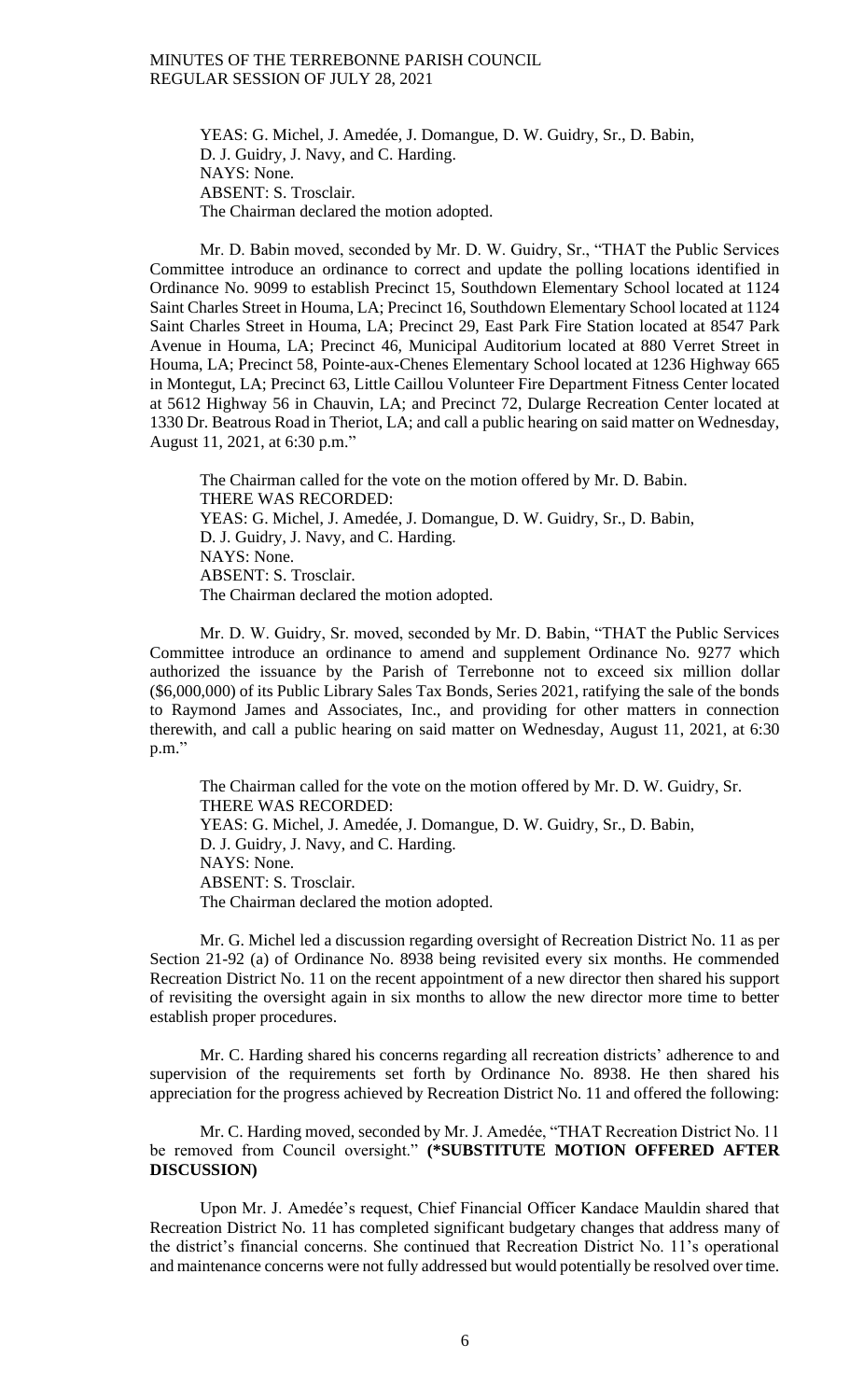Mr. G. Michel shared his opposition to the immediate removal of Recreation District No. 11 from oversight then suggested that the matter could be revisited earlier than the sixmonth time frame as stipulated by ordinance so that the new director could further address concerns.

Mr. J. Navy shared some of his experiences in supporting Recreation District No. 11 and its facilities and programs for children and the elderly then shared his support for addressing the matter as per the requirements of the ordinance.

Ms. J. Domangue shared her appreciation for the recent improvements to recreation in Terrebonne Parish then suggested that the matter of Recreation District No. 11 oversight be revisited in-line with the review and adoption of a Recreation Procedures Manual projected to be complete at the end of the year.

Upon Ms. Domangue's inquiry, Ms. Mauldin clarified that a report previously submitted to Recreation District No. 11 regarding issues for its facilities was compiled and submitted by the Risk Management department and that Risk Management could provide an update on those issues as needed.

Mr. C. Harding reiterated his appreciation for the progress achieved by Recreation District No. 11 and his concerns that all recreation districts should adhere to the same requirements and scrutiny by the Council regarding their operation as per ordinance.

Upon Mr. D. W. Guidry's inquiring, Ms. Mauldin shared her understanding that the operational and maintenance concerns of the district were being addressed by the district's new director at this time.

**\***Mr. D. W. Guidry, Sr. offered a substitute motion, seconded by Mr. G. Michel, "THAT the matter of Council oversight for Recreation District No. 11 be revisited in ninety days." **(\*\*SUBSTITUTE MOTION ADOPTED AFTER DISCUSSION)**

Upon Mr. C. Harding's request, Ms. Mauldin stated that not all recreation districts were in full compliance as per ordinance with their responsibilities regarding the submission of budgets and meeting minutes.

Mr. G. Michel shared his understanding that, while Recreation District No. 11 is under Council oversight, it is the responsibility of the entire Council to monitor and address the appropriate concerns for Recreation District No. 11.

**\*\***The Chairman called for the vote on the aforementioned motion offered by Mr. D. W. Guidry, Sr. THERE WAS RECORDED: YEAS: G. Michel, J. Amedée, J. Domangue, D. W. Guidry, Sr., D. Babin, D. J. Guidry, and J. Navy. NAYS: C. Harding. ABSENT: S. Trosclair. The Chairman declared the motion adopted.

It was at this time (7:12 p.m.) that Mr. J. Navy was recorded as leaving the proceedings.

Chief Financial Officer Kandace Mauldin gave a brief presentation on highlighted changes to the current draft of the Recreation Procedure Manual. She shared that the draft sections being presented are being followed by the recreation districts but have not been officially put into writing. She then gave an overview of the differences in the chart of accounts and budgetary practices for the recreation districts that would be addressed by the revisions to the proposed manual.

Mr. J. Amedée shared his appreciation for continuing efforts and the cooperation of both the Parish Administration and the Recreation Districts in compiling and reviewing the proposed manual. He encouraged those with concerns regarding the manual to share those concerns with the Council so that any further improvements to the proposed manual can be made prior to adoption.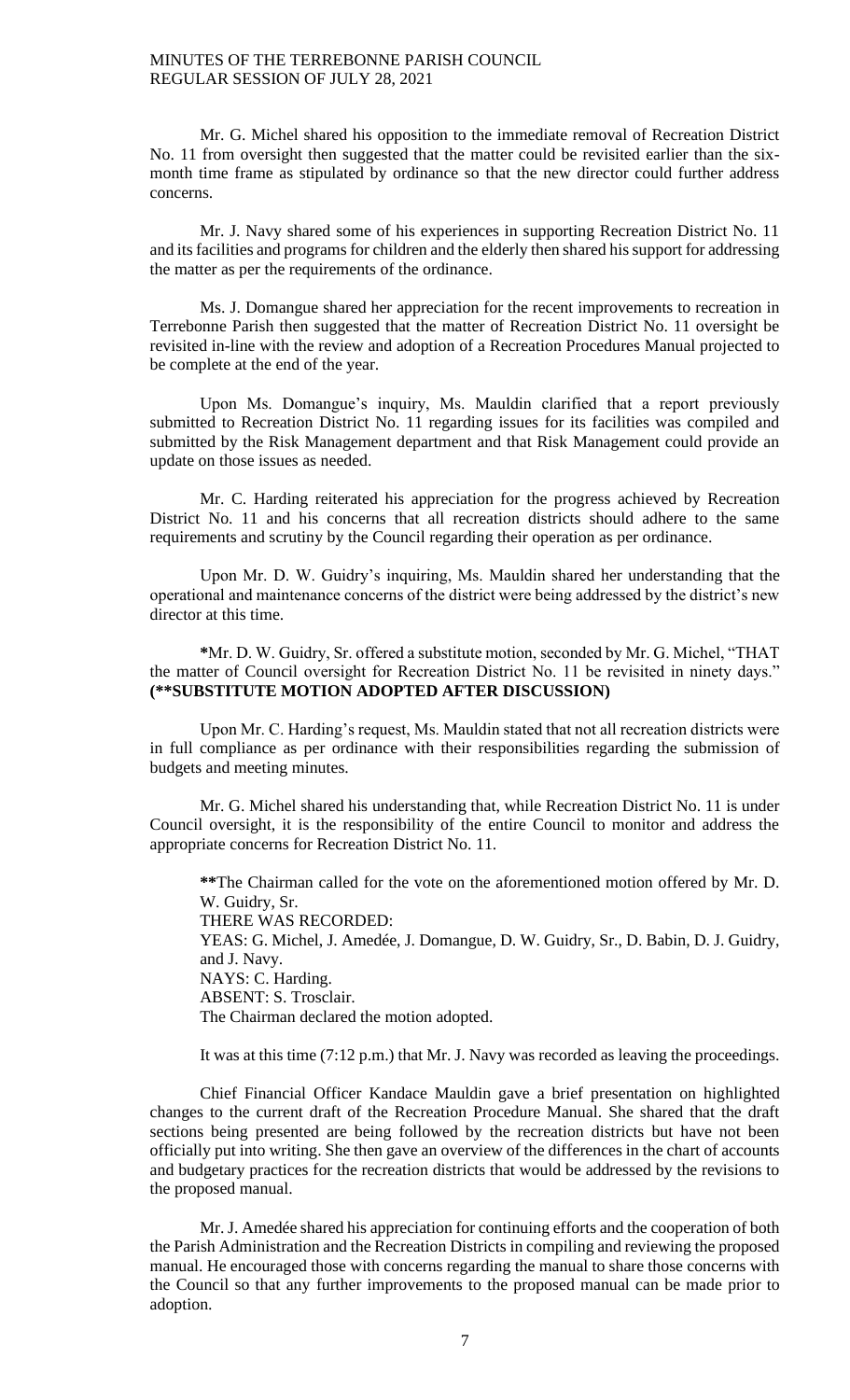Ms. Laura Browning, Montegut resident and Recreation District No. 6 Vice-Chair, shared the concerns she compiled after reviewing the proposed procedure manual with the staff of Recreation District No. 6 then offered several suggestions for improvements to the manual.

Upon Ms. J. Domangue's inquiry, Council Clerk Suzette Thomas clarified that the procedure manual sections provided in the backup only included the pertinent sections being presented for discussion.

Ms. J. Domangue moved, seconded by Mr. D. W. Guidry, Sr., "THAT the Council accept the draft changes to the Recreation Procedure Manual as presented." **(\*MOTION ADOPTED AFTER DISCUSSION)**

Discussion ensued regarding the implementation of suggested improvements and the utilization of a Master Plan for capital expenses by the recreation districts to be provided for by the proposed procedure manual and their potential benefits to recreation across Terrebonne Parish.

**\***The Chairman called for the vote on the aforementioned motion offered by Ms. J. Domangue. THERE WAS RECORDED: YEAS: G. Michel, J. Amedée, J. Domangue, D. W. Guidry, Sr., D. Babin, D. J. Guidry, and C. Harding. NAYS: None. ABSENT: S. Trosclair and J. Navy. The Chairman declared the motion adopted.

Mr. J. Amedée moved, seconded by Mr. C. Harding, "THAT, there being no further business to come before the Public Services Committee, the meeting be adjourned."

The Chairman called for the vote on the motion offered by Mr. J. Amedée. THERE WAS RECORDED: YEAS: G. Michel, J. Amedée, J. Domangue, D. W. Guidry, Sr., D. Babin, D. J. Guidry, and C. Harding. NAYS: None. ABSENT: S. Trosclair and J. Navy. The Chairman declared the motion adopted and the meeting was adjourned at 7:29 p.m.

Dirk Guidry, Chairman

Keith Hampton, Minute Clerk

Mr. D. J. Guidry moved, seconded by Mr. G. Michel, "THAT the Council accept and ratify the minutes of the Public Services Committee meeting held on 07/26/2021."

The Chairman called for a vote on the motion offered by Mr. D. J. Guidry. THERE WAS RECORDED: YEAS: G. Michel, J. Amedée, J. Domangue, D. W. Guidry, Sr., D. Babin, D. J. Guidry, S. Trosclair, J. Navy, and C. Harding. NAYS: None. ABSENT: None. The Chairman declared the motion adopted.

The Chairman called for a report from the Community Development & Planning Committee meeting held on 07/26/2021, whereupon the Committee Chairman rendered the following:

# **COMMUNITY DEVELOPMENT AND PLANNING COMMITTEE**

### **JULY 26, 2021**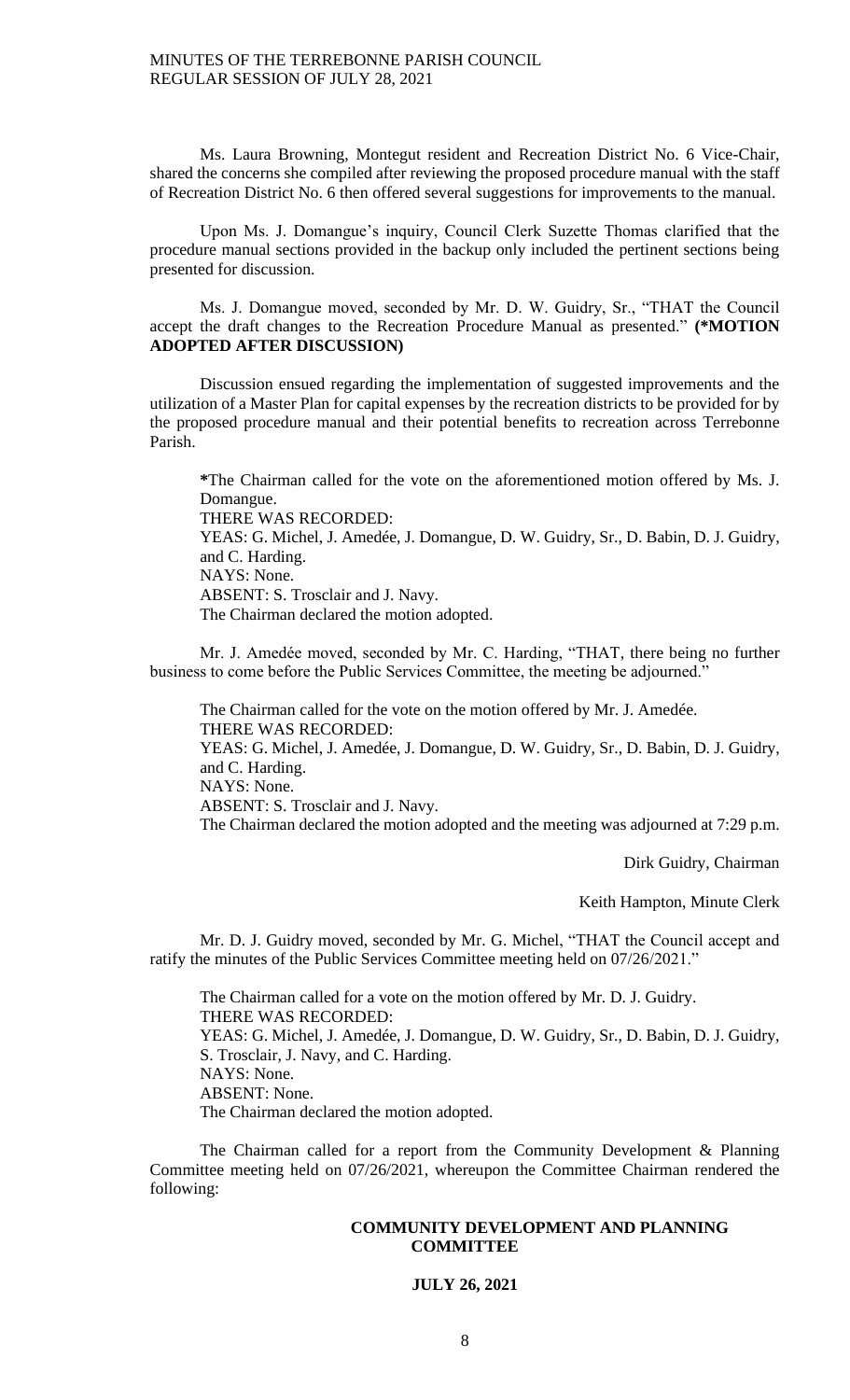The Chairman, Daniel Babin, called the Community Development & Planning Committee meeting to order at 7:30 p.m. in the Terrebonne Parish Council Meeting Room with an Invocation and the Pledge of Allegiance led by Committee Member J. Domangue. Upon roll call, Committee Members recorded as present were: G. Michel, J. Amedée, J. Domangue, D. W. Guidry, Sr., D. Babin, D. J. Guidry, and C. Harding. Committee Members S. Trosclair and J. Navy were recorded as absent. A quorum was declared present.

The Chairman read a letter from Committee Member S. Trosclair explaining his absence from the evening's proceedings.

| <b>OFFERED BY:</b>  | MR. G. MICHEL  |
|---------------------|----------------|
| <b>SECONDED BY:</b> | MR. C. HARDING |

#### **RESOLUTION NO. 21-285**

Resolution Authorizing the Parish President to sign the Food Service Agreement between Terrebonne Parish School Board, and Terrebonne Parish Head Start, a program in the Department of Housing and Human Services within Terrebonne Parish Consolidated Government.

**WHEREAS,** Terrebonne Parish School Board has expressed an interest in preparing and serving meals at five Terrebonne Parish Head Start sites,

**WHEREAS,** the facilities of the Sponsor are not adequate for preparing and serving meals to children, the Sponsor wishes to contract with the Vendor for the preparation and service of meals to children participating in this Program, and the Vendor agree to supply approved meals to the Sponsor,

**WHEREAS,** it is necessary that a Food Service Agreement be executed by Terrebonne Parish School Board and Terrebonne Parish Consolidated Government;

**NOW THEREFORE BE IT RESOLVED** that the Terrebonne Parish Council, on behalf of the Terrebonne Parish Consolidated Government does hereby authorize the Parish President, Gordon E. Dove, to sign the Food Service Agreement to provide meals.

**BE IT FURTHER RESOLVED** that the Terrebonne Parish Council on behalf of the Terrebonne Parish Consolidated Government does hereby authorize the Parish President to sign any certifications that may be associated with the implementation of these agreements.

#### **THERE WAS RECORDED:**

YEAS: G. Michel, J. Amedée, J. Domangue D. W. Guidry, Sr., D. Babin, D. J. Guidry and C. Harding. NAYS: None. NOT VOTING: None. ABSTAINING: None. ABSENT: S. Trosclair and J. Navy. The Chairman declared the resolution adopted on this the 26<sup>th</sup> day of July 2021.

\*\*\*\*\*\*\*\*\*\*\*\*

OFFERED BY: MR. D. J. GUIDRY SECONDED BY: MR. C. HARDING

# **RESOLUTION NO. 21-286**

A resolution authorizing the Parish President, Gordon E. Dove, to sign and submit a Continuum of Care Program grant agreement between Terrebonne Parish Consolidated Government and the U.S. Department of Housing and Urban Development.

**WHEREAS,** the U.S. Department of Housing and Urban Development has approved the Terrebonne Parish Rapid Re-Housing Project renewal application, and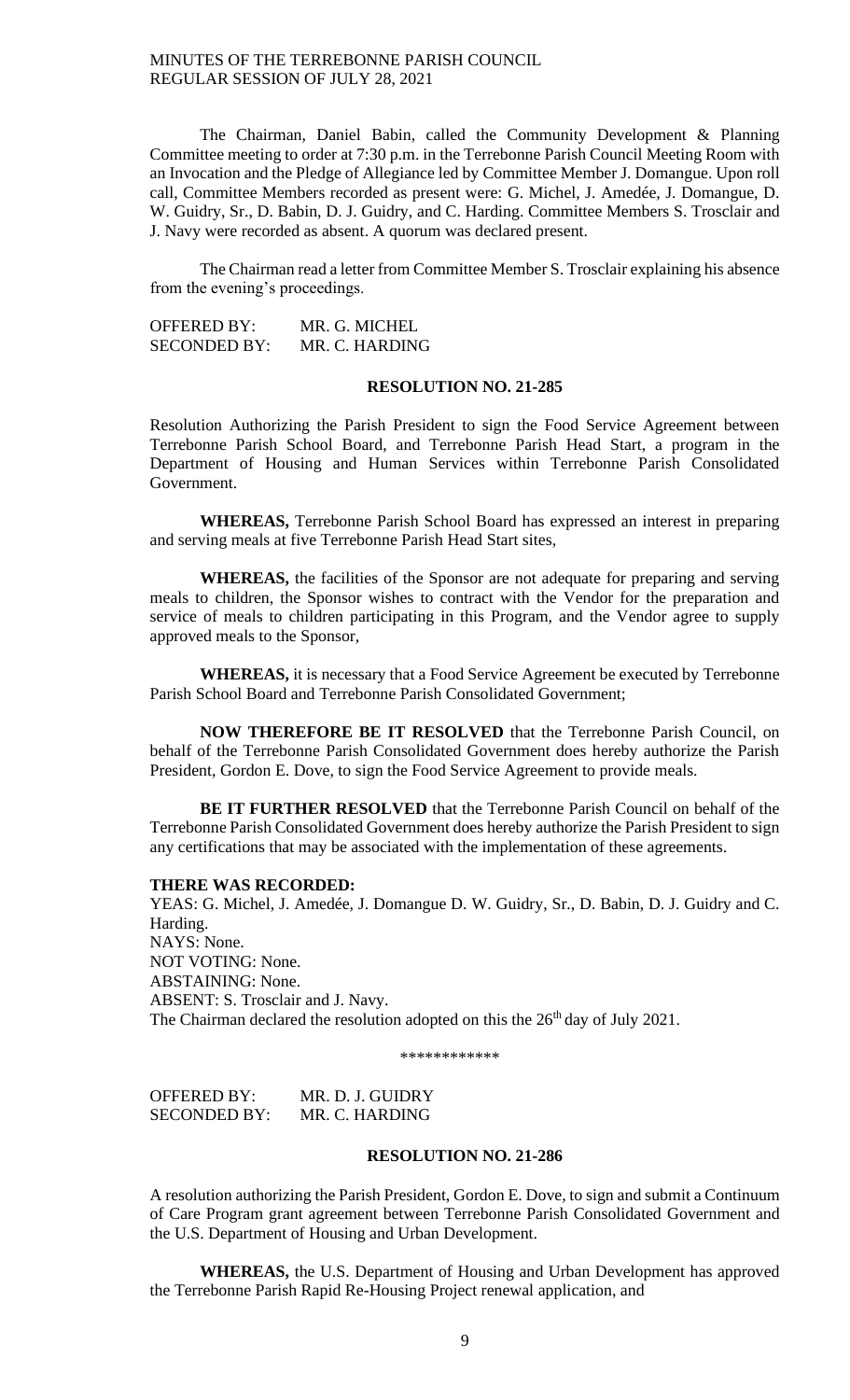**WHEREAS,** fiscal year 2020 Continuum of Care Program funds governed by title IV of the McKinney-Vento Homeless Assistance Act in the amount of \$154,524.00 have been awarded to Terrebonne Parish Consolidated Government to continue its Rapid Re-Housing Program, and

**WHEREAS**, there are homeless families in need of Permanent Housing Solutions and the Terrebonne Parish Rapid Re-Housing Program addresses this unmet need, and

**NOW THEREFORE BE IT RESOLVED** that the Terrebonne Parish Council on behalf of the Terrebonne Parish Consolidated Government does hereby authorize the Parish President, Gordon E. Dove, to execute any and all grant agreements, certifications, amendments and any other documents necessary between the Terrebonne Parish Consolidated Government and the U.S. Department of Housing and Urban Development to receive the Continuum of Care funding and continue providing Rapid Re-Housing services.

#### **THERE WAS RECORDED:**

YEAS: G. Michel, J. Amedée, J. Domangue D. W. Guidry, Sr., D. Babin, D. J. Guidry and C. Harding. NAYS: None. NOT VOTING: None. ABSTAINING: None. ABSENT: S. Trosclair and J. Navy. The Chairman declared the resolution adopted on this the 26<sup>th</sup> day of July 2021.

\*\*\*\*\*\*\*\*\*\*\*\*

| <b>OFFERED BY:</b>  | MR. D. J. GUIDRY |
|---------------------|------------------|
| <b>SECONDED BY:</b> | MR. C. HARDING   |

# **RESOLUTION NO. 21-287**

A Resolution Authorizing the Parish President to sign an Emergency Solutions Grant Agreement between Terrebonne Parish Consolidated Government and the Louisiana Housing Corporation.

**WHEREAS,** the Louisiana Housing Corporation has awarded Emergency Solutions Grant funding to Terrebonne Parish Consolidated Government in the amount of \$114,330.00 to provide assistance to homeless families in need of emergency shelter, and

**WHEREAS,** there are families with children in need of emergency shelter and this grant will provide funding for the operation of the Beautiful Beginnings Center.

**NOW THEREFORE BE IT RESOLVED** that the Terrebonne Parish Council, on behalf of the Terrebonne Parish Consolidated Government does hereby authorize the Parish President, Gordon E. Dove to sign and submit the Emergency Solutions Grant Program agreement in the amount 114,330.00.

**BE IT FURTHER RESOLVED** that the Terrebonne Parish Council on behalf of the Terrebonne Parish Consolidated Government does hereby authorize the Parish President, Gordon E. Dove to execute any and all agreements, certifications, amendments and other documents necessary between the Terrebonne Parish Consolidated Government and the Louisiana Housing Corporation related to this grant award.

### **THERE WAS RECORDED:**

YEAS: G. Michel, J. Amedée, J. Domangue D. W. Guidry, Sr., D. Babin, D. J. Guidry and C. Harding. NAYS: None. NOT VOTING: None. ABSTAINING: None. ABSENT: S. Trosclair and J. Navy. The Chairman declared the resolution adopted on this the 26<sup>th</sup> day of July 2021. \*\*\*\*\*\*\*\*\*\*\*\*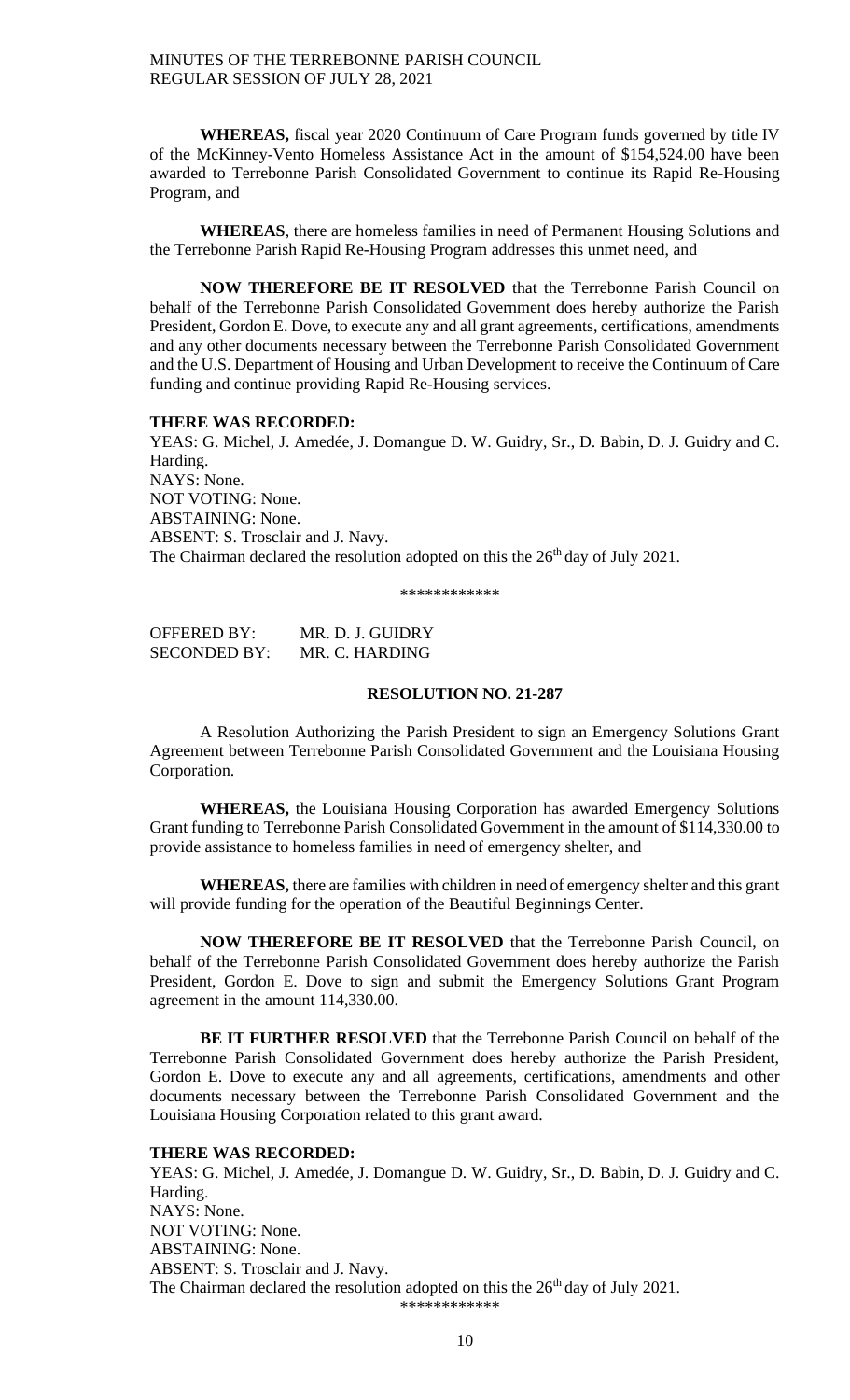| <b>OFFERED BY:</b>  | MR. G. MICHEL    |
|---------------------|------------------|
| <b>SECONDED BY:</b> | MR. D. J. GUIDRY |

#### **RESOLUTION NO. 21-288**

A RESOLUTION AUTHORIZING THE PARISH PRESIDENT TO ENTER INTO A SUBGRANTEE AGREEMENT BETWEEN TERREBONNE PARISH CONSOLIDATED GOVERNMENT AND THE GOVERNOR'S OFFICE OF HOMELAND SECURITY AND EMERGENCY PREPAREDNESS (GOHSEP) TO IMPLEMENT THE FLOOD MITIGATION ASSISTANCE PROGRAM FMA-PJ-06-LA-2019-005.

**WHEREAS**, the Terrebonne Parish Consolidated Government has applied for funding allocated as a result of the yearly Flood Mitigation Assistance (FMA) program through the Federal Emergency Management agency (FEMA) and the National Flood Insurance Program (NFIP), and

**WHEREAS,** by communication from the GOHSEP dated July 8, 2021, the Terrebonne Parish Consolidated Government has been notified that its application for federal assistance allocated to elevate repetitive loss structures was approved by FEMA May 4, 2021; and

**WHEREAS,** the approved funding for the elevation of approximately eight (8) flood damaged structures in the Parish is as follows:

| Federal Share (100%)   | \$1,363,797.11 |
|------------------------|----------------|
| Non Federal Share (0%) | \$132,748.29   |
| TOTAL PROJECT AWARD:   | \$1,496,545.40 |

**WHEREAS**, the Governor's Office of Homeland Security and Emergency Preparedness (GOHSEP) is the grantee under this Hazard Mitigation Assistance Program; and

**WHEREAS**, Terrebonne Parish Consolidated Government is a subgrantee;

**NOW, THEREFORE, BE IT RESOLVED** by the Terrebonne Parish Council that the Parish President is hereby authorized to enter into the appropriate subgrantee agreement with GOHSEP in order to receive funding and implement the FMA Elevation Program.

# **THERE WAS RECORDED:**

YEAS: G. Michel, J. Amedée, J. Domangue D. W. Guidry, Sr., D. Babin, D. J. Guidry and C. Harding. NAYS: None. NOT VOTING: None. ABSTAINING: None. ABSENT: S. Trosclair and J. Navy. The Chairman declared the resolution adopted on this the 26<sup>th</sup> day of July 2021.

\*\*\*\*\*\*\*\*\*\*\*\*

Mr. D. J. Guidry moved, seconded by Mr. C. Harding, "THAT, there being no further business to come before the Community Development and Planning Committee, the meeting be adjourned."

The Chairman called for the vote on the motion offered by Mr. D. J. Guidry. THERE WAS RECORDED: YEAS: G. Michel, J. Amedée, J. Domangue, D. W. Guidry, Sr., D. Babin, D. J. Guidry, and C. Harding. NAYS: None. ABSENT: S. Trosclair and J. Navy. The Chairman declared the motion adopted and the meeting was adjourned at 7:34 p.m.

> Daniel Babin, Chairman Keith Hampton, Minute Clerk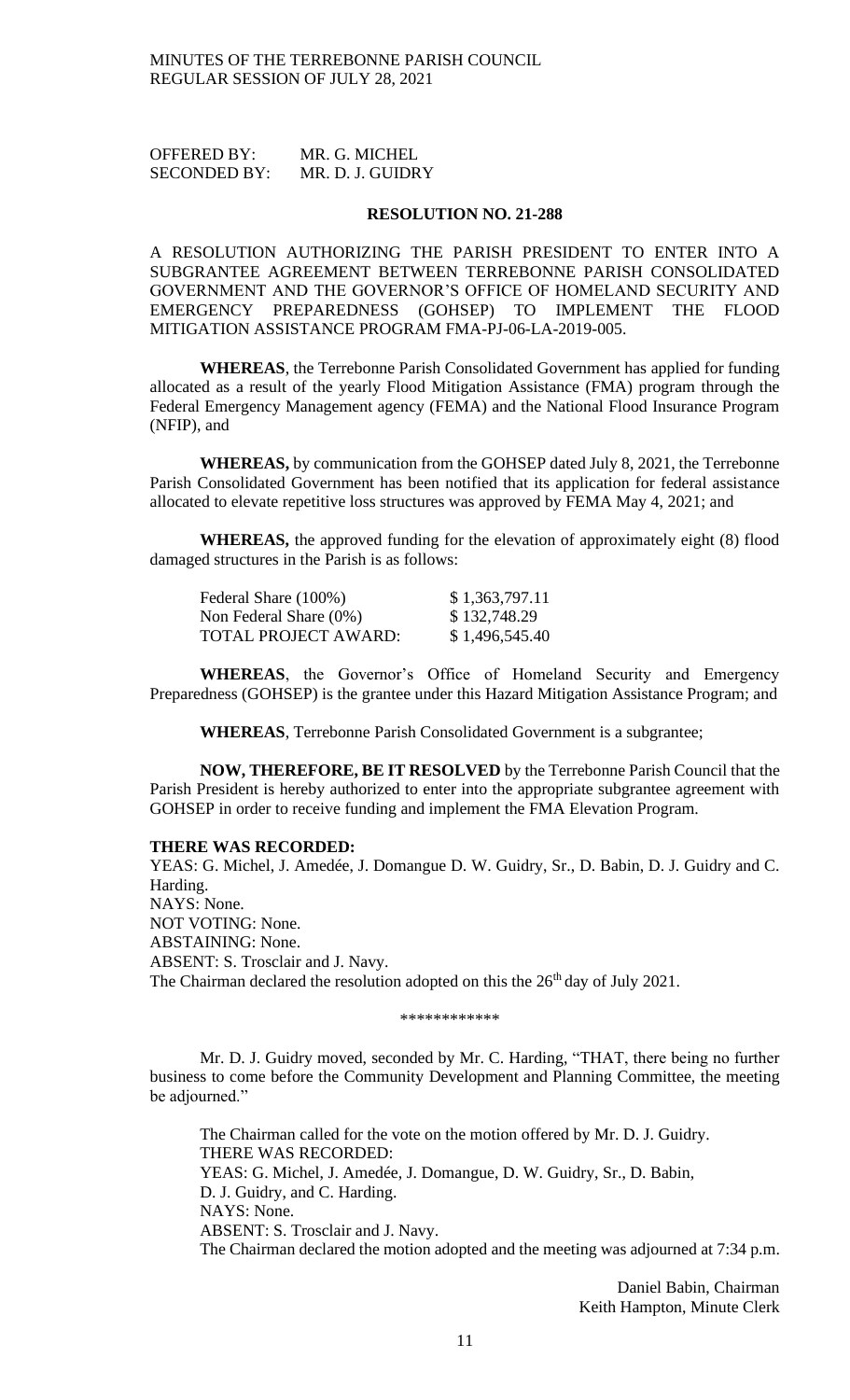Mr. D. Babin moved, seconded by Mr. G. Michel, "THAT the Council accept and ratify the minutes of the Community Development & Planning Committee meeting held on 07/26/2021."

The Chairman called for a vote on the motion offered by Mr. D. Babin. THERE WAS RECORDED: YEAS: G. Michel, J. Amedée, J. Domangue, D. W. Guidry, Sr., D. Babin, D. J. Guidry, S. Trosclair, J. Navy, and C. Harding. NAYS: None. ABSENT: None. The Chairman declared the motion adopted.

The Chairman called for a report from the Budget & Finance Committee meeting held on 07/26/2021, whereupon the Committee Chairman, noting ratification of the minutes calls four public hearings on Wednesday, August 11, 2021, at 6:30 p.m., rendered the following:

#### **BUDGET & FINANCE COMMITTEE**

## **JULY 26, 2021**

The Chairman, John Amedée, called the Budget and Finance Committee meeting to order at 7:35 p.m. in the Terrebonne Parish Council Meeting Room then led an Invocation and the Pledge of Allegiance. Upon roll call, Committee Members recorded as present were: G. Michel, J. Amedée, J. Domangue, D. W. Guidry, Sr., D. Babin, D. J. Guidry, and C. Harding. Committee Members S. Trosclair and J. Navy were recorded as absent. A quorum was declared present.

The Chairman read a letter from Committee Member S. Trosclair explaining his absence from the evening's proceedings.

Mr. D. J. Guidry moved, seconded by Mr. D. Babin, "THAT the Budget and Finance Committee approve a co-sponsorship request for the 2021 Fuzzbait Fishing Invitational on Saturday, August 7, 2021, from 11:00 a.m. to 5:00 p.m. at the Houma-Terrebonne Civic Center."

The Chairman called for the vote on the motion offered by Mr. D. J. Guidry. THERE WAS RECORDED: YEAS: G. Michel, J. Amedée, J. Domangue, D. W. Guidry, Sr., D. Babin, D. J. Guidry, and C. Harding. NAYS: None. ABSENT: J. Navy and S. Trosclair. The Chairman declared the motion adopted.

Upon D. Babin's request, Parish Manager Mike Toups clarified that the proposed equipment should be delivered within six to eight months after purchasing. **(\*RESOLUTION ADOPTED AFTER DISCUSSION)**

OFFERED BY: MR. D. W. GUIDRY, SR. SECONDED BY: MR. D. BABIN

# **RESOLUTION NO. 21-289**

**WHEREAS,** prices were obtained through the Louisiana State Commodity Catalog by Solid Waste Department for the purpose of purchasing two (2) John Deere 6120M Cab Tractors through Louisiana State Contract No. 4400018122 and two (2) Tiger Bengal Series Rotary Boom Mower Decks through Louisiana State Contract No. 4400018581, and

**WHEREAS,** after careful review by Clay Naquin, Solid Waste Director, it has been determined that the price of Eighty-Eight Thousand, Seven Hundred Dollars and Eighty-Two Cents (\$88,700.82) each for the tractors from Sunshine Quality Solutions and Sixty-Nine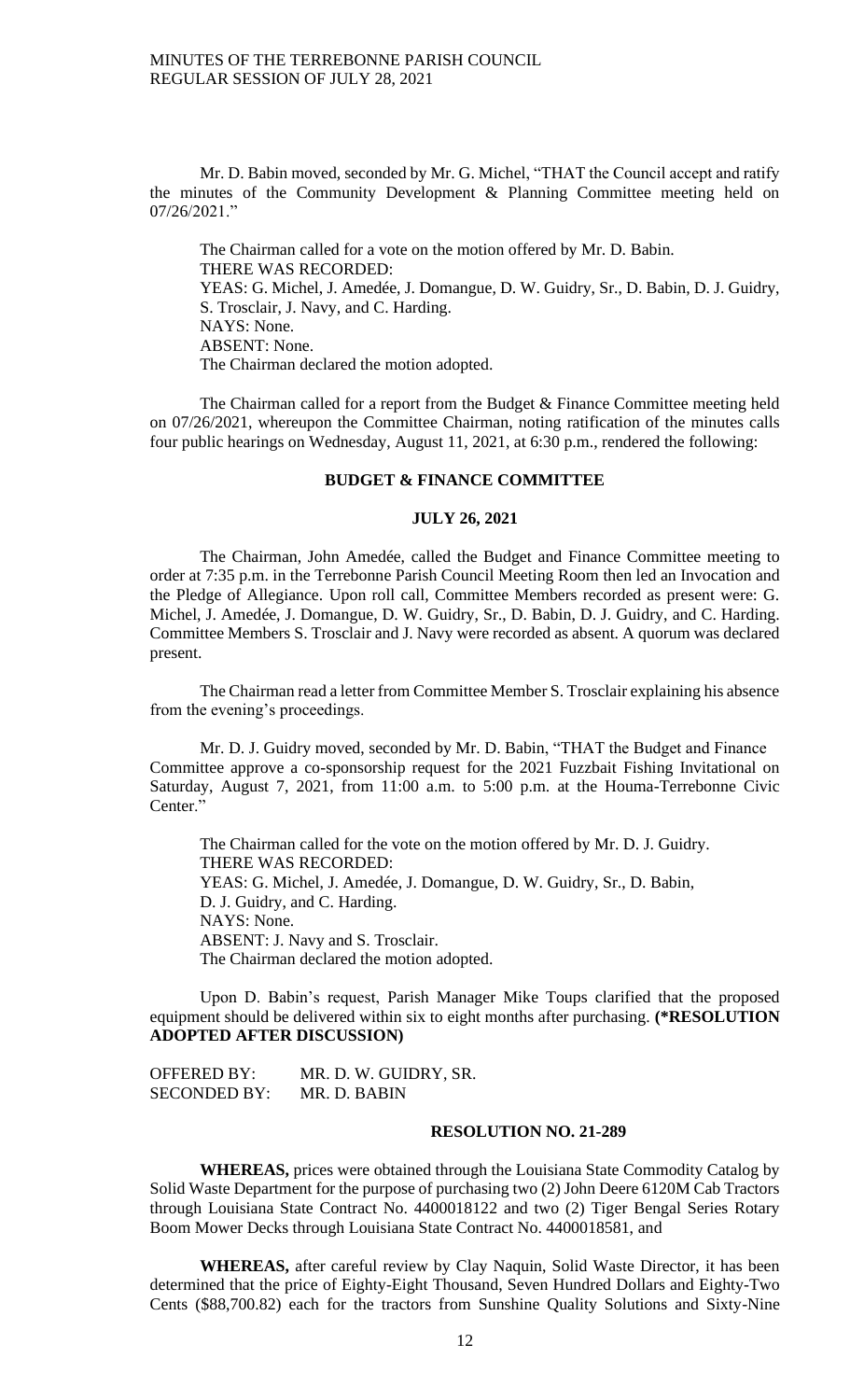Thousand, Three Hundred Eighty-Nine Dollars and Ninety Cents (\$69,389.90) each from Covington Sales & Service, Inc. for the Rotary Boom Mower Decks should be accepted and purchased in accordance with Louisiana Revised Statute 39:1702, and

**WHEREAS,** the purchase of this equipment is contingent upon a budget amendment approval schedule on July 28, 2021, and

**WHEREAS,** Parish Administration has recommended the acceptance of the purchase for the tractors and mower decks at the aforementioned prices as per the attached documents.

**NOW, THEREFORE BE IT RESOLVED** by the Terrebonne Parish Council (Budget and Finance Committee), on behalf of the Terrebonne Parish Consolidated Government, that the recommendation of the Parish Administration be accepted and the purchase of the tractors and mower decks for the Solid Waste Department be approved.

### **THERE WAS RECORDED:**

YEAS: G. Michel, J. Amedée, J. Domangue D. W. Guidry, Sr., D. Babin, D. J. Guidry and C. Harding. NAYS: None. NOT VOTING: None. ABSTAINING: None. ABSENT: S. Trosclair and J. Navy. The Chairman declared the resolution adopted on this the 26<sup>th</sup> day of July 2021.

\*\*\*\*\*\*\*\*\*\*\*\*

| <b>OFFERED BY:</b>  | MR. D. BABIN          |
|---------------------|-----------------------|
| <b>SECONDED BY:</b> | MR. D. W. GUIDRY, SR. |

# **RESOLUTION NO. 21-290**

# **Resolution to approve the cooperative purchase through Jefferson Parish Contact for two (2) cab and chassis and two dump bodies for the Gravity Drainage Division, and**

**WHEREAS,** bids were obtained by Jefferson Parish Purchasing Department for the purpose of purchasing Model Year 2021 & 2022 Heavy Duty Vehicles Contract No. 55- 00019758 and Vehicle Bodies and Accessories Contract No. 55-000187578, and

**WHEREAS,** after careful review by Rory Sons, Gravity Drainage Superintendent, and David Rome, Public Works Director, has been determined that the purchase of two (2) cab and chassis from Kenworth of Louisiana, LLC in the amount of Ninety-Three Thousand, Nine Hundred Eighty-Seven Dollars (\$93,987.00) each and the purchase of two (2) Heil dump bodies from Truck and Transportation, Inc. in the amount of Thirty-Two Thousand, Twenty-Six Dollars (\$32,026.00) each be accepted, and

**WHEREAS,** the Parish Administration recommended the acceptance of the purchase of the cab and chassis and dump bodies for the Gravity Drainage Division of the Public Works Department at the aforementioned prices through the Jefferson Parish contract under provisions set forth in the Louisiana Revised Statutes Title 39:1702 as per the attached documents.

**NOW, THEREFORE BE IT RESOLVED** by the Terrebonne Parish Council (Budget and Finance Committee), on behalf of the Terrebonne Parish Consolidated Government, that the recommendation of the Parish Administration be accepted and that the purchase of the dump trucks be approved as per the attached documents.

### **THERE WAS RECORDED:**

YEAS: G. Michel, J. Amedée, J. Domangue D. W. Guidry, Sr., D. Babin, D. J. Guidry and C. Harding. NAYS: None. NOT VOTING: None. ABSTAINING: None.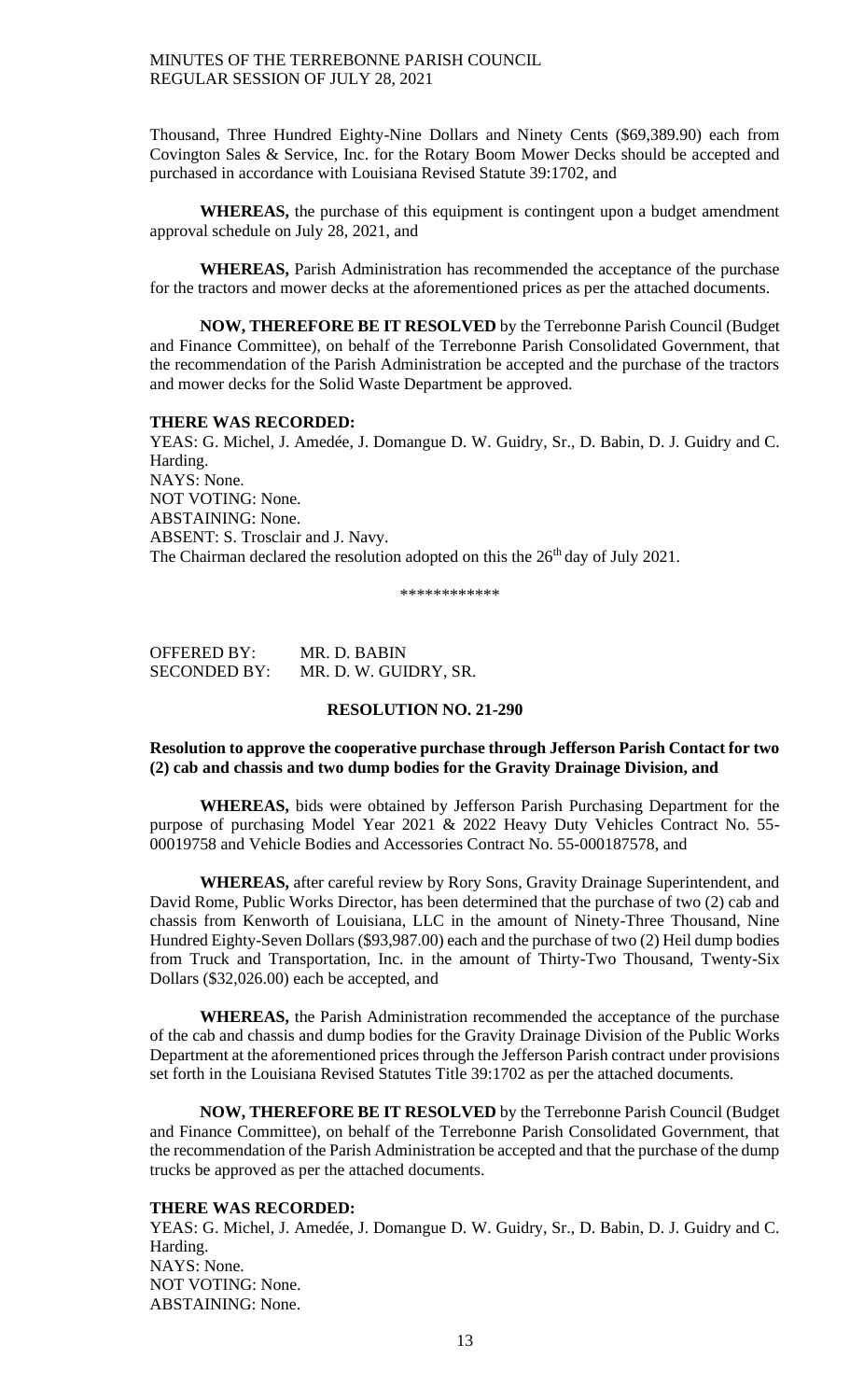ABSENT: S. Trosclair and J. Navy. The Chairman declared the resolution adopted on this the 26<sup>th</sup> day of July 2021.

\*\*\*\*\*\*\*\*\*\*\*\*

| <b>OFFERED BY:</b>  | MR. D. W. GUIDRY, SR. |
|---------------------|-----------------------|
| <b>SECONDED BY:</b> | MR. D. J. GUIDRY      |

## **RESOLUTION NO. 21-291**

**RESOLUTION:** Authorizing the Parish President, Gordon E. Dove, to execute the contract for the RFP # 21-MOSQ-32 Mosquito Control Program with Mosquito Control Services, LLC.

**WHEREAS,** on July 13, 2021, proposals were received by the Terrebonne Parish Consolidated Government for Request for Proposals #21-MOSQ-32 Mosquito Control Program for the Public Works Department-Roads & Bridges Division; and

**WHEREAS,** after careful review by David Rome, Public Works Director, David Luke, Vegetation Superintendent, Alissia Brown-Smith and Angela Guidry, Purchasing-Warehouse Manager, it has been determined that the Request for Proposal should be awarded to Mosquito Control Services, LLC; and

**WHEREAS,** the initial term of the contract shall be for one (1) year from the effective date, and TPCG, at its sole option, may renew this contract for up to two (2) additional one (1) year terms upon written mutual agreement between TPCG and the Contractor contingent upon availability of funds to fulfill requirements; and

**WHEREAS,** quantities stated are given as a general guide for bidding, Terrebonne Parish Consolidated Government Public Works Department reserves the right to increase or decrease quantities as needed at the same unit prices, not to exceed the budget amount of \$610,080.00; and

**WHEREAS,** the Parish Administration has concurred with the recommendation that the proposal for the above mentioned should be awarded to Mosquito Control Services, LLC, for the Public Works Department-Roads & Bridges Division as per the attached proposal forms.

**NOW, THEREFORE BE IT RESOLVED** by the Terrebonne Parish Council, that the Parish President, Gordon E. Dove, is authorized to execute on behalf of the Terrebonne Parish Consolidated Government any and all documents necessary to execute the contract for the Mosquito Control Program as per the attached proposal forms.

### **THERE WAS RECORDED:**

YEAS: G. Michel, J. Amedée, J. Domangue D. W. Guidry, Sr., D. Babin, D. J. Guidry and C. Harding. NAYS: None. NOT VOTING: None. ABSTAINING: None. ABSENT: S. Trosclair and J. Navy. The Chairman declared the resolution adopted on this the 26<sup>th</sup> day of July 2021.

\*\*\*\*\*\*\*\*\*\*\*\*

OFFERED BY: MR. D. BABIN SECONDED BY: MR. C. HARDING

# **RESOLUTION NO. 21-292**

**RESOLUTION:** Authorizing the Parish President, Gordon E. Dove, to execute the primary contract for RFP # 21-EMGSW-30 Disaster Recovery Debris Management and Disposal Services with DRC Emergency Services, LLC.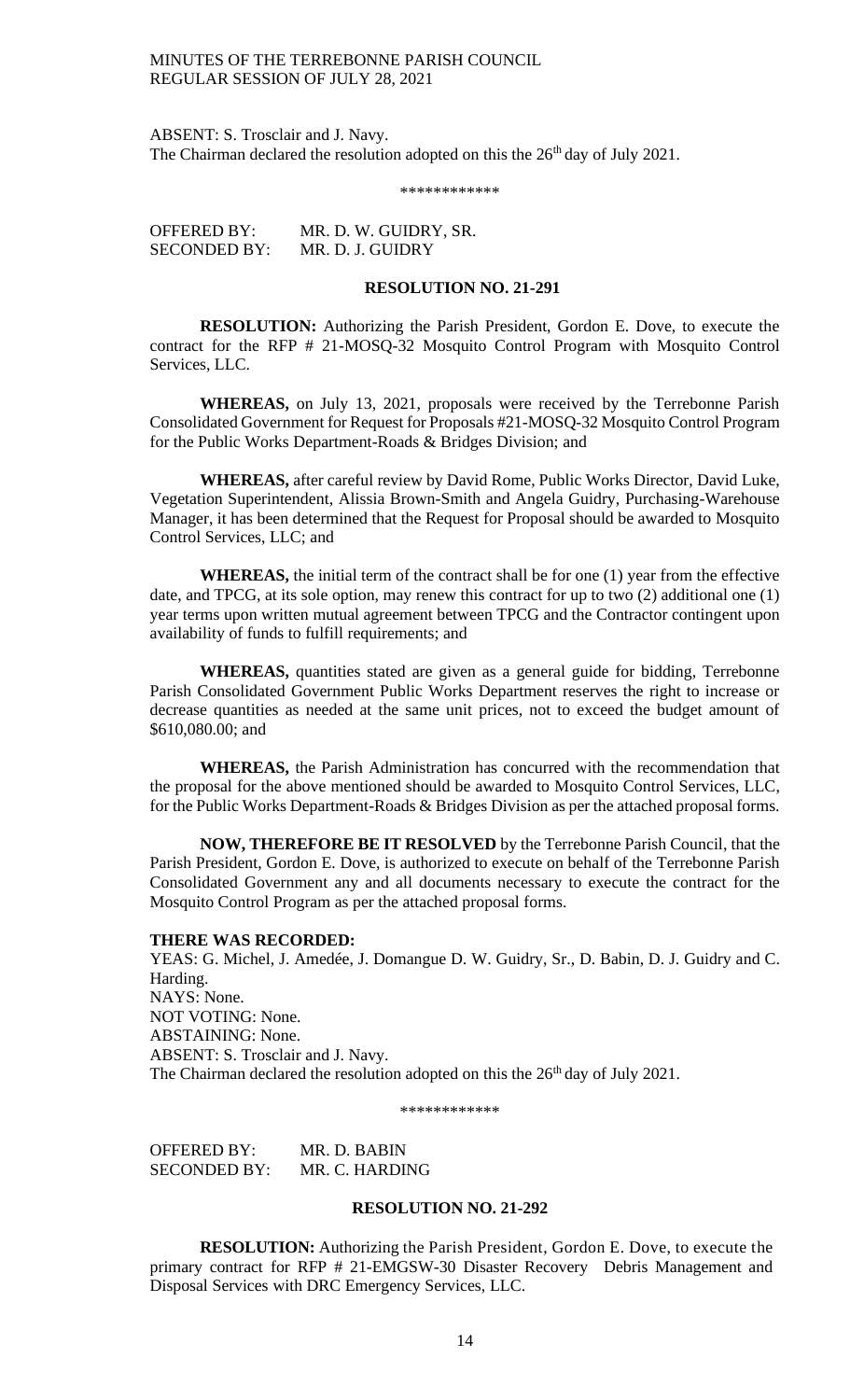**WHEREAS,** on June 23, 2021, proposals were received by the Terrebonne Parish Consolidated Government for Request for Proposals #21-EMGSW-30 Disaster Recovery Debris Management and Disposal Services for the Solid, Hazardous and Recycling Waste Department, and

**WHEREAS,** after careful review by Clay Naquin, Solid, Hazardous and Recycling Waste Department Director, Earl Eues, Office of Homeland Security and Emergency Preparedness, Director and Angela Guidry, Purchasing-Warehouse Manager it has been determined that the Primary Contract should be awarded to DRC Emergency Services, LLC, and

**WHEREAS,** the initial term of the contract shall be for one (1) year from the effective date. TPCG, at its sole option, may renew this contract for up to three (3) additional one-year terms upon written mutual agreement between TPCG and the Contractor contingent upon availability of funds to fulfill requirements, and

**WHEREAS,** quantities stated are given as a general guide for bidding, Terrebonne Parish Consolidated Government Solid, Hazardous and Recycling Waste Department reserves the right to increase or decrease quantities as needed at the same unit prices, and

**WHEREAS,** the Parish Administration has concurred with the recommendation that the Primary Contract for the above-mentioned proposal should be awarded to DRC Emergency Services, LLC, for the Solid, Hazardous and Recycling Waste Department as per the attached proposal forms.

**NOW, THEREFORE BE IT RESOLVED** by the Terrebonne Parish Council, that the Parish President or Parish Manager is authorized to execute on behalf of the Terrebonne Parish Consolidated Government any and all documents necessary to execute the Primary Contract for the Disaster Recovery Debris Management and Disposal Services to DRC Emergency Services, LLC as per the attached proposal forms.

### **THERE WAS RECORDED:**

YEAS: G. Michel, J. Amedée, J. Domangue D. W. Guidry, Sr., D. Babin, D. J. Guidry and C. Harding. NAYS: None. NOT VOTING: None. ABSTAINING: None. ABSENT: S. Trosclair and J. Navy. The Chairman declared the resolution adopted on this the  $26<sup>th</sup>$  day of July 2021.

\*\*\*\*\*\*\*\*\*\*\*\*

| <b>OFFERED BY:</b>  | MR. D. W. GUIDRY, SR. |
|---------------------|-----------------------|
| <b>SECONDED BY:</b> | MS. J. DOMANGUE       |

### **RESOLUTION NO. 21-293**

A RESOLUTION AUTHORIZING THE PARISH PRESIDENT TO EXECUTE A CONTRACT WITH OCS JANITORIAL, LLC FOR JANITORIAL SERVICES FOR VARIOUS BUILDINGS AND TO PROVIDE FOR RELATED MATTERS.

**WHEREAS,** the Terrebonne Parish Consolidated Government (TPCG) has contracted with the OCS Janitorial, LLC. for over fifteen years, which provides the TPCG with janitorial services; and

**WHEREAS,** the current agreement between the TPCG and OCS Janitorial, LLC will expire December 31, 2021; and

**WHEREAS,** by mutual agreement, the TPCG and OCS Janitorial, LLC have agreed that a new agreement offering the same services will begin January 1, 2022; and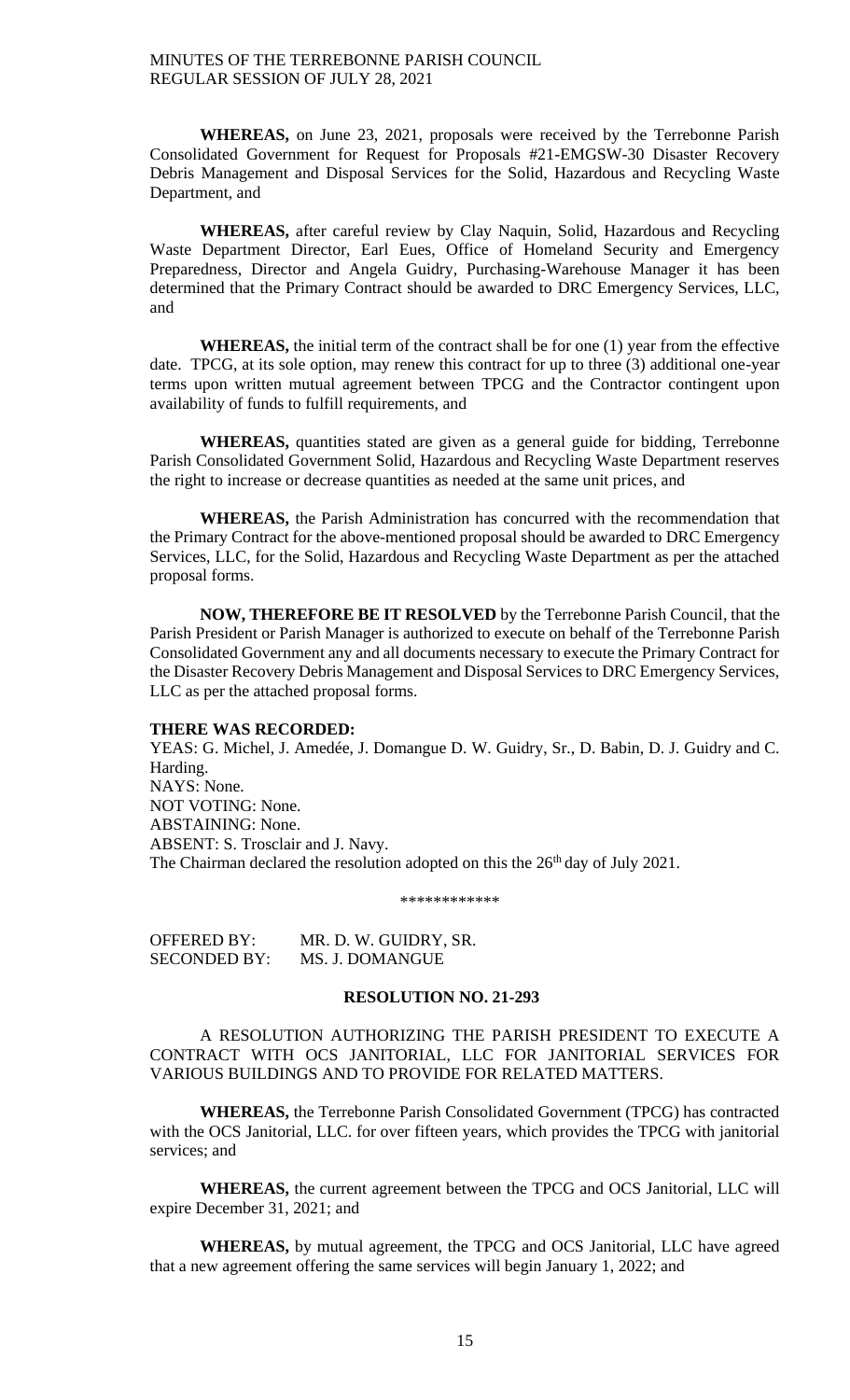**WHEREAS,** the term of the agreement shall be for a three (3) year period beginning January 1, 2022, and this agreement may be extended in three (3) year periods by mutual agreement by TPCG and Contractor; and

**WHEREAS**, TPCG wishes to secure the services of the OCS Janitorial, LLC for the continued janitorial services at various locations.

**NOW, THEREFORE, BE IT RESOLVED** by the Terrebonne Parish Council, on behalf of the Terrebonne Parish Consolidated Government, that the Parish President is hereby authorized to sign and execute all necessary documents to contract with OCS Janitorial, LLC for janitorial services.

### **THERE WAS RECORDED:**

YEAS: G. Michel, J. Amedée, J. Domangue D. W. Guidry, Sr., D. Babin, D. J. Guidry and C. Harding. NAYS: None. NOT VOTING: None. ABSTAINING: None. ABSENT: S. Trosclair and J. Navy. The Chairman declared the resolution adopted on this the 26<sup>th</sup> day of July 2021.

\*\*\*\*\*\*\*\*\*\*\*\*

OFFERED BY: MR. D. BABIN SECONDED BY: MR. C. HARDING

#### **RESOLUTION NO. 21-294**

**RESOLUTION**: Authorizing the Parish President, Gordon E. Dove, to execute a contract with the best responsive-responsible vendor for RFP #21-DISINFECT-35 Disinfecting and Sanitizing Services and to provide for related matters.

**WHEREAS**, Request for Proposals were received on July 20, 2021, for Disinfecting and Sanitizing Services; and

**WHEREAS,** Angela Guidry, Purchasing/Warehouse Manager, David Drury, Facilities Manager and Earl Eues, Homeland Security and Emergency Preparedness Director are reviewing the proposals submitted; and

**WHEREAS**, the Parish desires to authorize the awarding of the proposed contract to the vendor that submits the best responsive-responsible proposal for the service of disinfecting and sanitizing services; and

**WHEREAS,** the effective date of this contract is the date of execution by both parties with the initial term of this agreement being one (1) year from the effective date, and with Terrebonne Parish Consolidated Government having the right to exercise an option to extend this contract up to two (2) additional one (1) year terms at the same rates, terms, and conditions of the initial contract term.

**NOW THEREFORE BE IT RESOLVED**, by the Terrebonne Parish Council, on behalf of the Terrebonne Parish Consolidated Government, authorizes the Parish President, Gordon E. Dove, to award the proposed contract to the vendor that submits the best responsiveresponsible proposal, and

**BE IT FURTHER RESOLVED**, that the Parish President and all other appropriate parties be hereby authorized to execute any and all contract documents associated herewith.

### **THERE WAS RECORDED:**

YEAS: G. Michel, J. Amedée, J. Domangue D. W. Guidry, Sr., D. Babin, D. J. Guidry and C. Harding. NAYS: None. NOT VOTING: None.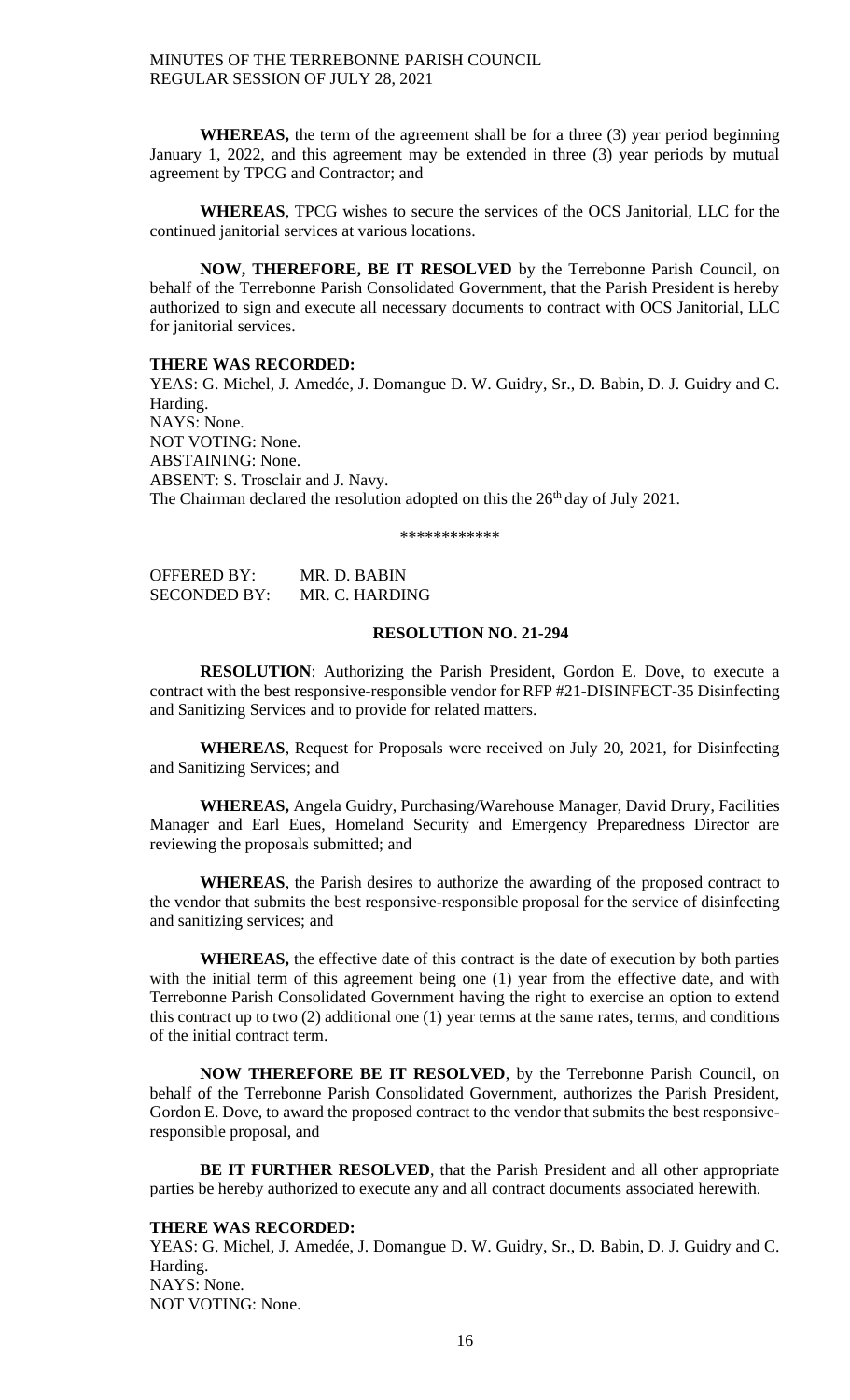ABSTAINING: None. ABSENT: S. Trosclair and J. Navy. The Chairman declared the resolution adopted on this the 26<sup>th</sup> day of July 2021.

\*\*\*\*\*\*\*\*\*\*\*\*

OFFERED BY: MR. D. J. GUIDRY SECONDED BY: MR. C. HARDING

## **RESOLUTION NO. 21-295**

**WHEREAS,** Louisiana Statutory Law provides for the disposal of surplus movable property having a value of \$5,000.00 or less, in addition to other legally permissible means, at private sale which is, in the opinion of the governing authority, not needed for public purposes; and

**WHEREAS**, the movable property listed in the attached Exhibit A each have a valued of \$5,000.00 or less, as indicated by the values set out next to each item on the attached Exhibit A; and

**WHEREAS**, the parish administration has recommended that the movable property listed in the attached Exhibit A be declared surplus as the items are no longer useful, nor do they serve a public purpose and authorizes immediate award to the highest bidder for all items, including those where the highest bid exceeds \$5,000.00; and

**NOW THEREFORE, BE IT RESOLOVED** by the Terrebonne Parish Council that the movable property listed in the attached Exhibit A be declared surplus and that the Parish Administration be authorized to dispose of said items by private sale or by any other legally approved method to the highest bidder pursuant to statutory law, including those where the highest bid exceeds \$5,000.00.

### **THERE WAS RECORDED:**

YEAS: G. Michel, J. Amedée, J. Domangue D. W. Guidry, Sr., D. Babin, D. J. Guidry and C. Harding. NAYS: None. NOT VOTING: None. ABSTAINING: None. ABSENT: S. Trosclair and J. Navy. The Chairman declared the resolution adopted on this the 26<sup>th</sup> day of July 2021.

#### \*\*\*\*\*\*\*\*\*\*\*\*

Mr. D. Babin moved, seconded by Mr. D. W. Guidry, Sr., "THAT the Budget and Finance

Committee introduce an ordinance declaring a 2002 XL4100 Gradall (Unit #3273) from the Drainage Department having a value of \$15,000 as surplus and authorize said item to be disposed of by any legally approved methods and call a public hearing on said matter on Wednesday, August 11, 2021 at 6:30 p.m."

The Chairman called for the vote on the motion offered by Mr. D. Babin. THERE WAS RECORDED: YEAS: G. Michel, J. Amedée, J. Domangue, D. W. Guidry, Sr., D. Babin, D. J. Guidry, and C. Harding. NAYS: None. ABSENT: S. Trosclair and J. Navy. The Chairman declared the motion adopted.

Mr. D. Babin moved, seconded by Mr. D. W. Guidry, Sr., "THAT the Budget and Finance

Committee introduce an ordinance amending the 2021 Budget of the Terrebonne Parish Consolidated Government so as to adjust the 2021 Adopted Beginning Fund Balances and the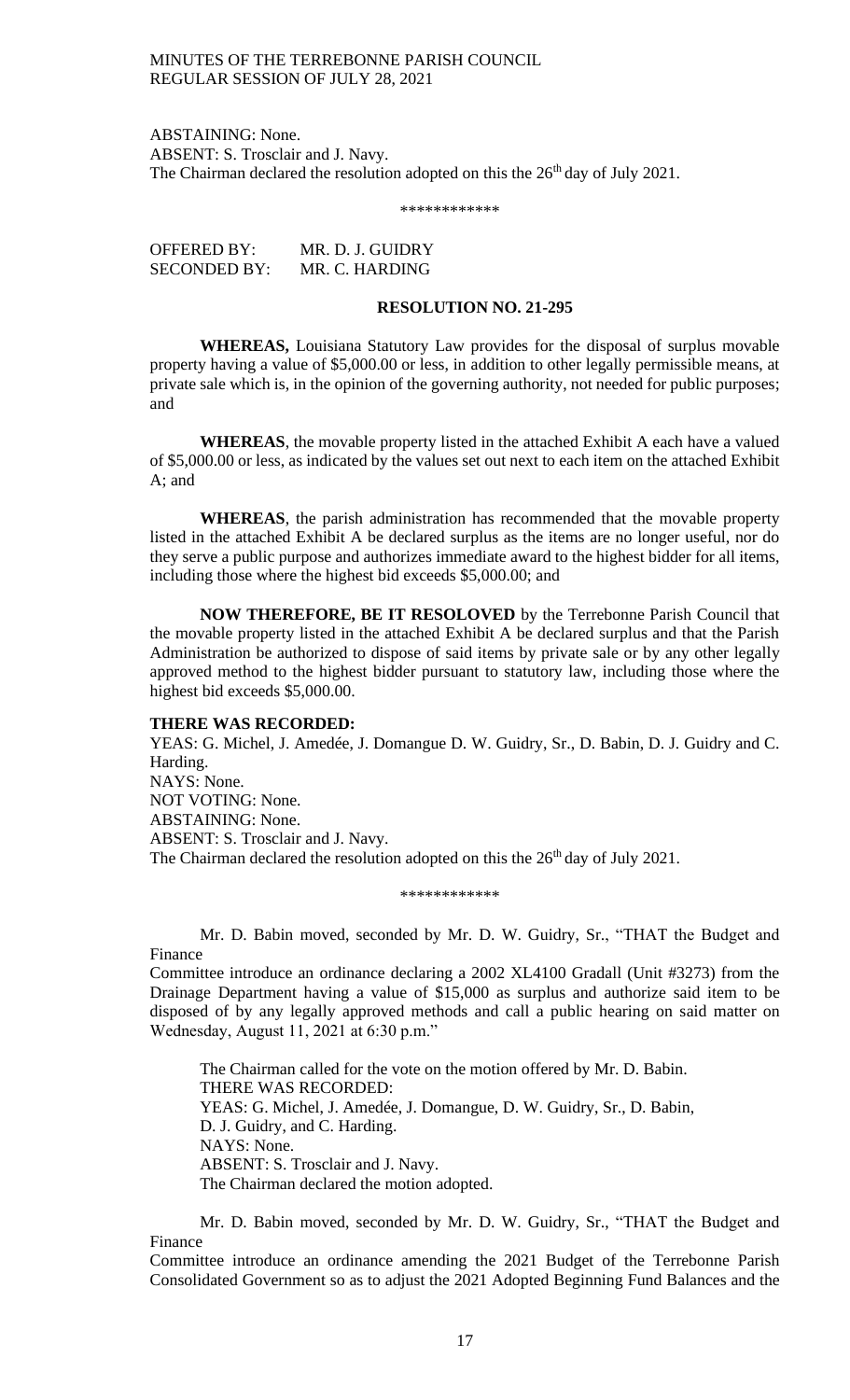Net Positions to actual as per the 2020 Audited Financial Statements and call a public hearing on Wednesday, August 11, 2021 at 6:30 p.m."

The Chairman called for the vote on the motion offered by Mr. D. Babin. THERE WAS RECORDED: YEAS: G. Michel, J. Amedée, J. Domangue, D. W. Guidry, Sr., D. Babin, D. J. Guidry, and C. Harding. NAYS: None. ABSENT: S. Trosclair and J. Navy. The Chairman declared the motion adopted.

Mr. C. Harding moved, seconded by Mr. G. Michel, "THAT the Budget and Finance Committee introduce an ordinance to amend the 2021 Adopted Operating Budget and 5-Year Capital Outlay Budget of the Terrebonne Parish Consolidated Government for the following items and to provide for related matters:

I. Local Government Assistance Program, -0-

II. Petit Caillou Lock Structure, \$4,686

III. Public Safety Fund, \$750,000

IV. Juvenile Detention, \$100,000

V. Criminal Court Fund, \$250,000

VI. Dedicated Emergency Fund, \$1,100,000

VII. Coastal Restoration, \$3,555

VIII. Severe Repetitive Loss Program, (\$209,199)

IX. Hazard Mitigation Grant, (\$6,660)

X. FMA Flood Mitigation Program, (\$26,510)

XI. PDMC/RFC Programs, (\$21,844)

and call a public hearing on said matter on Wednesday, August 11, 2021 at 6:30 p.m."

The Chairman called for the vote on the motion offered by Mr. C. Harding. THERE WAS RECORDED: YEAS: G. Michel, J. Amedée, J. Domangue, D. W. Guidry, Sr., D. Babin, D. J. Guidry, and C. Harding. NAYS: None. ABSENT: S. Trosclair and J. Navy. The Chairman declared the motion adopted.

Mr. G. Michel moved, seconded by Mr. D. W. Guidry, Sr., "THAT the Budget and Finance Committee introduce an ordinance to appropriate funds relative to and for the adoption of the Operating and Capital Budgets for the Terrebonne Council on Aging, Inc. and call a public hearing on said matter on Wednesday, August 11, 2021 at 6:30 p.m."

The Chairman called for the vote on the motion offered by Mr. G. Michel. THERE WAS RECORDED: YEAS: G. Michel, J. Amedée, J. Domangue, D. W. Guidry, Sr., D. Babin, D. J. Guidry, and C. Harding. NAYS: None. ABSENT: S. Trosclair and J. Navy. The Chairman declared the motion adopted.

Mr. C. Harding moved, seconded by Mr. D. W. Guidry, Sr., "THAT, there being no further business to come before the Budget & Finance Committee, the meeting be adjourned."

The Chairman called for the vote on the motion offered by Mr. C. Harding. THERE WAS RECORDED: YEAS: G. Michel, J. Amedée, J. Domangue, D. W. Guidry, Sr., D. Babin, D. J. Guidry, and C. Harding. NAYS: None. ABSENT: S. Trosclair and J. Navy. The Chairman declared the motion adopted and the meeting was adjourned at 7:42 p.m.

John Amedée, Chairman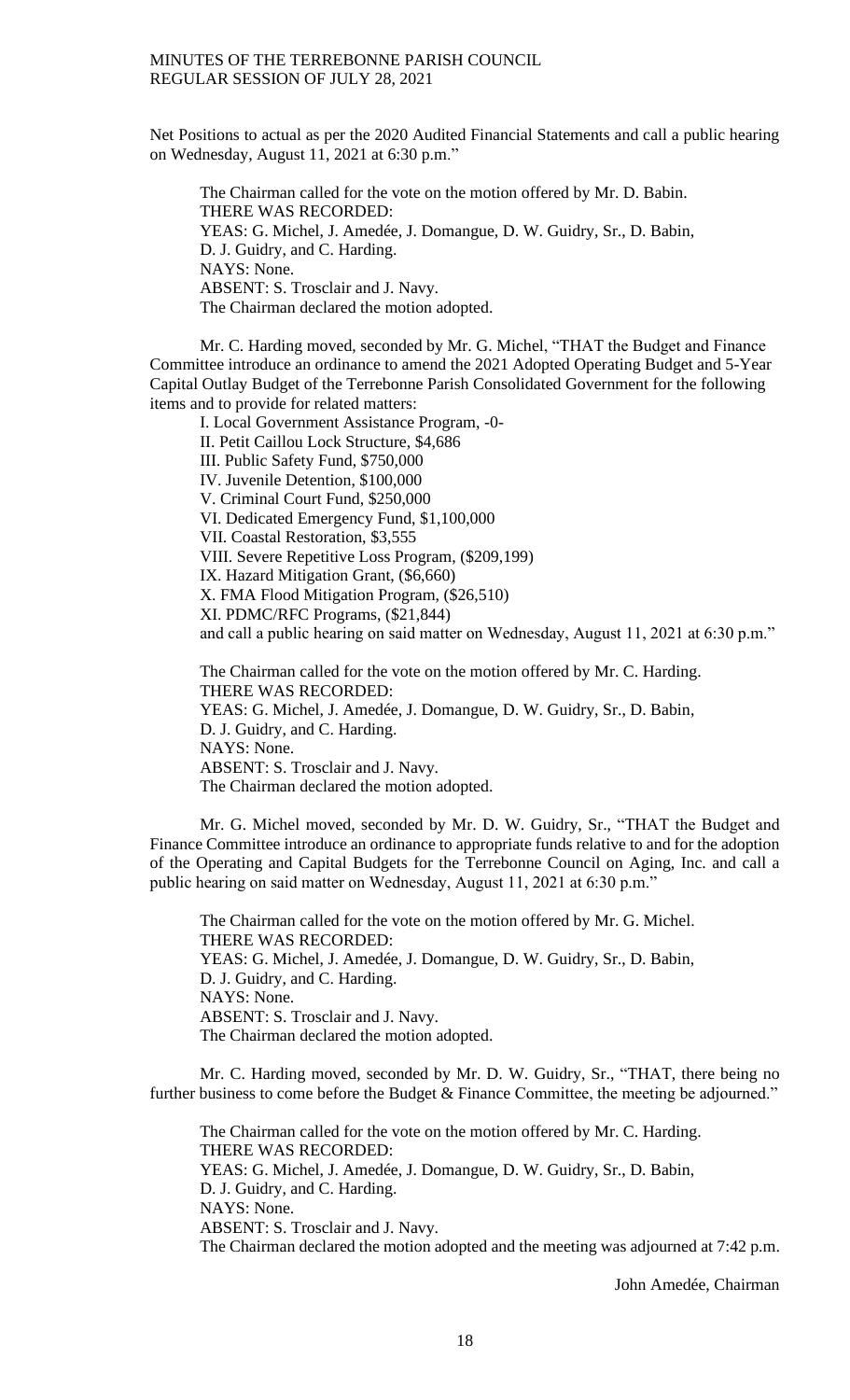#### Keith Hampton, Minute Clerk

Mr. J. Amedée moved, seconded by Mr. S. Trosclair, "THAT the Council accept and ratify the minutes of the Budget & Finance Committee meeting held on 07/26/2021."

The Chairman called for a vote on the motion offered by Mr. J. Amedée. THERE WAS RECORDED: YEAS: G. Michel, J. Amedée, J. Domangue, D. W. Guidry, Sr., D. Babin, D. J. Guidry, S. Trosclair, J. Navy, and C. Harding. NAYS: None. ABSENT: None. The Chairman declared the motion adopted.

Mr. D. Babin moved, seconded by Mr. G. Michel and Mr. J. Amedée, "THAT the Council open nominations for the two expiring terms on the Hospital Service District No. 1 Board, nominate Mr. Michael Fakier representing a Civic Organization and Ms. Angelique Barker representing CPAs, close nominations, and reappoint Mr. Fakier and Ms. Barker to serve another term on the aforementioned board."

The Chairman called for a vote on the motion offered by Mr. D. Babin. THERE WAS RECORDED: YEAS: G. Michel, J. Amedée, J. Domangue, D. W. Guidry, Sr., D. Babin, D. J. Guidry, S. Trosclair, J. Navy, and C. Harding. NAYS: None. ABSENT: None. The Chairman declared the motion adopted.

Mr. J. Amedée moved, seconded by Mr. D. Babin, "THAT the Council open nominations for the one expired term on the Fire Protection District No. 8 Board, nominate Mr. Patrick Bourgeois, close nominations, and appoint Mr. Bourgeois to serve a term on the aforementioned board."

The Chairman called for a vote on the motion offered by Mr. J. Amedée. THERE WAS RECORDED: YEAS: G. Michel, J. Amedée, J. Domangue, D. W. Guidry, Sr., D. Babin, D. J. Guidry, S. Trosclair, J. Navy, and C. Harding. NAYS: None. ABSENT: None. The Chairman declared the motion adopted.

The Council Clerk announced that Ms. Alicia Dove withdrew her application from consideration.

Mr. D. Babin moved, seconded by Mr. G. Michel, "THAT the Council open nominations for the one vacancy on the Houma-Terrebonne Regional Planning Commission, nominate Rev. Corion Gray, close nominations, and appoint Rev. Gray to serve a term on the aforementioned board."

The Chairman called for a vote on the motion offered by Mr. D. Babin. THERE WAS RECORDED: YEAS: G. Michel, J. Amedée, J. Domangue, D. W. Guidry, Sr., D. Babin, D. J. Guidry, S. Trosclair, J. Navy, and C. Harding. NAYS: None. ABSENT: None. The Chairman declared the motion adopted.

Mr. D. J. Guidry moved, seconded by Mr. D. Babin, "THAT the Council open nominations for an expired term on the Downtown Development Corporation representing the Historical Society, nominate Ms. Traci Hawthorne, close nominations, and appoint Ms. Hawthorne to serve a term on the aforementioned board."

The Chairman called for a vote on the motion offered by Mr. D. J. Guidry.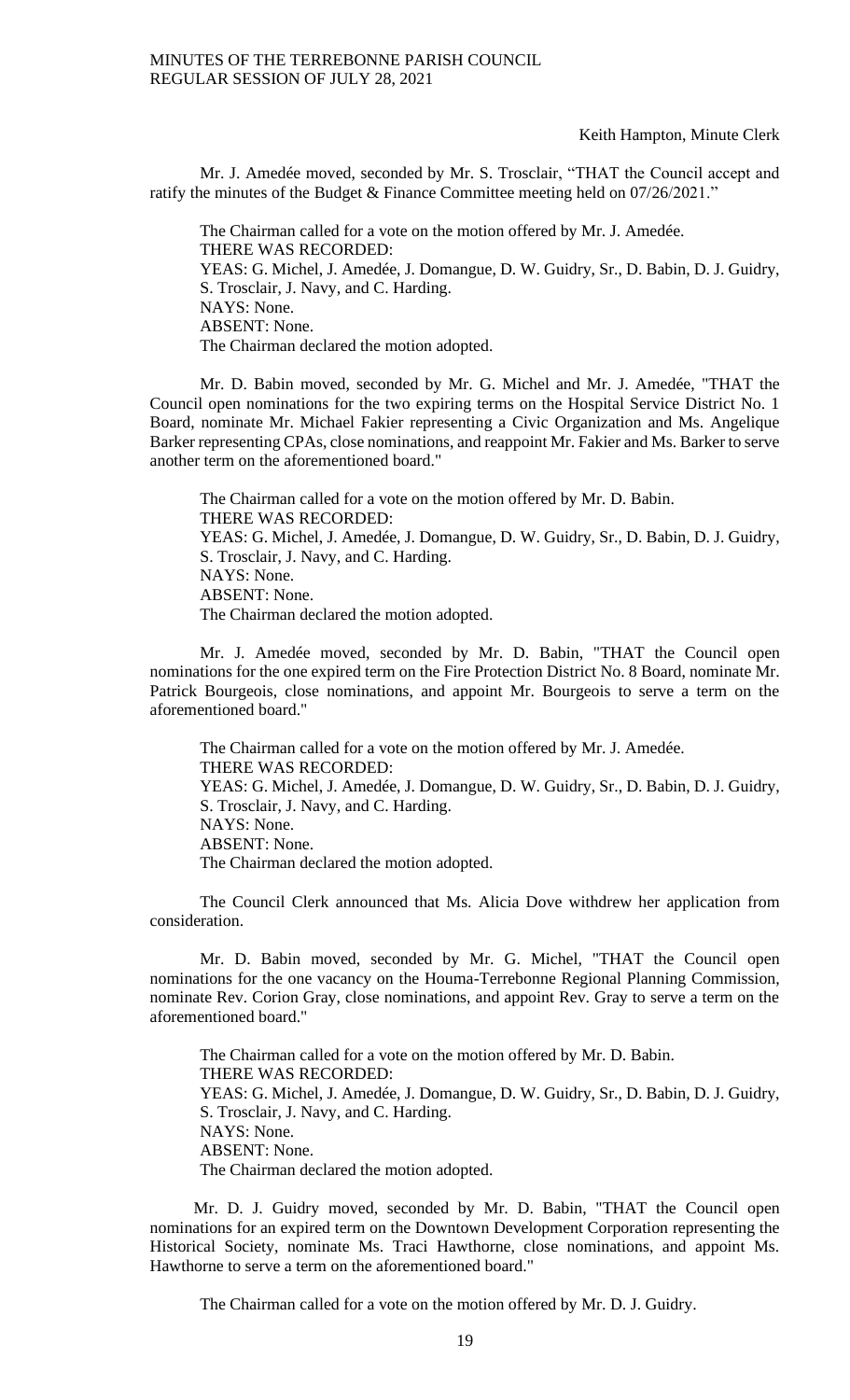THERE WAS RECORDED: YEAS: G. Michel, J. Amedée, J. Domangue, D. W. Guidry, Sr., D. Babin, D. J. Guidry, S. Trosclair, J. Navy, and C. Harding. NAYS: None. ABSENT: None. The Chairman declared the motion adopted.

The Chairman announced the following vacancies:

- **Fire Protection District No. 5:** One (1) unexpired term.
- **Veteran's Memorial District:** One (1) unexpired term due to a resignation.
- **Recreation District No. 3A:** One (1) expired term and one (1) unexpired term due to a resignation.
- **Recreation District No. 6:** One (1) expiring term.

Councilman J. Amedée led a discussion regarding the status of grass cutting and vegetative growth in Terrebonne Parish and noted several factors which have impacted the completion of projects over the past months.

Solid, Hazardous, and Recycling Waste Director Clay Naquin presented a report regarding the equipment used for roadside grass cutting and the time needed to maintain roadways. Mr. Naquin noted that several contractors are being used to assist with roadside grass cutting and the maintenance of numerous parks, grounds, and cemeteries across the Parish. He then noted his concerns regarding a shortage of personnel to address litter issues in Terrebonne Parish.

Several Council Members shared their appreciation of Mr. Naquin and the Vegetation department for their ongoing efforts then shared their optimism for future improvements.

Upon Councilman D. Babin's request, Mr. Naquin shared methods to better identify violators of litter laws in problematic areas of the Parish.

Councilman C. Harding shared his concerns regarding a need for more maintenance, better equipment, and more personnel to address the tall grass issues in the Parish and suggested that some improvements could be made to current procedures regarding routes and spraying.

Public Works Director David Rome presented an update on the Vegetation Maintenance Contract for all lateral drainage ditches and levees in Terrebonne Parish. Mr. Rome noted that recent prolonged rainfall events have impacted efforts to maintain vegetative growth and that contractors would be used to remove water lilies from local bodies of water. He then gave a brief overview of the road repair and pavement marking projects being planned and funded in the Parish.

Upon Councilman J. Amedée's request, Mr. Rome clarified that the \$1.5 million dollar asphalt project would address road repairs throughout the parish, not just one specific location.

Upon Councilman G. Michel's request, Mr. Rome explained that erosion control is being used to armor drainage ditches with reduced access due to encroachment. He then shared his concerns for an endemic problem of houses and properties encroaching onto Parish servitudes that limit or restrict Parish access for maintenance purposes.

Discussion ensued relative to roadways in need of repair across the Parish and methods for reporting those areas to the Public Works department.

Upon Councilman C. Harding's request, Mr. Rome clarified that the Parish utilizes "cold patches" for temporary repairs in high traffic areas and long-term fixes in low traffic areas. He then reported that additional equipment is being requested in the 2022 budget.

The Chairman recognized Mr. Michael Fakier, Houma resident, who thanked the Council for the earlier reappointments to the Hospital Service District No. 1 Board and for Terrebonne Parish's commitment and support for healthcare workers, especially during the COVID-19 pandemic.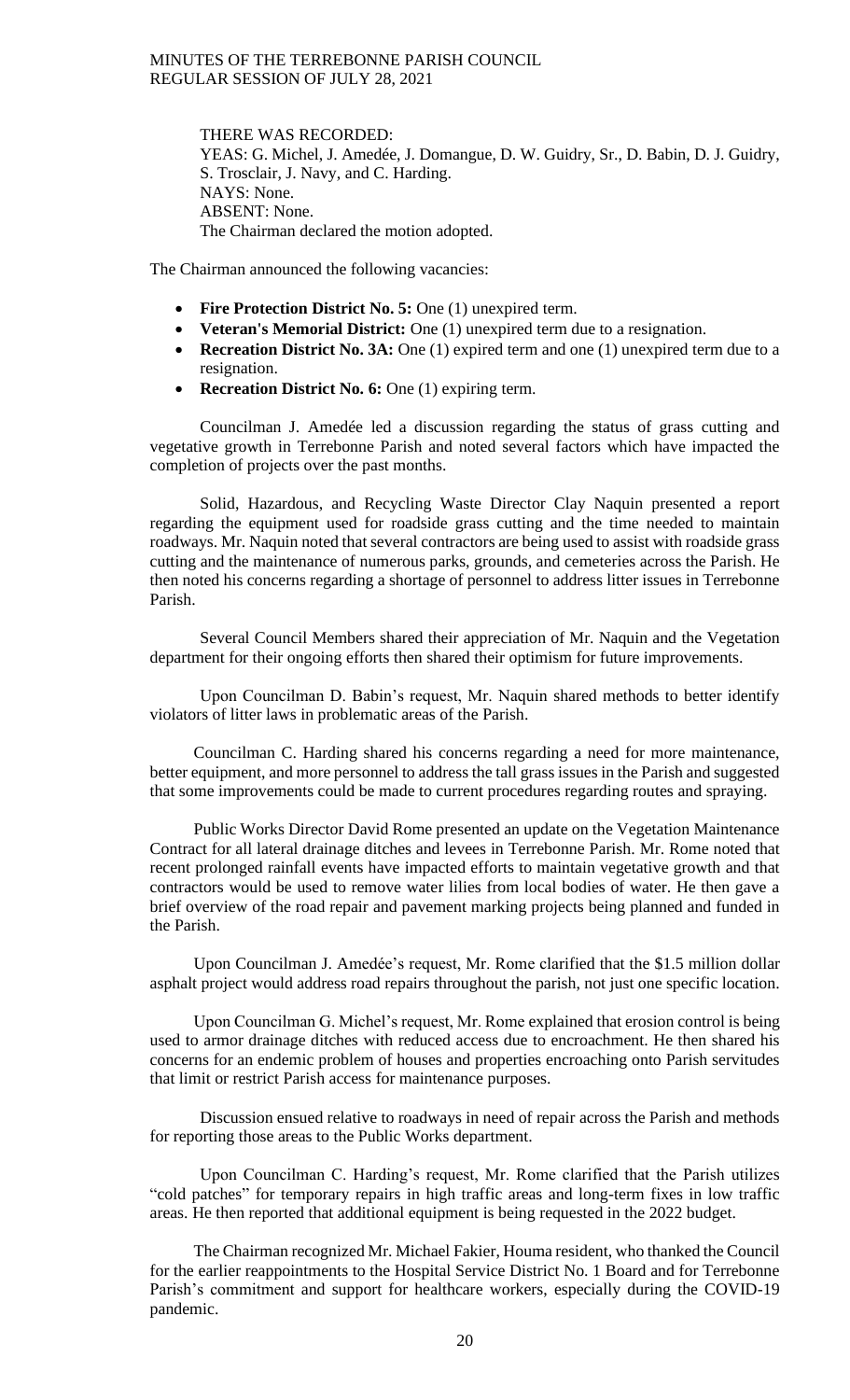Mr. J. Amedée moved, seconded by Ms. J. Domangue, "THAT, it now being 7:07 p.m., the Council open public hearings."

The Chairman called for a vote on the motion offered by Mr. J. Amedée. THERE WAS RECORDED: YEAS: G. Michel, J. Amedée, J. Domangue, D. W. Guidry, Sr., D. Babin, D. J. Guidry, S. Trosclair, J. Navy, and C. Harding. NAYS: None. ABSENT: None. The Chairman declared the motion adopted.

The Chairman recognized the public for comments on the following:

A. An ordinance to revoke Ordinance No. 9115, which was signed in error as a duplicate to Ordinance No. 9106, and to reissue declaration by the Terrebonne Parish Consolidated Government of its intent to acquire full ownership of a tract of land bearing Terrebonne Parish Parcel ID Number 41876, with an owner of record E. M. Glynn, Inc.

There were no comments from the public on the proposed ordinance.

Mr. G. Michel moved, seconded by Mr. D. Babin, "THAT the Council close the aforementioned public hearing."

The Chairman called for a vote on the motion offered by Mr. G. Michel. THERE WAS RECORDED: YEAS: G. Michel, J. Amedée, J. Domangue, D. W. Guidry, Sr., D. Babin, D. J. Guidry, S. Trosclair, J. Navy, and C. Harding. NAYS: None. ABSENT: None. The Chairman declared the motion adopted.

OFFERED BY: MR. G. MICHEL SECONDED BY: MR. D. BABIN

#### **ORDINANCE NO. 9293**

AN ORDINANCE REVOKING TERREBONNE PARISH ORDINANCE NO. 9115, WHICH WAS SIGNED IN ERROR AS A DUPLICATE TO ORDINANCE 9106, AND TO REISSUE DECLARATION BY TERREBONNE PARISH CONSOLIDATED GOVERNMENT OF ITS INTENT TO ACQUIRE FULL OWNERSHIP OF A TRACT OF LAND BEARING TERREBONNE PARISH PARCEL ID NUMBER 41876, WITH AN OWNER OF RECORD E.M. GLYNN, INC. AND TO ADDRESS OTHER MATTERS RELATIVE THERETO.

**WHEREAS,** on November 6, 2019 and December 4, 2019, the Terrebonne Parish Council adopted Ordinances 9106 and 9115 respectively;

**WHEREAS,** Ordinance 9106 declared that TPCG intended to take ownership of adjudicated properties situated at Lot 15, Block 7, Broadmoor Heights (Parcel No. 68742) and at 5514 Stella Street (Parcel 35584), as evidenced in the agenda and minutes for the meeting of the full Council on November 6, 2019;

**WHEREAS,** Proposed Ordinance 9115 went to public hearing and was taken up and adopted by the Council on December 4, 2019, declaring that TPCG intended to take ownership of adjudicated property described as a 20' strip of land in Broadmoor Heights Subdivision (Parcel 41876), which is evident from the Agenda for said Council Meeting;

**WHEREAS,** a clerical error was made following the Council meeting of December 4, 2019 in that the Ordinance 9115 which was provided to and signed by the Council Chair and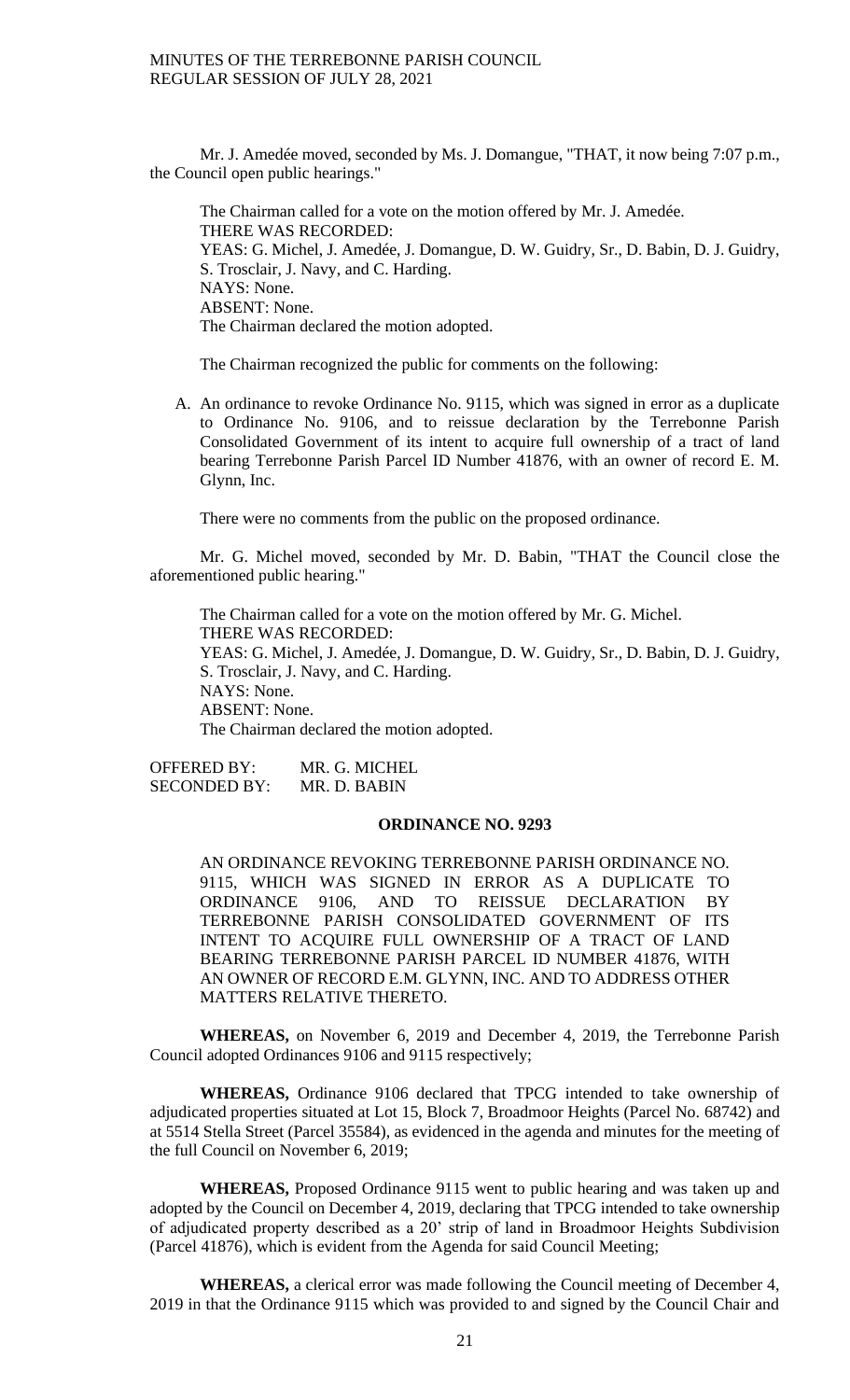Parish President, and subsequently published in the Council Minutes was actually a duplicate of Ordinance 9106;

**WHEREAS,** in order to remedy this clerical error, TPCG now requests this Council to revoke the Ordinance containing the error, and reissue an ordinance to properly reflect the Council's adoption of the matter on the Agenda of December 4, 2019 in which the Council declared TPCG's intention to acquire full ownership of Parcel No. 41876;

**WHEREAS,** TPCG desires this ordinance to have retroactive effect to the date that Ordinance 9115 became effective, reproducing the findings previously made:

- 1. WHEREAS, 100% of the immovable property identified as Terrebonne Parish Parcel ID Number 41876, described herein below was adjudicated to the Terrebonne Parish Consolidated Government on June 2, 1980 for nonpayment of taxes; and
- 2. WHEREAS, the three (3) year period for redemption provided by Art. 7, §25 of the Louisiana Constitution has elapsed without redemption; and
- 3. WHEREAS, LA R.S. 47:2236 authorizes the parish to acquire a full ownership interest in adjudicated property for a public purpose; and
- 4. WHEREAS, Parcel ID No. 41876, described below, consists of a drainage area and operational sewer lift station; and
- 5. WHEREAS, TPCG finds it prudent to own Parcel ID No. 41876 in order to properly maintain the drainage and sewer lift station thereon; and
- 6. WHEREAS, the Terrebonne Parish Consolidated Government intends to acquire a full ownership interest in Parcel ID No. 41876 and use it for the public purposes described above;

**NOW BE IT ORDAINED** by the Terrebonne Parish Council, on behalf of the Terrebonne Parish Consolidated Government, that

# **SECTION I**

Terrebonne Parish Council Ordinance Number 9115 shall be and is hereby revoked due to its clerical error.

# **SECTION II**

This ordinance (2021) shall be and is hereby made effective retroactively to December 5, 2019, the date Ordinance 9115 was first effective, to provide continuity of notice and time delays under La. R.S. 47:2236.

# **SECTION III**

Terrebonne Parish Consolidated Government intends to acquire a full ownership interest in the following described property and further depicted on the attached plats, if any:

THAT CERTAIN PIECE OR PORTION OF GROUND together with all of the buildings and improvements thereon, and all of the rights, ways, privileges, servitudes, appurtenances and advantages thereunto belonging or in anywise appertaining, situated in the Parish of Terrebonne, State of Louisiana, designated as a 20' strip of land encompassing a drainage maintenance easement situated North of Blocks 2, 3, 4 & 5 of Broadmoor Heights Subdivision; an unnumbered Lot measuring 17.65' X 100' bordering the southeastern boundary of Lot 3 Block 6 Broadmoor Heights Subdivision; and a lot measuring 22.31' X 20' carved out of Lot 21 Block 10 Broadmoor Heights Subdivision for a Sewer Lift Station<sup>1</sup>, said portion of ground being more particularly shown on a plat made by Warren and Associates Civil Engineers

<sup>&</sup>lt;sup>1</sup> The Terrebonne Parish Assessor's records list this 22.31' X 20' tract as a "gas meter station." However, the correct description of this tract is a sewer lift station.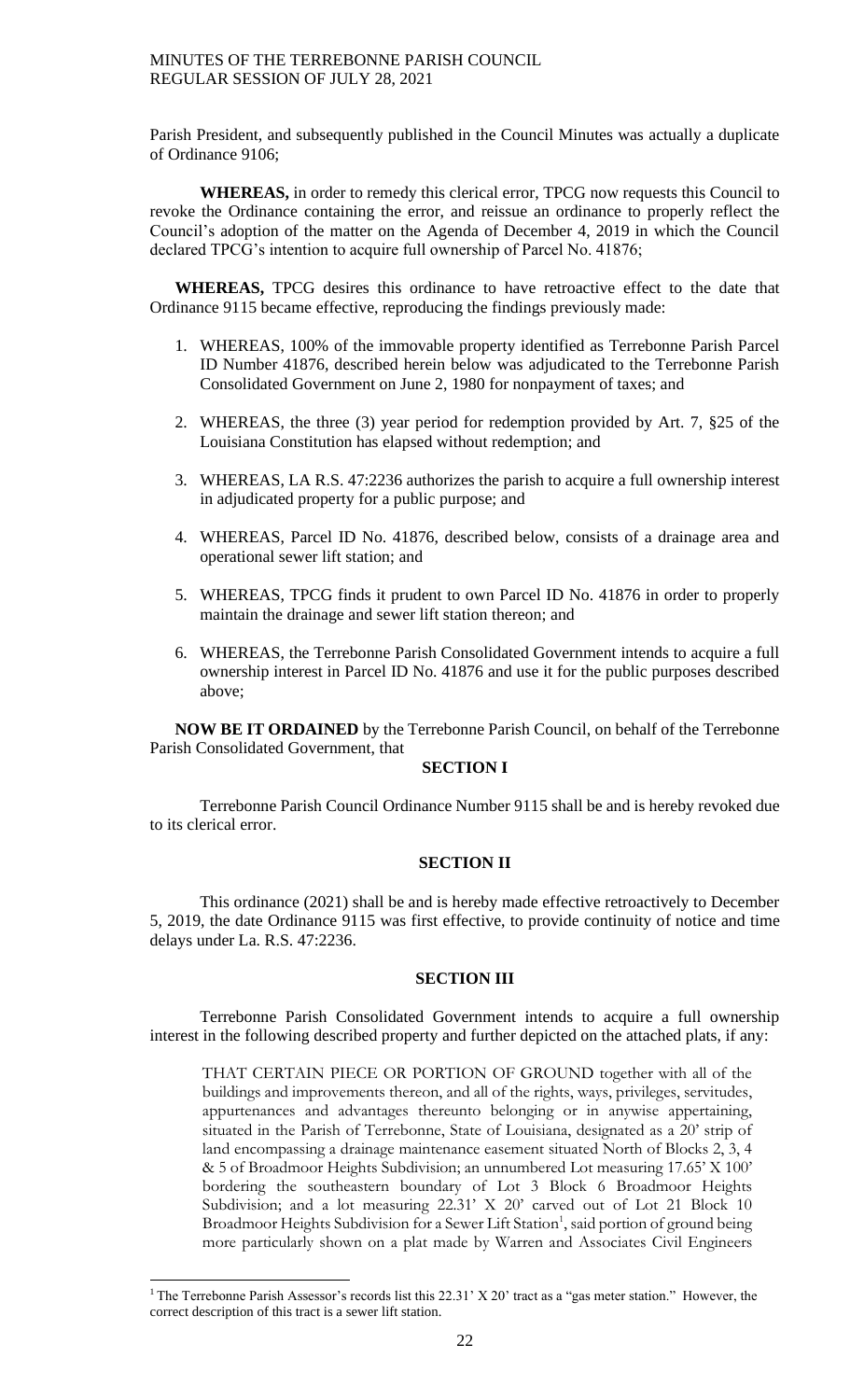entitled "Corrected Lot Layout Broadmoor Heights Subdivision Parish of Terrebonne, State of Louisiana" filed for record on July 8, 1966 at Terrebonne Parish, Louisiana COB 421, page 331, Entry No. 302004.

Parish of Terrebonne, State of Louisiana, APN: R03-41876.

## **SECTION IV**

Administration is hereby authorized to acquire full ownership of the properties in accordance with LA R.S. 47:2236, *et seq*.

#### **SECTION V**

The Terrebonne Parish Consolidated Government shall file a copy of this Ordinance into the conveyance records of the Parish of Terrebonne pursuant to La. R.S. 47:2236. The recorder is hereby requested and directed in accordance with law to index the names of the following tax debtors and the Terrebonne Parish Consolidated Government as mortgagees:

- 1. Terrebonne Parish Consolidated Government
- 2. E.M. Glynn, Inc.
- 3. Julie Jackson

#### **SECTION VI**

In accordance with La. R.S. 47:2236, any transfer, mortgage, lien, privilege, or other encumbrance filed after the filing of the ordinance shall not affect the property.

## **SECTION VII**

If any word, clause, phrase, section or other portion of this ordinance shall be declared null, void, invalid, illegal, or unconstitutional, the remaining words, clauses, phrases, sections and other portions of this ordinance shall remain in force and effect, the provisions of this ordinance hereby being declared to be severable.

#### **SECTION VIII**

This ordinance shall become effective upon approval by the Parish President or as otherwise provided in Section 2-13 (b) of the Home Rule Charter for a Consolidated Government for Terrebonne Parish, whichever occurs sooner.

This ordinance, having been introduced and laid on the table for two weeks, was voted upon as follows:

THERE WAS RECORDED: YEAS: G. Michel, J. Amedée, J. Domangue, D. W. Guidry, Sr., D. Babin, D. J. Guidry, S. Trosclair, J. Navy, and C. Harding. NAYS: None. ABSTAINING: None. ABSENT: None. The Chairman declared the ordinance adopted on this, the 28th day of July 2021.

The Chairman recognized the public for comments on the following:

B. An ordinance to amend the 2021 Adopted Operating Budget, 5-Year Capital Outlay Budget, and Budgeted Positions of the Terrebonne Parish Consolidated Government for the following items and to provide for related matters:

I. 1-1B Retention Pond Property & North Yard Extension, \$1,000,000

II. Terrebonne Homeless Shelter, \$82,650

III. Sanitation, \$316,181

IV. Head Start Program, \$51,165

V. Skate Park, \$40,000

VI. Head Start Program, \$203,405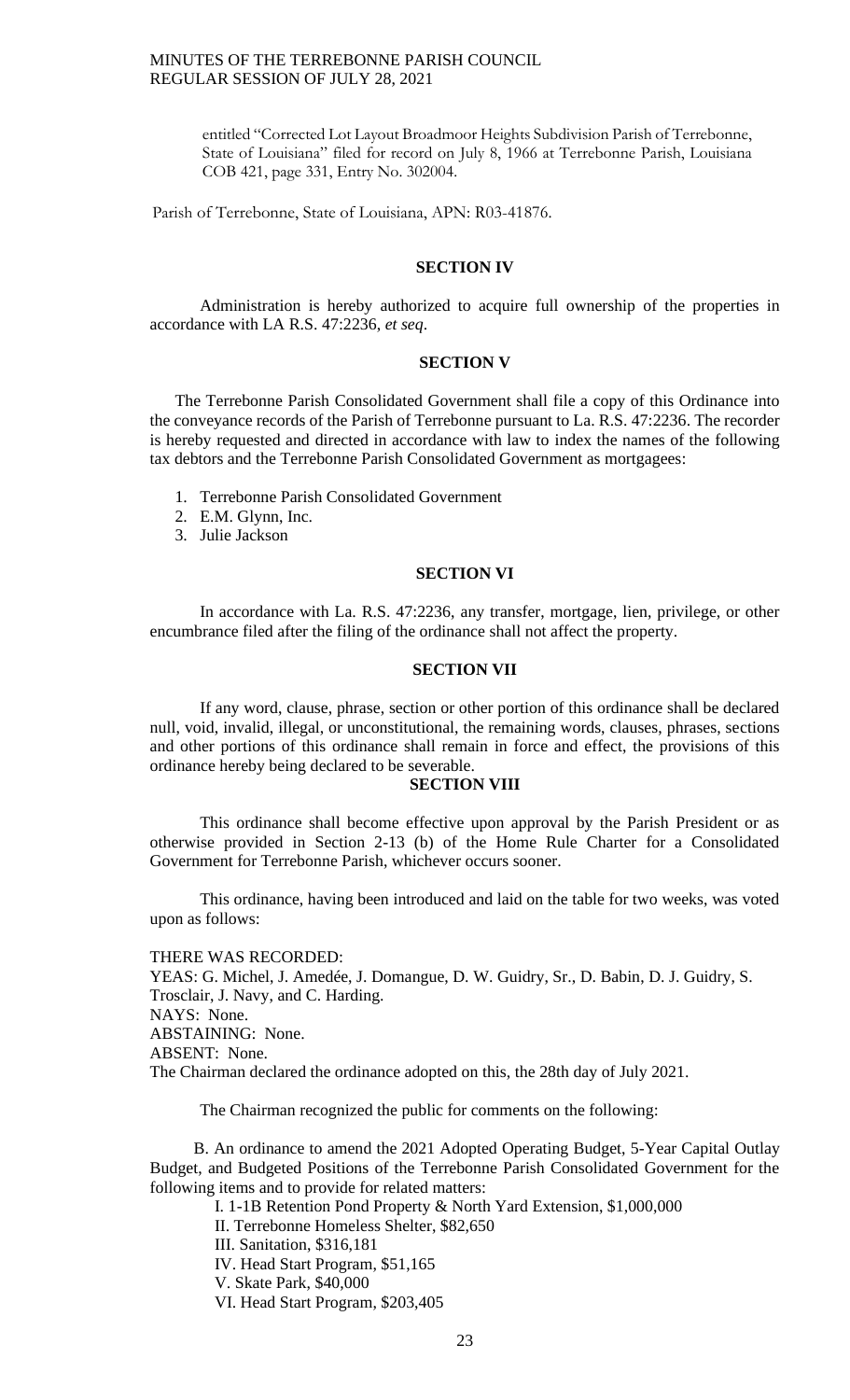VII. Housing & Human Services, \$6,587

- a. Delete one Admin Coordinator I
- b. Add one Program Specialist
- VIII. Juvenile Detention, -0
	- a. add two part-time LPN's Grade 206
	- b. delete two part-time LPN's Grade 107
- IX. Marshal's Office, -0
	- a. add one Office Manager
	- b. delete one Chief Deputy
- X. CSBG Program, -0
	- a. add one Human Develop. Admin Grade 210
	- b. delete one Human Develop. Admin Grade 211
	- c. add one Adm Coordinator I
- XI. Transit, -0
	- a. add one Admin Tech II, Grade 106
	- b. delete one Admin Tech II, Grade 102
- XII. Parishwide Recreation, -0
	- a. add one part-time Senior Groundsman.

There were no comments from the public on the proposed ordinance.

Mr. D. J. Guidry moved, seconded by Mr. D. Babin, "THAT the Council close the aforementioned public hearing."

The Chairman called for a vote on the motion offered by Mr. D. J. Guidry. THERE WAS RECORDED: YEAS: G. Michel, J. Amedée, J. Domangue, D. W. Guidry, Sr., D. Babin, D. J. Guidry, S. Trosclair, J. Navy, and C. Harding. NAYS: None. ABSENT: None. The Chairman declared the motion adopted.

OFFERED BY: MR. D. BABIN SECONDED BY: MR. D. J. GUIDRY

#### **ORDINANCE NO. 9294**

AN ORDINANCE TO AMEND THE 2021 ADOPTED OPERATING BUDGET, 5-YEAR CAPITAL OUTLAY BUDGET AND BUDGETED POSITIONS OF THE TERREBONNE PARISH CONSOLIDATED GOVERNMENT FOR THE FOLLOWING ITEMS AND TO PROVIDE FOR RELATED MATTERS.

- **I.** 1-1B RETENTION POND PROPERTY & NORTH YARD EXTENSION, \$1,000,000
- **II.** TERREBONNE HOMELESS SHELTER, \$82,650
- **III.** SANITATION, \$316,181
- **IV.** HEAD START PROGRAM, \$51,165
- **V.** SKATE PARK, \$40,000
- **VI.** HEAD START PROGRAM, \$203,405
- **VII.** HOUSING & HUMAN SERVICES, \$6,587
	- **A.** DELETE ONE ADMIN COORDINATOR I
	- **B.** ADD ONE PROGRAM SPECIALIST
- **VIII.** JUVENILE DETENTION, -0-
	- **A.** ADD TWO PART-TIME LPN'S GRADE 206
	- **B.** DELETE TWO PART-TIME LPN'S GRADE 107
- **IX.** MARSHAL'S OFFICE, -0-
	- **A.** ADD ONE OFFICE MANAGER
	- **B.** DELETE ONE CHIEF DEPUTY
- **X.** CSBG PROGRAM, -0-
	- **A.** ADD ONE HUMAN DEVELOP. ADMIN GRADE 210
	- **B.** DELETE ONE HUMAN DEVELOP. ADMIN GRADE 211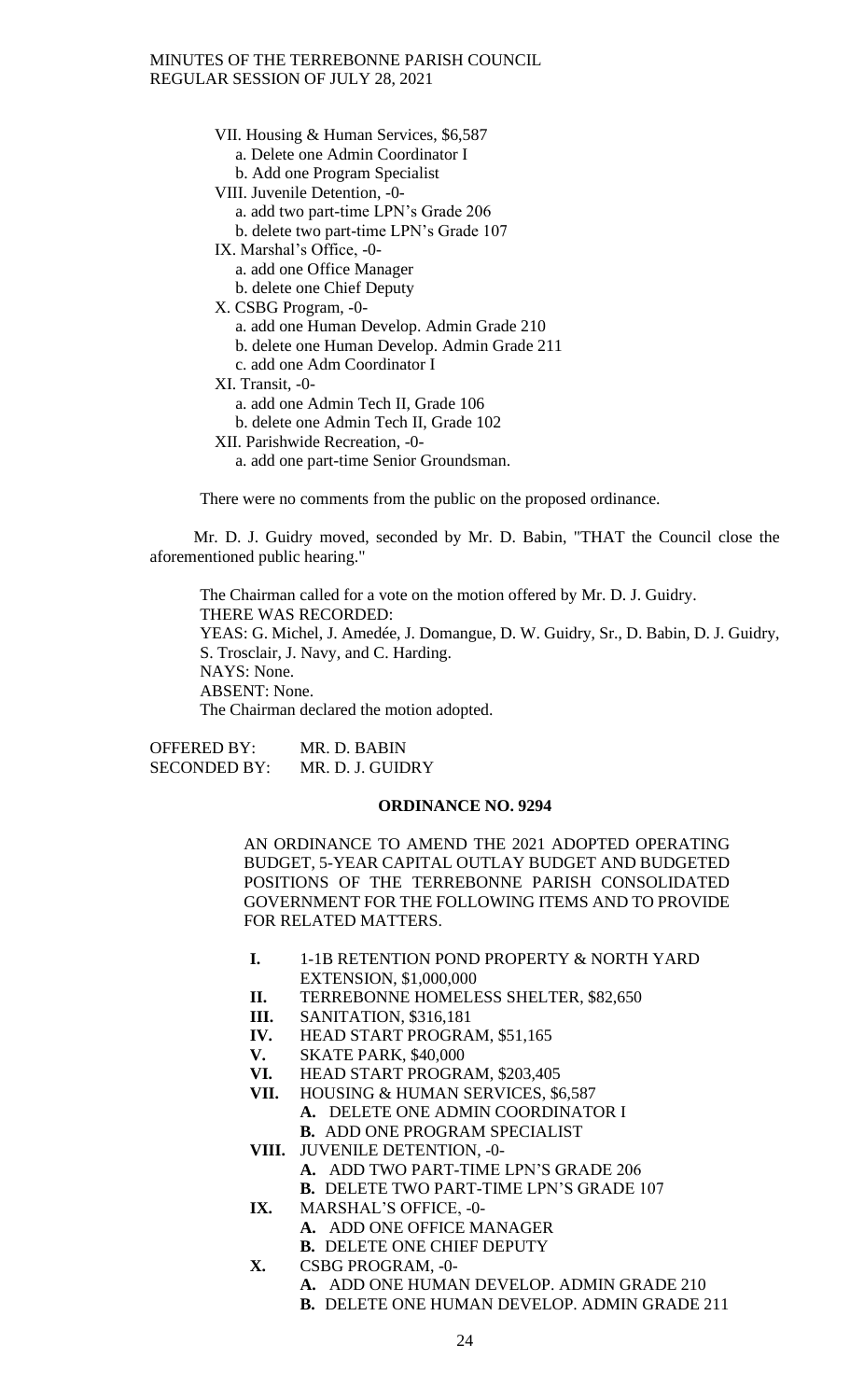> **C.** ADD ONE ADM COORDINATOR I **XI.** TRANSIT, -0- **A.** ADD ONE ADMIN TECH II, GRADE 106 **B.** DELETE ONE ADMIN TECH II, GRADE 102 **XII.** PARISHWIDE RECREATION, -0- **A.** ADD ONE PART-TIME SENIOR GROUNDSMAN

# **SECTION I**

**WHEREAS**, Administration is requesting funding of \$1,000,000 for the 1-1B Retention Pond Property and North Yard Expansion, and

**WHEREAS**, the funding source is from the Parishwide Drainage Construction Fund.

**NOW, THEREFORE BE IT ORDAINED**, by the Terrebonne Parish Council, on behalf of the Terrebonne Parish Consolidated Government, that the 2021 Adopted Operating Budget and 5-Year Capital Outlay Budget be amended for the 1-1B Retention Pond Property and North Yard Expansion. (Attachment A)

#### **SECTION II**

**WHEREAS**, the Louisiana Housing Corporation has awarded additional funding to the FY 2021 Emergency Solutions Grant (ESG) to Terrebonne Parish Consolidated Government for \$82,650,

**WHEREAS**, the funding will be used for activities of supportive services and/or administrative cost within the Emergency Homeless Shelter Program.

**NOW, THEREFORE BE IT FURTHER ORDAINED**, by the Terrebonne Parish Council, on behalf of the Terrebonne Parish Consolidated Government, that the 2021 Adopted Operating Budget be amended for the Emergency Homeless Shelter Program. (Attachment B)

# **SECTION III**

**WHEREAS,** Administration is requesting funding of \$316,181 for an equipment purchase for Sanitation, and

**WHEREAS,** the funding source is from the Sanitation fund balance.

**NOW, THEREFORE BE IT ORDAINED**, by the Terrebonne Parish Council, on behalf of the Terrebonne Parish Consolidated Government, that the 2021 Adopted Operating Budget be amended for Sanitation. (Attachment C)

#### **SECTION IV**

**WHEREAS,** the Department of Health and Human Services has awarded CARES Act funding to the Terrebonne Parish Consolidated Government for \$51,165,

**WHEREAS,** the funding will be used for the purpose of preventing, preparing, and responding to the Coronavirus within the Head Start Program.

**NOW, THEREFORE BE IT FURTHER ORDAINED,** by the Terrebonne Parish Council, on behalf of the Terrebonne Parish Consolidated Government, that the 2021 Adopted Operating Budget be amended for the Head Start Program. (Attachment D)

#### **SECTION V**

**WHEREAS,** Administration is requesting funding of \$40,000 for the Skate Park lights,

and

**WHEREAS,** the funding source is from Road Lighting District 2 fund balance.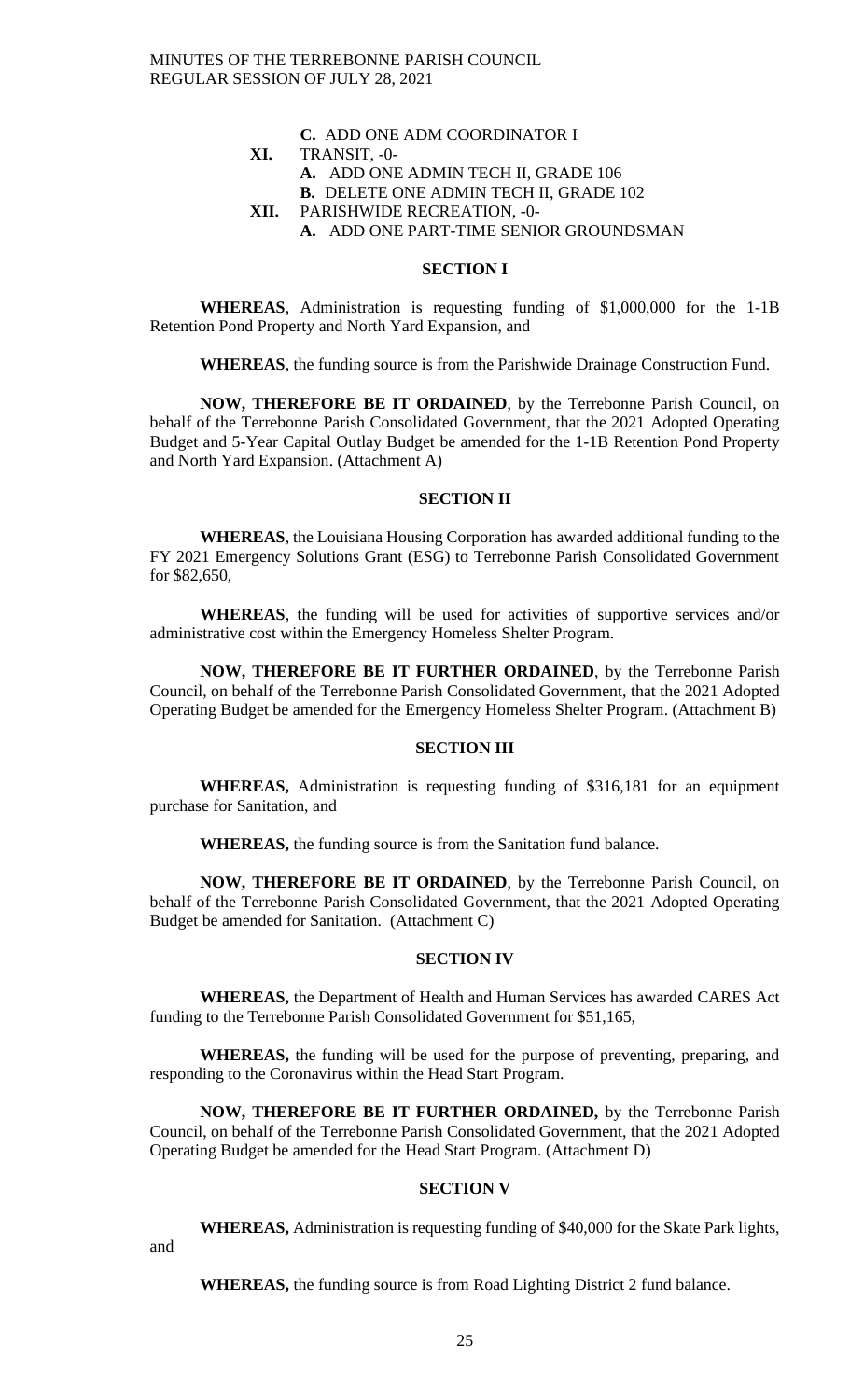**NOW, THEREFORE BE IT ORDAINED,** by the Terrebonne Parish Council, on behalf of the Terrebonne Parish Consolidated Government, that the 2021 Adopted Operating Budget and 5-Year Capital Outlay Budget be amended for the Skate Park. (Attachment E)

## **SECTION VI**

**WHEREAS,** the Department of Health and Human Services has awarded American Rescue Plan funding to the Terrebonne Parish Consolidated Government for \$203,405,

**WHEREAS,** the funding will be used for the purpose of supporting in-person services within the Head Start Program.

**NOW, THEREFORE BE IT FURTHER ORDAINED,** by the Terrebonne Parish Council, on behalf of the Terrebonne Parish Consolidated Government, that the 2021 Adopted Operating Budget be amended for the Head Start Program. (Attachment F)

# **SECTION VII**

**WHEREAS,** Administration is requesting to amend the Housing and Human Services Operating Budget and Budgeted Positions, adding one Program Specialist, Grade 206 and deleting one Admin Coordinator I Grade, and

**WHEREAS,** the budgeted dollars for the change is \$6,587, and

**WHEREAS,** the funding source is from the Housing and Human Services fund balance.

**NOW, THEREFORE BE IT FURTHER ORDAINED,** by the Terrebonne Parish Council, on behalf of the Terrebonne Parish Consolidated Government, that the 2021 Adopted Operating Budget and Budgeted Positions be amended to recognize the necessary change for the Housing and Human Services positions. (Attachment G)

### **SECTION VIII**

**WHEREAS,** Administration is requesting to amend the Juvenile Detention Operating Budget and Budgeted Positions, adding two part-time LPN's, Grade 206, and deleting two parttime LPN's, Grade 107, and

**WHEREAS,** there is no change in funding.

**NOW, THEREFORE BE IT FURTHER ORDAINED,** by the Terrebonne Parish Council, on behalf of the Terrebonne Parish Consolidated Government, that the 2021 Adopted Operating Budget and Budgeted Positions be amended to recognize the necessary change for the Juvenile Detention positions. (Attachment H)

## **SECTION IX**

**WHEREAS,** Administration is requesting to amend the Marshal's Office Operating Budget and Budgeted Positions, adding one Office Manager, and deleting one Chief Deputy, and

**WHEREAS,** there is no change in funding.

**NOW, THEREFORE BE IT FURTHER ORDAINED,** by the Terrebonne Parish Council, on behalf of the Terrebonne Parish Consolidated Government, that the 2021 Adopted Operating Budget and Budgeted Positions be amended to recognize the necessary change for the Marshal's Office positions. (Attachment I)

# **SECTION X**

**WHEREAS,** Administration is requesting to amend the CSBG Program Operating Budget and Budgeted Positions, adding one Adm Coordinator I, Grade 104, one Human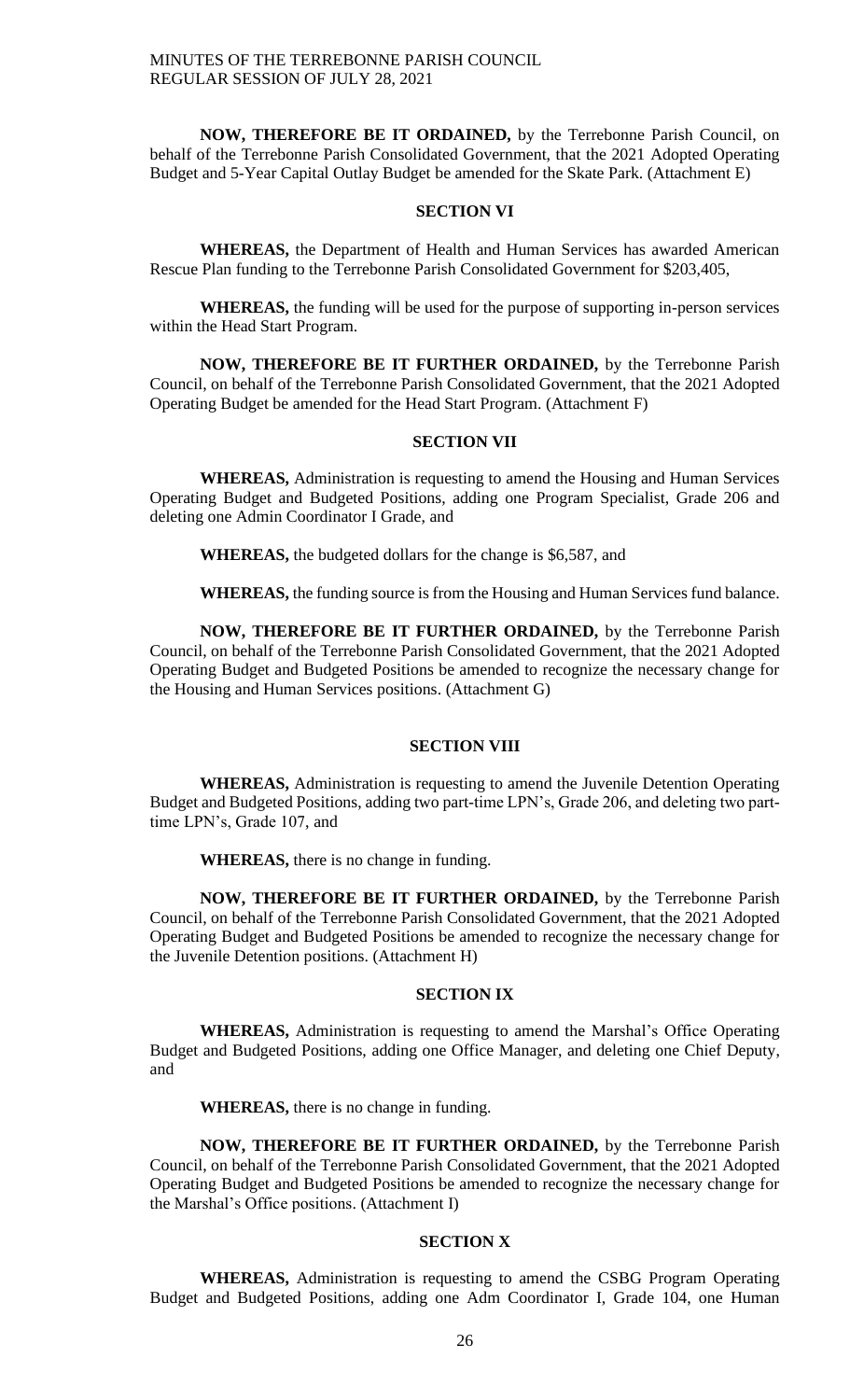Development Administrator, Grade 210, and deleting one Human Development Administrator, Grade 211, and

**WHEREAS,** there is no change in funding.

**NOW, THEREFORE BE IT FURTHER ORDAINED,** by the Terrebonne Parish Council, on behalf of the Terrebonne Parish Consolidated Government, that the 2021 Adopted Operating Budget and Budgeted Positions be amended to recognize the necessary change for the CSBG Program positions. (Attachment J)

### **SECTION XI**

**WHEREAS,** Administration is requesting to amend the Transit Budget and Budgeted Positions, adding one Admin Coord II, Grade 106 and deleting one Admin Tech II, Grade 102, and

**WHEREAS,** there is no change in funding.

**NOW, THEREFORE BE IT FURTHER ORDAINED,** by the Terrebonne Parish Council, on behalf of the Terrebonne Parish Consolidated Government, that the 2021 Adopted Operating Budget and Budgeted Positions be amended to recognize the necessary change for the Transit positions. (Attachment K)

#### **SECTION XII**

**WHEREAS,** Administration is requesting to amend the Parishwide Recreation Operating Budget and Budgeted Positions, adding one part-time Senior Groundsman, Grade 104, and

**WHEREAS,** there is no change in funding.

**NOW, THEREFORE BE IT FURTHER ORDAINED,** by the Terrebonne Parish Council, on behalf of the Terrebonne Parish Consolidated Government, that the 2021 Adopted Operating Budget and Budgeted Positions be amended to recognize the necessary change for the Parishwide Recreation positions. (Attachment L)

## **SECTION XIII**

**NOW, THEREFORE BE IT FURTHER ORDAINED,** by the Terrebonne Parish Council, on behalf of the Terrebonne Parish Consolidated Government, hereby authorizes Gordon Dove, Parish President, to execute any and all documents for these amendments as approved by the legal department.

#### **SECTION XIV**

If any work, clause, phrase, section, or other portion of this ordinance shall be declared null, void, invalid, illegal, or unconstitutional, the remaining words, clauses, phrases, sections, and other portions of this ordinance shall remain in full force and effect, the provisions of this ordinance hereby being declared to be severable.

#### **SECTION XV**

This Ordinance shall become effective upon approval by the Parish President or as otherwise provided in Section 2-13(b) of the Home Rule Charter for a Consolidated Government for Terrebonne Parish, whichever occurs sooner.

This ordinance, having been introduced and laid on the table for two weeks, was voted upon as follows:

THERE WAS RECORDED:

YEAS: G. Michel, J. Amedée, J. Domangue, D. W. Guidry, Sr., D. Babin, D. J. Guidry, S. Trosclair, J. Navy, and C. Harding.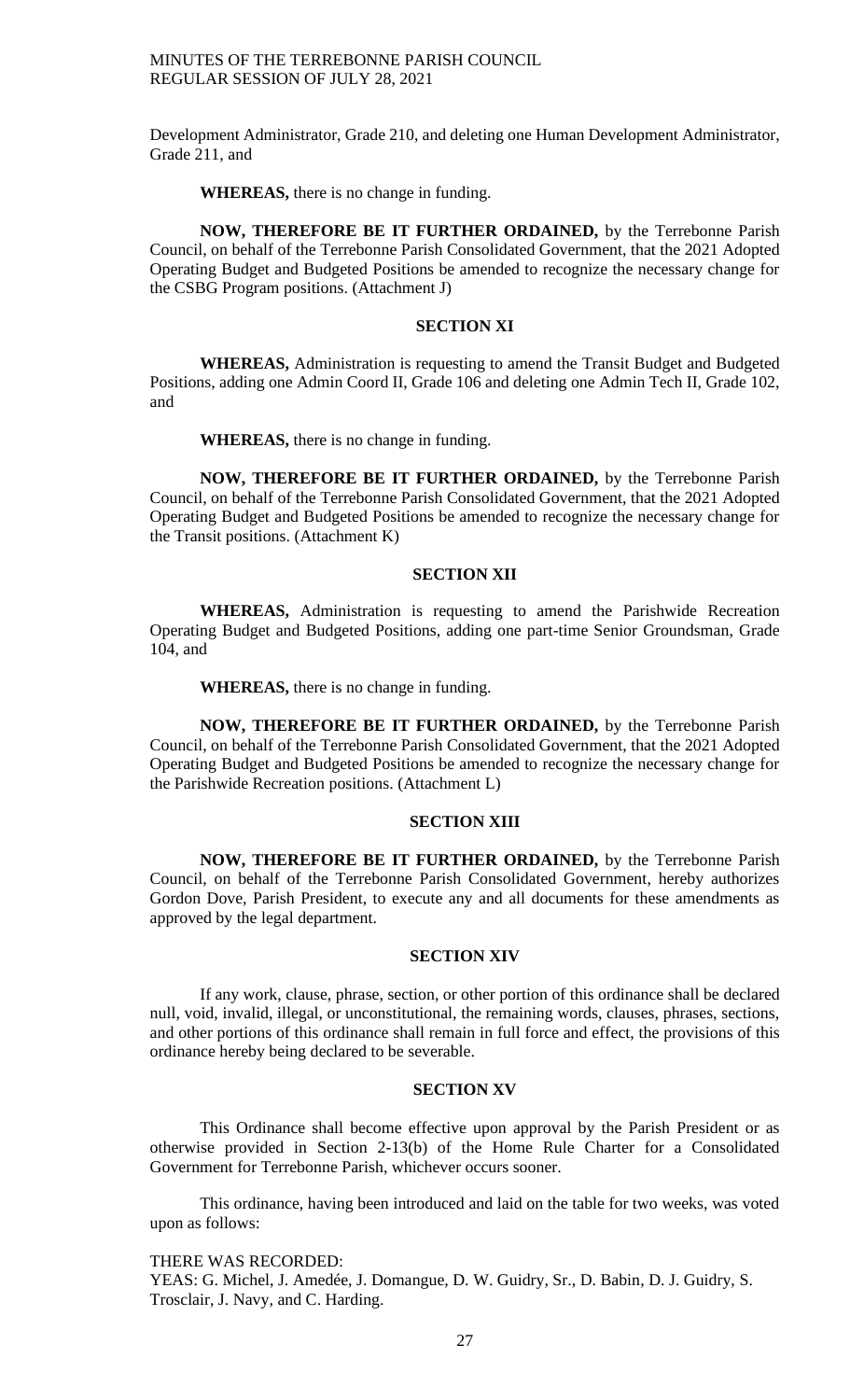NAYS: None. ABSTAINING: None. ABSENT: None. The Chairman declared the ordinance adopted on this, the 28th day of July 2021.

Prepared By: Finance Department PC File: 2021-Various Items – L Date Prepared: 7/7/2021 BA #13

#### **ATTACHMENT A - 1-1B Retention Pond Property**

|                               |                | 2021          |           |  |
|-------------------------------|----------------|---------------|-----------|--|
|                               | <b>Adopted</b> | <b>Change</b> | Amended   |  |
| Bayou Terrebonne Pump Station | 9,656,332      | (1,000,000)   | 8,656,332 |  |
| 1-1B Pond Retention & N Yard  |                | 1,000,000     | 1,000,000 |  |

# **ATTACHMENT B - Homeless Shelter**

|                                     | 2021           |               |           |
|-------------------------------------|----------------|---------------|-----------|
|                                     | <b>Adopted</b> | <b>Change</b> | Amended   |
|                                     |                |               |           |
| <b>OCS ESGP Funds</b>               | (85, 747)      | (82,650)      | (168,397) |
| <b>Operating Supplies</b>           | 1,000          | 1,000         | 2,000     |
| <b>Communication Equip Services</b> | 700            | 1,250         | 1,950     |
| Janitorial Contract                 | 10,000         | 2,500         | 12,500    |
| Other Fees-Security                 | 50,000         | 14,000        | 64,000    |
| Other Fees-Management               | 82,330         | 25,900        | 108,230   |
| <b>Building Repairs</b>             | 5,866          | 38,000        | 43,866    |

## **ATTACHMENT C - Sanitation**

|                       | 2021    |            |         |
|-----------------------|---------|------------|---------|
|                       | Adopted | Change     | Amended |
|                       |         |            |         |
| Machinery & Equipment | 420.706 | 315.181    | 735,887 |
| <b>Net Position</b>   | n/a     | (315, 181) | n/a     |

#### **ATTACHMENT D - Head Start Program**

|                       |             | 2021      |             |  |
|-----------------------|-------------|-----------|-------------|--|
|                       | Adopted     | Change    | Amended     |  |
| <b>HUD Head Start</b> | (1,597,204) | (51, 165) | (1,648,369) |  |
| COVID-19 Expenses     | 76.613      | 51.165    | 127.778     |  |

#### **ATTACHMENT E - Skate Park**

|                                           |         | 2021     |          |
|-------------------------------------------|---------|----------|----------|
|                                           | Adopted | Change   | Amended  |
| Skate Park                                | 16,422  | 40,000   | 56,422   |
| Transfer from RL #2                       |         | (40,000) | (40,000) |
| Transfer to Capital Projects Control Fund |         | 40.000   | 40,000   |
| Fund Balance (decrease)                   | n/a     | (40,000) | n/a      |

#### **ATTACHMENT F - Head Start Program**

| 2021                     |            |               |  |  |  |
|--------------------------|------------|---------------|--|--|--|
| Adopted                  | Change     | Amended       |  |  |  |
|                          |            |               |  |  |  |
| (1,648,369)              | (203, 405) | (1, 851, 774) |  |  |  |
| $\overline{\phantom{a}}$ | 203.405    | 203,405       |  |  |  |
|                          |            |               |  |  |  |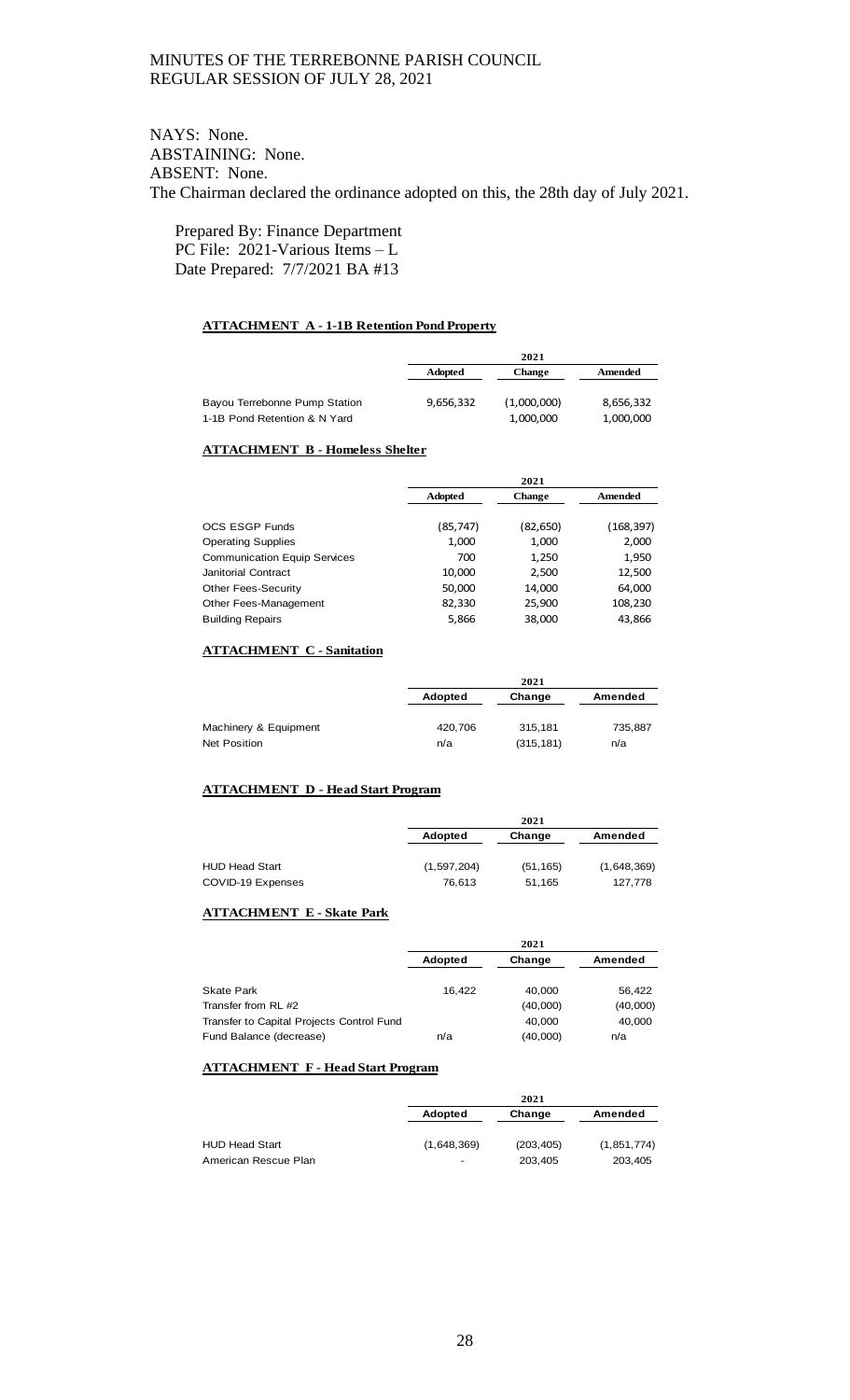# **ATTACHMENT G - Housing & Human Service**

|                           | 2021           |          |         |  |  |  |
|---------------------------|----------------|----------|---------|--|--|--|
|                           | <b>Adopted</b> | Change   | Amended |  |  |  |
|                           |                |          |         |  |  |  |
| Salaries and Wages        | 384,827        | 5,627    | 390,454 |  |  |  |
| <b>FICA</b>               |                | 349      | 349     |  |  |  |
| Medicare                  |                | 82       | 82      |  |  |  |
| Pension                   |                | 422      | 422     |  |  |  |
| Unemployment Compensation |                | 84       | 84      |  |  |  |
| Workmen's Compensation    |                | 23       | 23      |  |  |  |
| Fund Balance (decrease)   | n/a            | (6, 587) | n/a     |  |  |  |

### **ATTACHMENT G - Housing & Human Service**

|                           | 2021                                                |    |  |     |        |        |        |
|---------------------------|-----------------------------------------------------|----|--|-----|--------|--------|--------|
|                           | MID<br>MIN<br>Change<br>Amended<br>Adopted<br>Level |    |  |     |        |        | MAX    |
|                           |                                                     |    |  |     |        |        |        |
| Admin Coordinator I       |                                                     | -1 |  | 104 | 23,603 | 29.504 | 35.404 |
| <b>Program Specialist</b> |                                                     |    |  | 206 | 38.967 | 48.709 | 58.451 |

#### **ATTACHMENT H - Juvenile Detention**

|               |         |        |         | 2021  |            |        |        |
|---------------|---------|--------|---------|-------|------------|--------|--------|
|               | Adopted | Change | Amended | Level | <b>MIN</b> | MID    | MAX    |
|               |         |        |         |       |            |        |        |
| Part-time LPN |         |        |         | 206   | 19.483     | 24.354 | 29.225 |
| Part-time LPN |         | -2     | O       | 107   | 14.865     | 18.582 | 22.298 |

 $2021$ 

# **ATTACHMENT I - Marshal's Office**

|                     | 2021 |                        |  |  |  |
|---------------------|------|------------------------|--|--|--|
|                     |      | Adopted Change Amended |  |  |  |
|                     |      |                        |  |  |  |
| Office Manager      |      |                        |  |  |  |
| <b>Chief Deputy</b> | າ    | -1                     |  |  |  |

# **ATTACHMENT J - CSBG Program**

|                   | 2021    |        |         |       |            |        |            |
|-------------------|---------|--------|---------|-------|------------|--------|------------|
|                   | Adopted | Change | Amended | Level | <b>MIN</b> | MID    | <b>MAX</b> |
|                   |         |        |         |       |            |        |            |
| Human Develop Adm | 0       |        |         | 210   | 52.028     | 65.035 | 78,042     |
| Human Develop Adm |         | -1     |         | 211   | 57.231     | 71.539 | 85,847     |
| Adm Coord I       | 0       |        |         | 104   | 23,603     | 29.504 | 35,404     |

# **ATTACHMENT K - Transit**

|               | 2021     |        |         |       |        |        |        |
|---------------|----------|--------|---------|-------|--------|--------|--------|
|               | Adopted  | Change | Amended | Level | MIN    | MID    | MAX    |
|               |          |        |         |       |        |        |        |
| Admin Tech II | $\Omega$ |        |         | 106   | 27.275 | 34,094 | 40,913 |
| Admin Tech II |          | -1     |         | 102   | 21.206 | 26,508 | 31.810 |

## **ATTACHMENT L - Parishwide Recreation**

|                        | 2021    |                |       |        |        |        |
|------------------------|---------|----------------|-------|--------|--------|--------|
|                        | Adopted | Change Amended | Level | MIN    | MID    | MAX    |
|                        |         |                |       |        |        |        |
| Part-time Sr Groundman |         | 4              | 104   | 11.801 | 14.752 | 17.702 |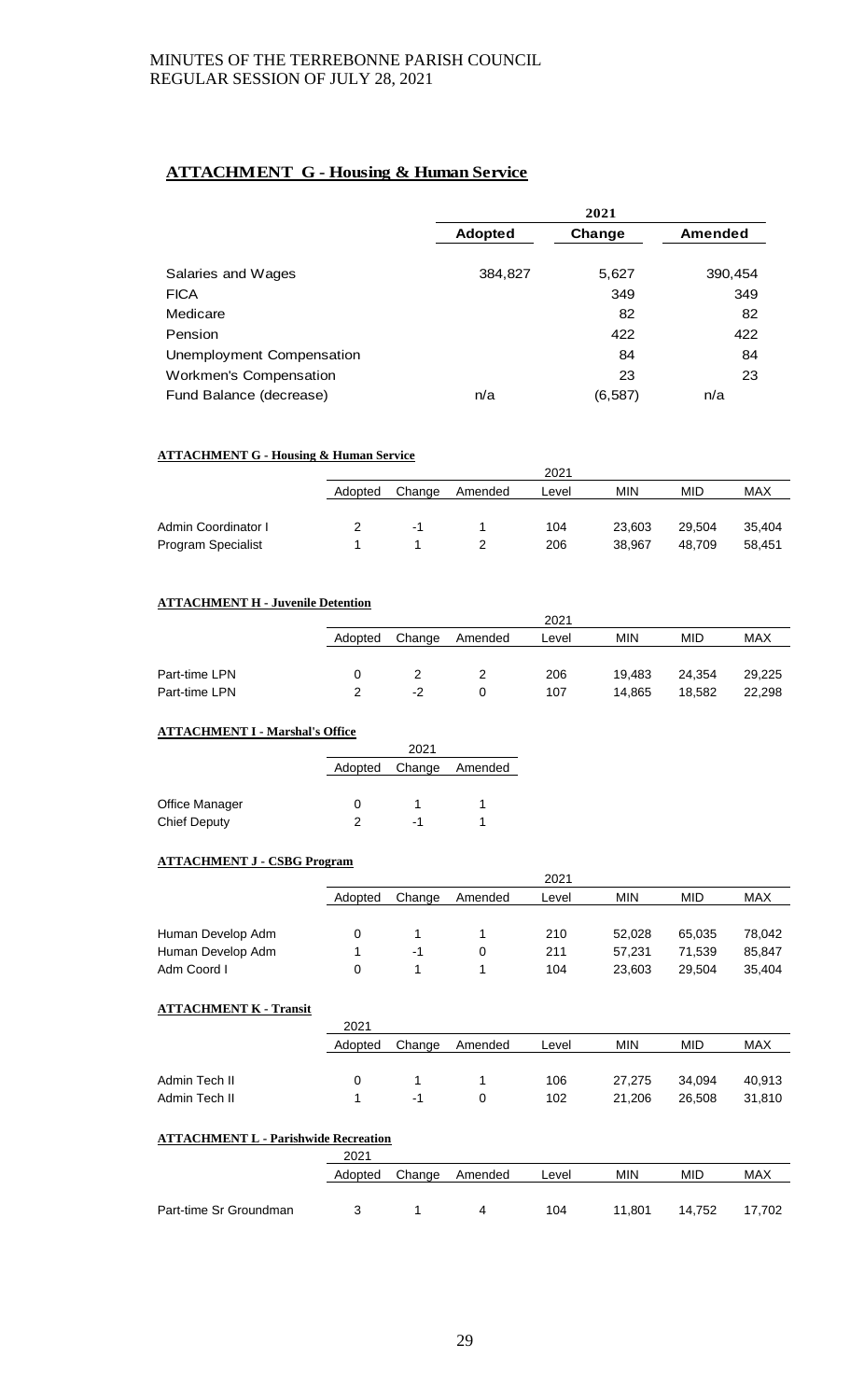The Chairman recognized the public for comments on the following:

C. An ordinance to amend the 2021 Adopted Operating Budget, 5-Year Capital Outlay Budget and Budgeted Positions of the Terrebonne Parish Consolidated Government for the following items and to provide for related matters:

I. American Rescue Plan, \$22,401,879.

There were no comments from the public on the proposed ordinance.

Mr. D. Babin moved, seconded by Mr. D. J. Guidry, "THAT the Council close the aforementioned public hearing."

The Chairman called for a vote on the motion offered by Mr. D. Babin. THERE WAS RECORDED: YEAS: G. Michel, J. Amedée, J. Domangue, D. W. Guidry, Sr., D. Babin, D. J. Guidry, S. Trosclair, J. Navy, and C. Harding. NAYS: None. ABSENT: None. The Chairman declared the motion adopted.

Chief Financial Officer Kandace Mauldin presented an overview of the allocation of funding received and to be received through the American Rescue Plan. Ms. Mauldin noted eligible and ineligible uses for the funds; outside governmental agencies' eligibility for funding through a sub-recipient agreement; grants for small businesses and nonprofit organizations that would be reviewed by a committee to determine eligibility and administrative qualifications for a grant; and after-school and community center programs as well as projects to improve and promote tourism. She then reviewed the various budgeted positions to be reinstated through American Rescue Plan funding. Ms. Mauldin commented on plans for funding more affordable housing in Parkwood Place Subdivision and other projects. She then gave a brief overview of COVID-19 related expenses that would be reimbursed and plans for expanding Warehouse storage for additional supplies. Ms. Mauldin noted additional funding would be available to replace or update HVAC systems in Parish facilities and various water control structures. At Councilman J. Amedée's request, Ms. Mauldin clarified that if funding is provided for the Brady Road drainage project by the state, the funds currently being allocated could be retained for the project or repurposed per the eligibility requirements of the American Rescue Plan. Upon Councilman G. Michel's inquiry, she stated that the committee for small businesses and nonprofit grants would present to the Council its determinations and that additional time was needed to determine if Council approval would be required to award a grant.

Councilman G. Michel suggested that, if the grant committee would not require Council approval to award a grant, a person from outside of Parish Administration be a member of the committee as well. He then shared his optimism for additional housing and tourism to be provided for through the American Rescue Plan funds.

Ms. Mauldin added that approximately \$13 million was not yet allocated from the American Rescue Plan funds and could be utilized for other projects or improvements.

The Chairman suggested that the Parish utilize \$5 million of the unallocated funds toward road repairs and improvements.

At Councilman D. Babin's request, Housing and Human Services Director Kelli Cunningham clarified that an agreement with the State of Louisiana requires the construction of thirty-six homes for low-income housing by the end of 2022, and, if completed, the State would close out the program. She explained that extensions could be requested if progress can be shown toward fulfilling the thirty-six-home requirement.

Councilwoman J. Domangue shared her support of providing more low-income housing for Terrebonne Parish residents and her optimism for the potential benefits the increased housing would provide.

Upon Council D. Babin's request, Ms. Mauldin stated that the State could potentially provide some of its revenue loss funding to the Parish Transportation fund alongside a potential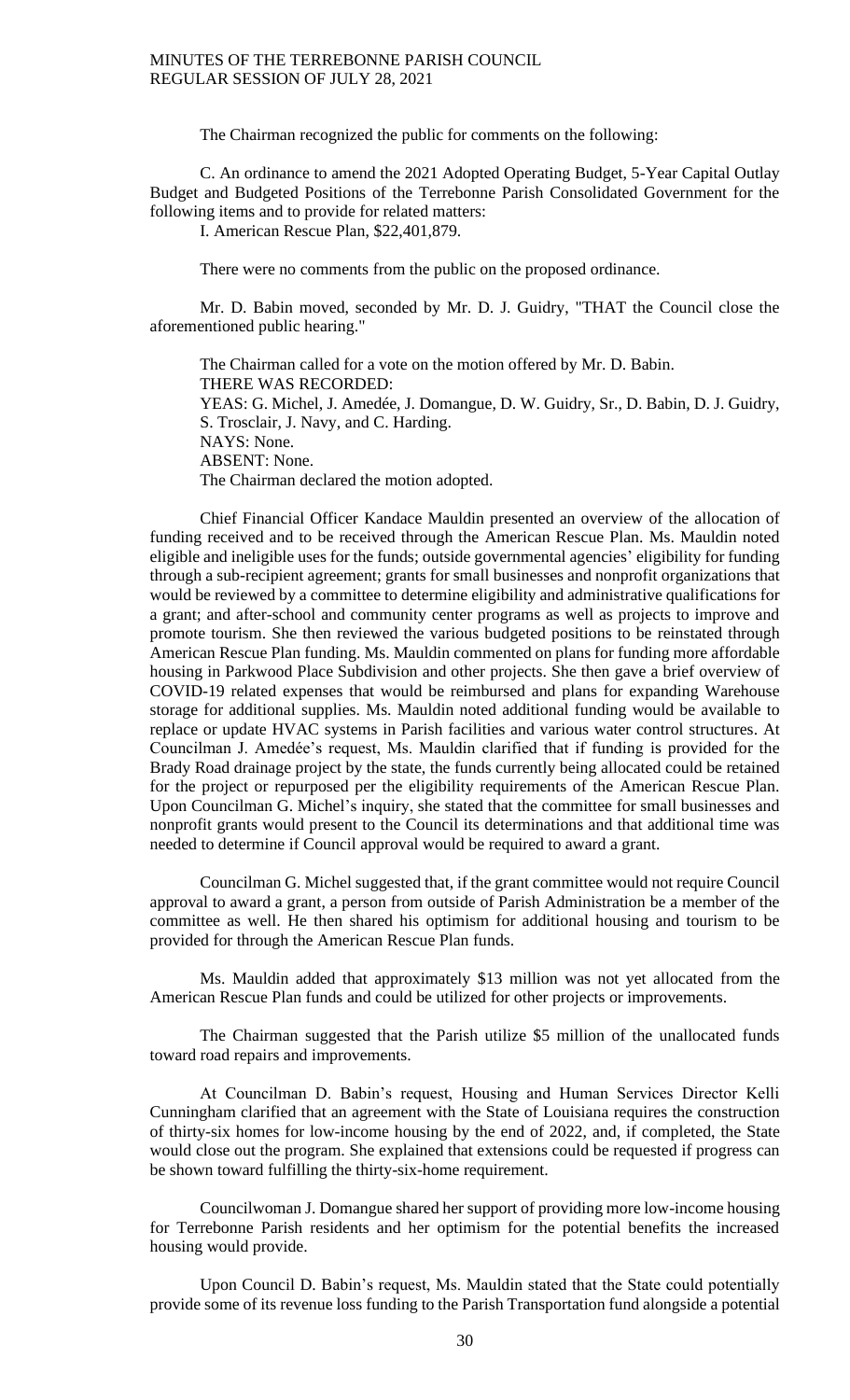federal infrastructure program to provide funds for road repairs and improvements. She then clarified that she would continue investigating other factors that could increase funds to be received through the American Rescue Plan in coordination with the Parish's auditor.

OFFERED BY: MR. D. J. GUIDRY SECONDED BY: MR. S. TROSCLAIR

#### **ORDINANCE NO. 9295**

AN ORDINANCE TO AMEND THE 2021 ADOPTED OPERATING BUDGET, 5- YEAR CAPITAL OUTLAY BUDGET AND BUDGETED POSITIONS OF THE TERREBONNE PARISH CONSOLIDATED GOVERNMENT FOR THE FOLLOWING ITEMS AND TO PROVIDE FOR RELATED MATTERS.

### **I.** AMERICAN RESCUE PLAN, \$22,401,879

#### **SECTION I**

**WHEREAS,** on March 11, 2021, the American Rescue Plan Act was signed into law, and established the Coronavirus State Fiscal Recovery Fund and Coronavirus Local Fiscal Recovery Funds and

**WHEREAS,** this program is intended to provide support to State, territorial, local and Tribal governments in responding to the economic and public health impacts of COVID-19 and in their efforts to contain impacts on their communities, residents, and businesses, and

**WHEREAS,** Terrebonne Parish was allotted \$44,803,757 of which \$22,401,879 was received in 2021 and the balance will be received in 2022.

**NOW, THEREORE BE IT ORDAINED,** by the Terrebonne Parish Council (Budget and Finance Committee), on behalf of the Terrebonne Parish Consolidated Government, hereby authorizes Gordon Dove, Parish President to execute any and all documents as approved by the legal department.

**NOW, THEREFORE BE IT FURTHER ORDAINED,** by the Terrebonne Parish Council, on behalf of the Terrebonne Parish Consolidated Government, that the 2021 Adopted Operating Budget, 5-Year Capital Outlay Budget and Budgeted Positions be amended for the American Rescue Plan. (Attachment A)

# **SECTION II**

If any work, clause, phrase, section, or other portion of this ordinance shall be declared null, void, invalid, illegal, or unconstitutional, the remaining words, clauses, phrases, sections, and other portions of this ordinance shall remain in full force and effect, the provisions of this ordinance hereby being declared to be severable.

#### **SECTION III**

This Ordinance shall become effective upon approval by the Parish President or as otherwise provided in Section 2-13(b) of the Home Rule Charter for a Consolidated Government for Terrebonne Parish, whichever occurs sooner.

This ordinance, having been introduced and laid on the table for two weeks, was voted upon as follows:

THERE WAS RECORDED: YEAS: G. Michel, J. Amedée, J. Domangue, D. W. Guidry, Sr., D. Babin, D. J. Guidry, S. Trosclair, J. Navy, and C. Harding. NAYS: None. ABSTAINING: None. ABSENT: None.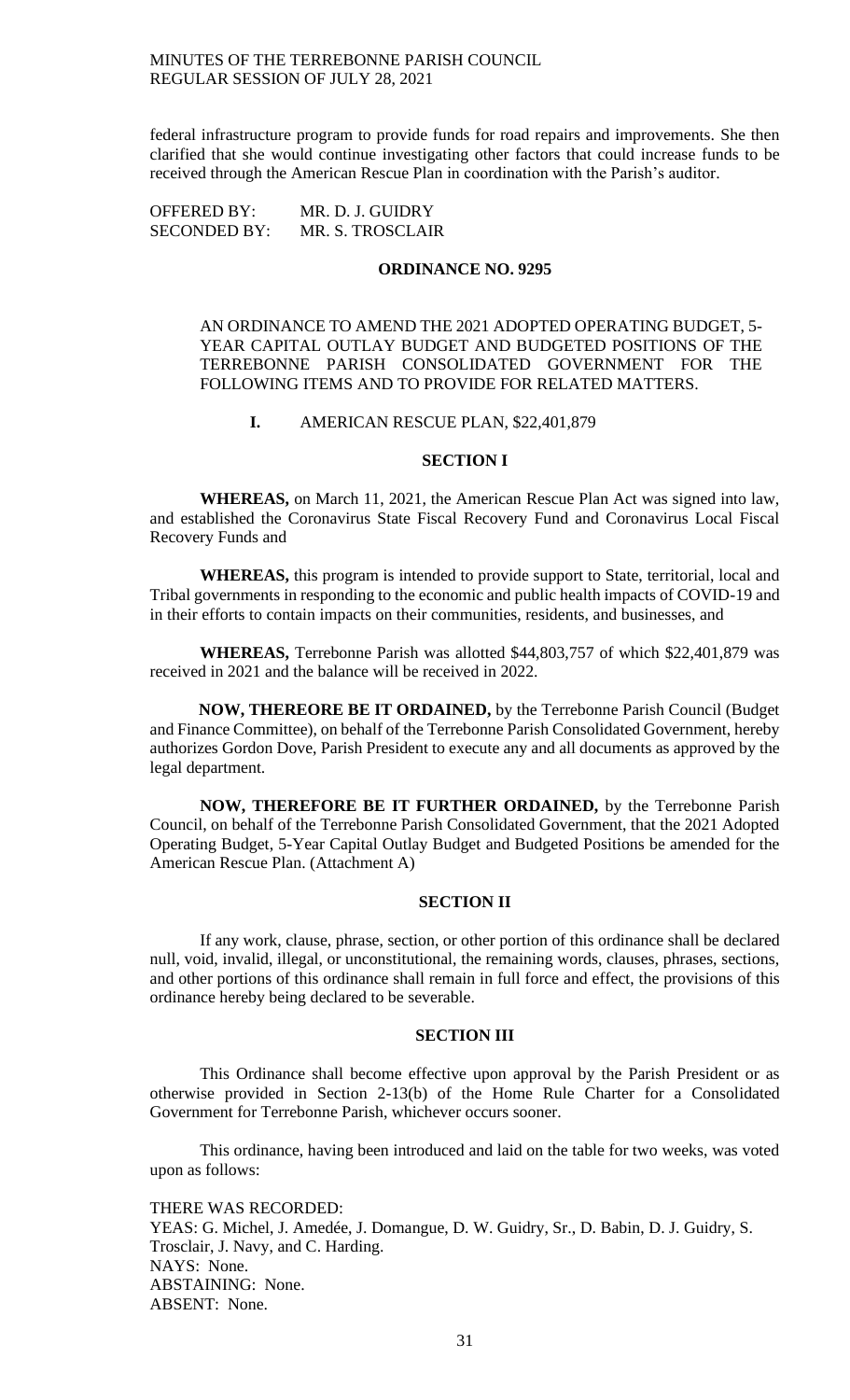The Chairman declared the ordinance adopted on this, the 28th day of July 2021.

Prepared By: Finance Department PC File: 2021 – American Rescue Plan Date Prepared: 7/8/2021 BA #14

# **ATTACHMENT A - AMERICAN RESCUE PLAN**

|                                  | 2021       |                      |                      |  |  |  |
|----------------------------------|------------|----------------------|----------------------|--|--|--|
|                                  | Adopted    | <b>Change</b>        | Amended              |  |  |  |
| Salaries and Wages               | 507,134    | 9,853                | 516,987              |  |  |  |
| Medicare                         | 7,353      | 143                  | 7,496                |  |  |  |
| Pension                          | 24,650     | 394                  | 25,044               |  |  |  |
| Group Insurance                  | 303,850    | 6,500                | 310,350              |  |  |  |
| <b>Unemployment Compensation</b> | 7,607      | 148                  | 7,755                |  |  |  |
| Workmen's Compensation           | 2,080      | 41                   | 2,121                |  |  |  |
| Salaries and Wages               | 1,028,782  | 25,000               | 1,053,782            |  |  |  |
| <b>FICA</b>                      | 64,032     | 1,550                | 65,582               |  |  |  |
| Medicare                         | 14,975     | 363                  | 15,338               |  |  |  |
| Pension                          | 77,459     | 1,875                | 79,334               |  |  |  |
| Group Insurance                  | 256,250    | 6,500                | 262,750              |  |  |  |
| <b>Unemployment Compensation</b> | 29,718     | 375                  | 30,093               |  |  |  |
| Workmen's Compensation           | 15,492     | 720                  | 16,212               |  |  |  |
| Salaries and Wages               | 461,183    | 24,000               | 485,183              |  |  |  |
| <b>FICA</b>                      | 28,717     | 1,178                | 29,895               |  |  |  |
| Medicare                         | 6,716      | 276                  | 6,992                |  |  |  |
| Pension                          | 34,739     | 1,425                | 36,164               |  |  |  |
| Group Insurance                  | 111,350    | 6,500                | 117,850              |  |  |  |
| <b>Unemployment Compensation</b> | 6,948      | 285                  | 7,233                |  |  |  |
| Workmen's Compensation           | 15,722     | 645                  | 16,367               |  |  |  |
| <b>OEP</b> Motor Vehicle         |            | 40,000               | 40,000               |  |  |  |
| American Rescue Plan             |            | (1, 115, 451)        | (1,115,451)          |  |  |  |
| Capital Projects Control Fund    | (369, 699) | (250,000)            | (619, 699)           |  |  |  |
| <b>Fund Balance</b>              | n/a        | 1,237,680            | n/a                  |  |  |  |
| American Rescue Plan             |            | (22, 401, 879)       | (22, 401, 879)       |  |  |  |
| City Court of Houma              |            | 330,664              | 330,664              |  |  |  |
| <b>District Attorney</b>         |            | 329,074              | 329,074              |  |  |  |
| Coroner                          |            | 35,966               | 35,966               |  |  |  |
| Terrebonne General Health System |            | 314,798              | 314,798              |  |  |  |
| <b>District Court</b>            |            | 132,763              | 132,763              |  |  |  |
| <b>TPSO</b>                      |            | 737,619              | 737,619              |  |  |  |
| TARC                             |            | 730                  | 730                  |  |  |  |
| In-fill Housing - Parkwood       |            | 1,780,000            | 1,780,000            |  |  |  |
| FT Homebuyer - Parkwood          |            |                      |                      |  |  |  |
| <b>Small Business Grants</b>     |            | 1,400,000<br>500,000 | 1,400,000<br>500,000 |  |  |  |
| Not-for-Profit Grants            |            |                      |                      |  |  |  |
|                                  |            | 500,000              | 500,000              |  |  |  |
| COVID-19 expenses                |            | 650,000              | 650,000              |  |  |  |
| ARP - Various Drng Proj          |            | 425,000              | 425,000              |  |  |  |
| General Fund                     |            | 1,115,451            | 1,115,451            |  |  |  |
| Juvenile Detention               |            | 306,754              | 306,754              |  |  |  |
| Public Safety Fund               |            | 2,322,915            | 2,322,915            |  |  |  |
| Road and Bridge Fund             |            | 250,000              | 250,000              |  |  |  |
| Criminal Court Fund              |            | 615,144              | 615,144              |  |  |  |
| <b>Utilties Fund</b>             |            | 2,500,000            | 2,500,000            |  |  |  |
| Marshal's Fund                   |            | 112,500              | 112,500              |  |  |  |
| <b>Centralized Purchasing</b>    |            | 200,000              | 200,000              |  |  |  |
| P/W Drainage Construction        |            | 3,670,000            | 3,670,000            |  |  |  |
| Capital Projects Control Fund    |            | 3,772,501            | 3,772,501            |  |  |  |
| Road Construction Fund           |            | 400,000              | 400,000              |  |  |  |
| Salaries and Wages               | 1,477,206  | 24,000               | 1,501,206            |  |  |  |
| <b>FICA</b>                      | 102,499    | 1,488                | 103,987              |  |  |  |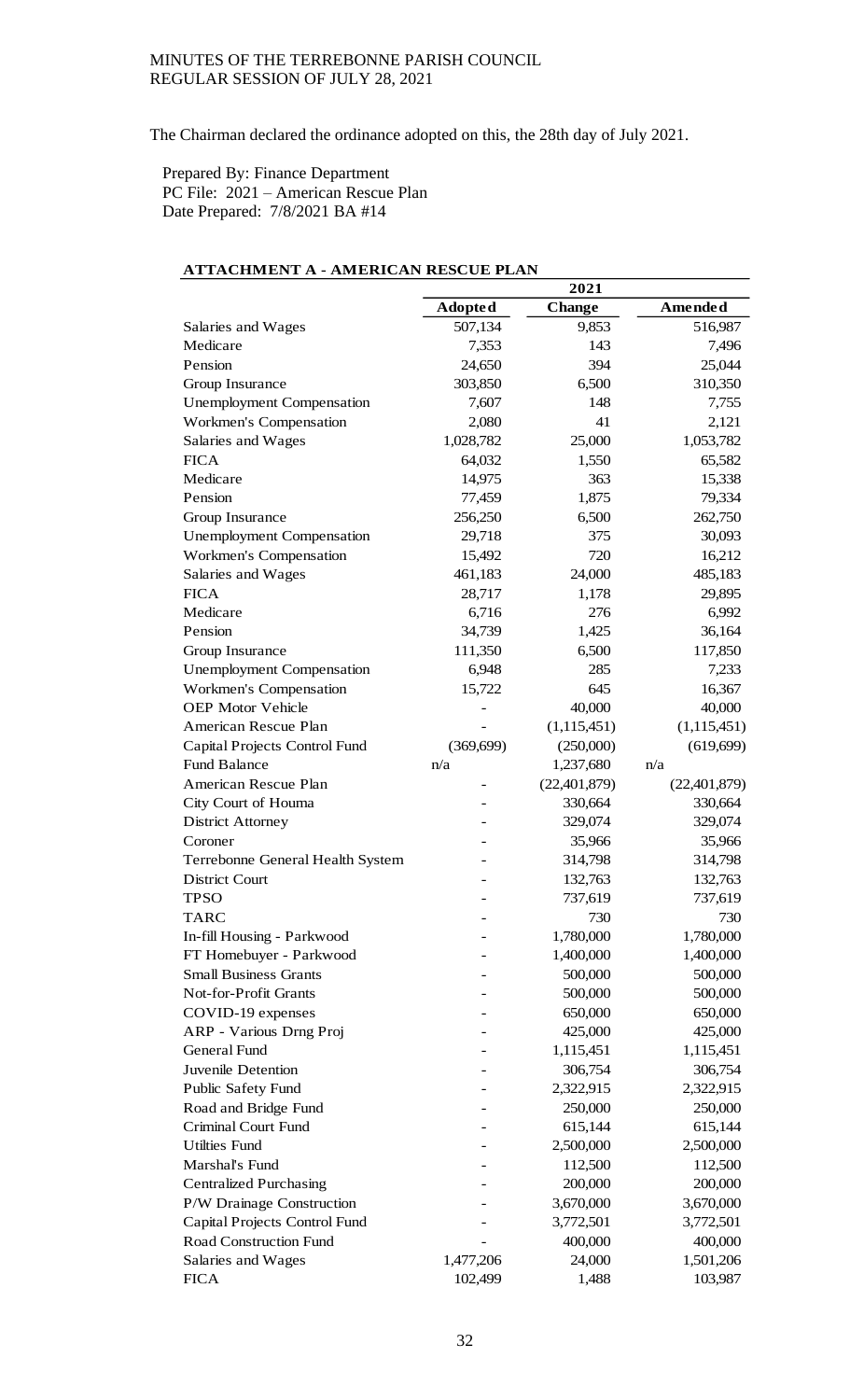|                                      | 2021           |               |             |  |  |
|--------------------------------------|----------------|---------------|-------------|--|--|
|                                      | <b>Adopted</b> | <b>Change</b> | Amended     |  |  |
| Medicare                             | 23,971         | 348           | 24,319      |  |  |
| Pension                              | 99,401         | 1,800         | 101,201     |  |  |
| Group Insurance                      | 410,000        | 13,000        | 423,000     |  |  |
| <b>Unemployment Compensation</b>     | 24,799         | 360           | 25,159      |  |  |
| Workmen's Compensation               | 52,216         | 758           | 52,974      |  |  |
| Juvenile Machinery and Equipment     | 7,000          | 15,000        | 22,000      |  |  |
| American Rescue Plan                 |                | (306,754)     | (306, 754)  |  |  |
| <b>Fund Balance</b>                  | n/a            | 250,000       | n/a         |  |  |
| Salaries and Wages                   | 4,185,675      | 79,372        | 4,265,047   |  |  |
| Medicare                             | 73,868         | 1,150         | 75,018      |  |  |
| Pension                              | 1,535,886      | 26,788        | 1,562,674   |  |  |
| Group Insurance                      | 1,263,250      | 26,000        | 1,289,250   |  |  |
| <b>Unemployment Compensation</b>     | 76,415         | 1,190         | 77,605      |  |  |
| Workmen's Compensation               | 254,978        | 3,982         | 258,960     |  |  |
| Police Building                      | 5,000          | 600,000       | 605,000     |  |  |
| Salaries and Wages                   | 2,615,832      | 43,221        | 2,659,053   |  |  |
| <b>FICA</b>                          | 189,871        | 2,679         | 192,550     |  |  |
| Medicare                             | 44,405         | 627           | 45,032      |  |  |
| Pension                              | 838,224        | 13,940        | 852,164     |  |  |
| Group Insurance                      | 787,650        | 19,500        | 807,150     |  |  |
| <b>Unemployment Compensation</b>     | 45,792         | 648           | 46,440      |  |  |
| Workmen's Compensation               | 269,678        | 3,818         | 273,496     |  |  |
| American Rescue Plan                 |                | (2,322,915)   | (2,322,915) |  |  |
| <b>Fund Balance</b>                  | n/a            | 1,500,000     | n/a         |  |  |
| City Marshal Motor Vehicle           |                | 112,500       | 112,500     |  |  |
| American Rescue Plan                 |                | (112,500)     | (112,500)   |  |  |
| American Rescue Plan                 |                | (250,000)     | (250,000)   |  |  |
| <b>Fund Balance</b>                  | n/a            | 250,000       | n/a         |  |  |
| Salaries and Wages                   | 2,633,504      | 75,611        | 2,709,115   |  |  |
| <b>FICA</b>                          | 163,277        | 4,688         | 167,965     |  |  |
| Medicare                             | 38,186         | 1,096         | 39,282      |  |  |
| Pension                              | 197,513        | 5,671         | 203,184     |  |  |
| Group Insurance                      | 789,550        | 26,000        | 815,550     |  |  |
| <b>Unemployment Compensation</b>     | 39,503         | 1,134         | 40,637      |  |  |
| Workmen's Compensation               | 32,872         | 944           | 33,816      |  |  |
| American Rescue Plan                 |                | (615, 144)    | (615, 144)  |  |  |
| Fund Balance                         | n/a            | 500,000       | n/a         |  |  |
| American Rescue Plan                 |                | (2,500,000)   | (2,500,000) |  |  |
| Net Position                         | n/a            | 2,500,000     | n/a         |  |  |
| <b>Warehouse Building Renovation</b> | 166,435        | 200,000       | 366,435     |  |  |
| American Rescue Plan                 |                | (200,000)     | (200,000)   |  |  |
| Bayou LaCarpe Drainage               | 1,400,000      | 1,400,000     | 2,800,000   |  |  |
| Elliot Jones Canal Pump Station      | 12,051,617     | 700,000       | 12,751,617  |  |  |
| Little Bayou Black P/S @ Barrow      | 65,000         | 650,000       | 715,000     |  |  |
| Lower Montegut Drainage              |                | 920,000       | 920,000     |  |  |
| American Rescue Plan                 |                | (3,670,000)   | (3,670,000) |  |  |
| <b>HVAC System - Govt Towers</b>     |                | 1,422,501     | 1,422,501   |  |  |
| Le Petite Facility Improvements      |                |               |             |  |  |
|                                      | 1,431,135      | 250,000       | 1,681,135   |  |  |
| Le Petite Facility Improvements      | 1,681,135      | (250,000)     | 1,431,135   |  |  |
| Parish Sports Park Complex           | 1,480,095      | 250,000       | 1,730,095   |  |  |
| Village East Community Center        | 650,000        | 350,000       | 1,000,000   |  |  |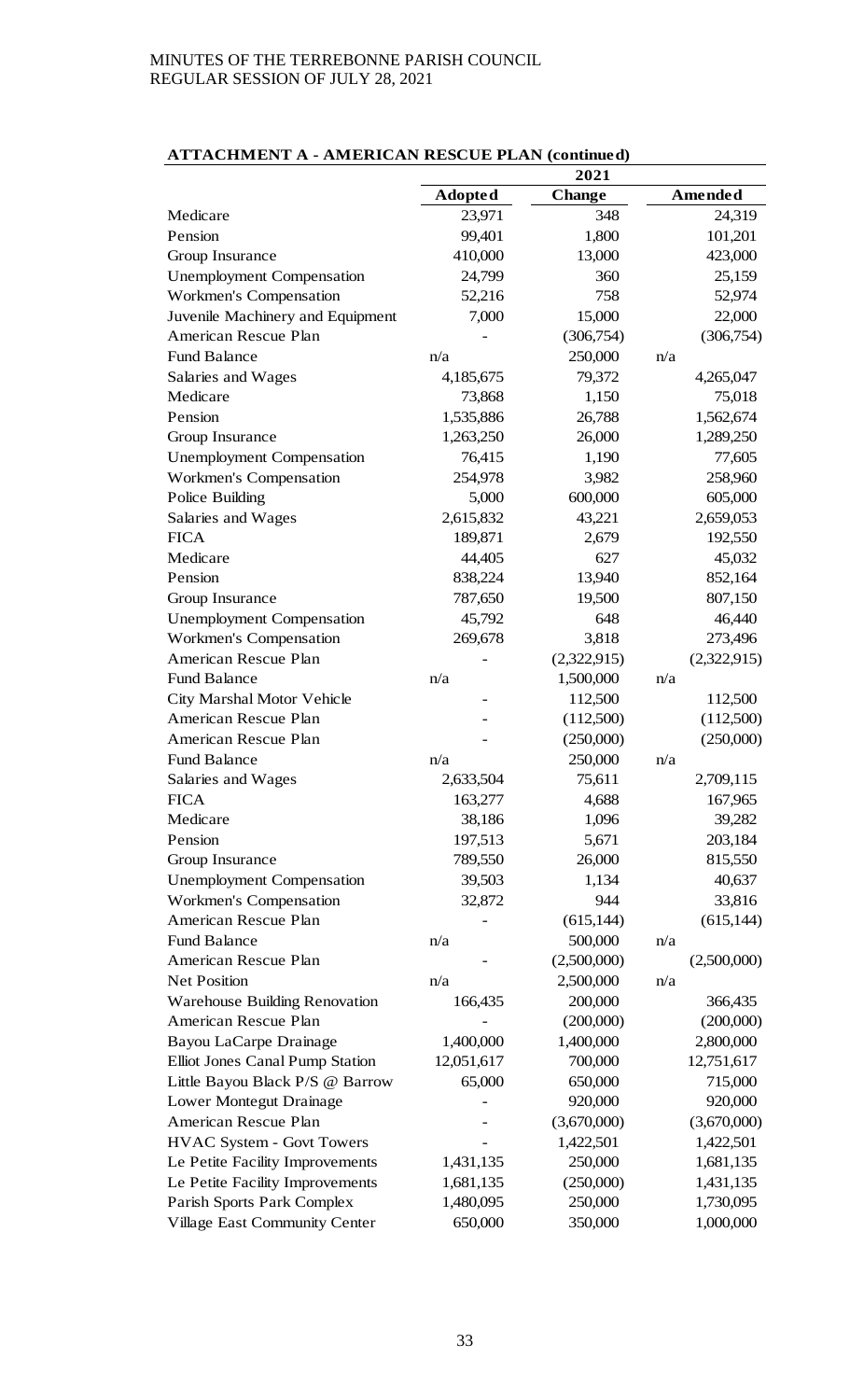|                                      | 2021           |               |             |  |
|--------------------------------------|----------------|---------------|-------------|--|
|                                      | <b>Adopted</b> | <b>Change</b> | Amended     |  |
| Houma Heights Fitness Park           |                | 400,000       | 400,000     |  |
| Airbase Park                         |                | 400,000       | 400,000     |  |
| Hwy 56 landing                       |                | 500,000       | 500,000     |  |
| Bayou Terrebonne Boardwalk           |                | 200,000       | 200,000     |  |
| General Fund                         | 369,699        | 250,000       | 619,699     |  |
| American Rescue Plan                 |                | (3,772,501)   | (3,772,501) |  |
| <b>Brady Road Bridge Replacement</b> | 1,066,667      | 400,000       | 1,466,667   |  |
| American Rescue Plan                 |                | (400,000)     | (400,000)   |  |

#### **ATTACHMENT A - AMERICAN RESCUE PLAN (continued)**

|                                  | 2021           |   |                       |       |            |            |            |
|----------------------------------|----------------|---|-----------------------|-------|------------|------------|------------|
|                                  | <b>Adopted</b> |   | <b>Change Amended</b> | Level | <b>MIN</b> | <b>MID</b> | <b>MAX</b> |
| <b>Asst. District Attorney</b>   | 15             |   | 16                    | N/A   | ****       | ****       | ****       |
| Planner II                       |                |   | $\overline{2}$        | 209   | 47,732     | 59,665     | 71,599     |
| Juvenile Care Associate          | 18             | 2 | 20                    | 104   | 23,603     | 29,504     | 35,404     |
| Police Officer/Officer 1st Class | 50             | 4 | 54                    | $P-1$ | 28,568     | 37,139     | 45,844     |
| Firefighter                      | 15             | 3 | 18                    | $F-1$ | 26,067     | 33,887     | 41,830     |
| Caseworker                       | 23             | 2 | 25                    | N/A   | ****       | ****       | ****       |
| Investigator                     | 9              |   | 10                    | N/A   | ****       | ****       | ****       |
| Case Manager                     | 0              |   |                       | N/A   | ****       | ****       | ****       |

Mr. S. Trosclair was recorded as exiting the proceedings at this time (7:39 p.m.).

The Chairman recognized the public for comments on the following:

D. An ordinance to authorize the acquisition of property, sites, and/or servitudes required for the 1-1B Forced Drainage project, Parish Project No. 01-DRA-40; authorize the Parish President to execute any and all documents necessary to acquire sites, property, and/or servitudes for the said purposes; to authorize the Parish Legal Staff to commence expropriation proceedings in the event the sites, property, and/or servitudes cannot be obtained conventionally; to declare that the taking, if required, is necessary and useful for the benefit of the public; and to provide for other matters relative thereto.

There were no comments from the public on the proposed ordinance.

Mr. J. Amedée moved, seconded by Mr. C. Harding, "THAT the Council close the aforementioned public hearing."

The Chairman called for a vote on the motion offered by Mr. J. Amedée. THERE WAS RECORDED: YEAS: G. Michel, J. Amedée, J. Domangue, D. W. Guidry, Sr., D. Babin, D. J. Guidry, J. Navy, and C. Harding. NAYS: None. ABSENT: S. Trosclair. The Chairman declared the motion adopted.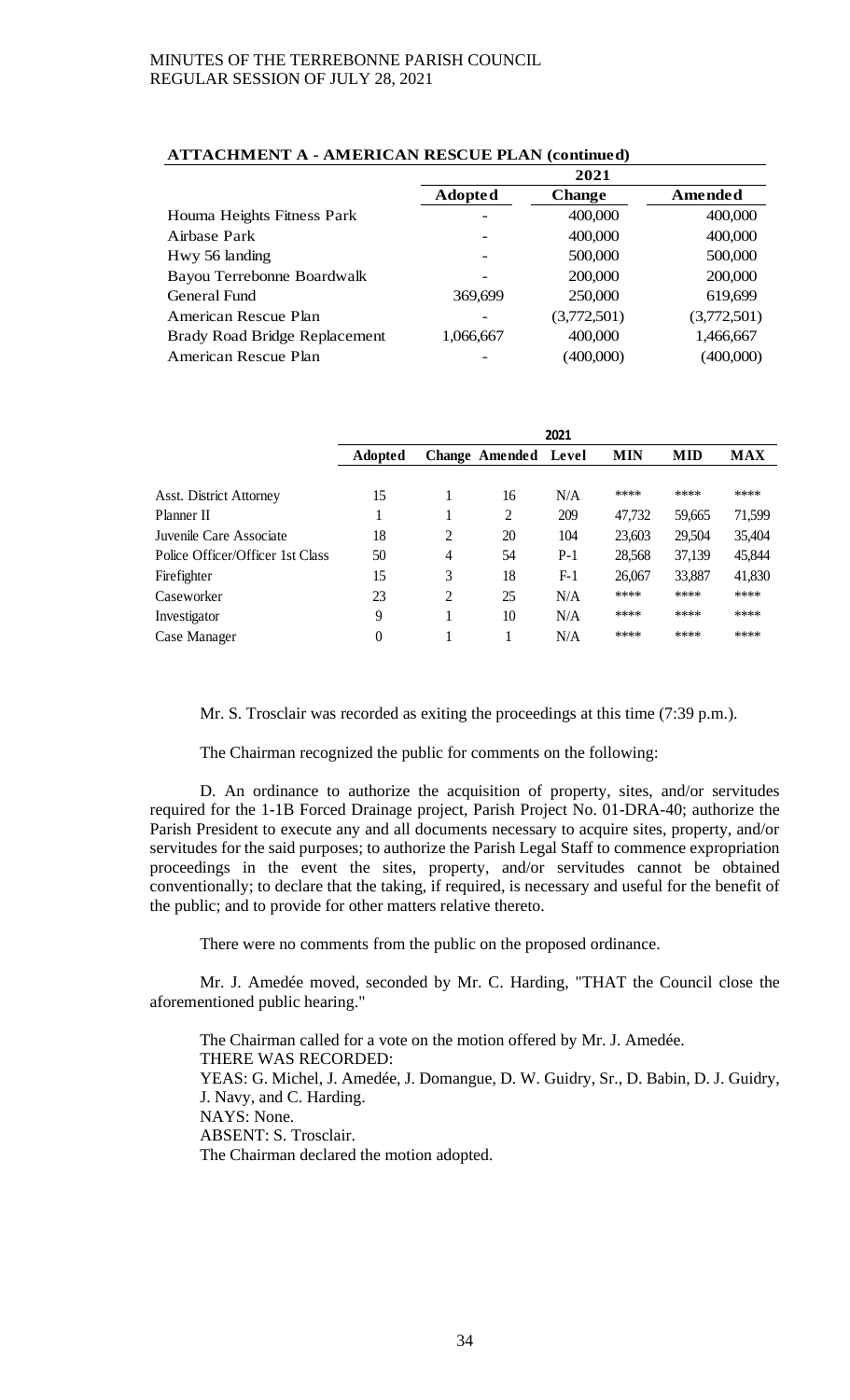| <b>OFFERED BY:</b>  | MR. J. AMEDEE  |
|---------------------|----------------|
| <b>SECONDED BY:</b> | MR. C. HARDING |

## **ORDINANCE NO. 9296**

AN ORDINANCE TO AUTHORIZE THE ACQUISITION OF PROPERTY, SITES AND/OR SERVITUDES REQUIRED FOR THE 1-1B FORCED DRAINAGE PROJECT, PARISH PROJECT NO. 01-DRA-40; AUTHORIZE THE PARISH PRESIDENT TO EXECUTE ANY AND ALL DOCUMENTS NECESSARY TO ACQUIRE SITES, PROPERTY AND/OR SERVITUDES FOR THE SAID PURPOSES; TO AUTHORIZE THE PARISH LEGAL STAFF TO COMMENCE EXPROPRIATION PROCEEDINGS IN THE EVENT THE SITES, PROPERTY AND/OR SERVITUDES CANNOT BE OBTAINED CONVENTIONALLY; TO DECLARE THAT THE TAKING, IFREQUIRED, IS NECESSARY AND USEFUL FOR THE BENEFIT OF THE PUBLIC; AND TO PROVIDE FOR OTHER MATTERS RELATIVE THERETO.

# **SECTION I**

**BE IT ORDAINED** by the Terrebonne Parish Council, in due, regular and legal sessions convened, that the Parish Administration is hereby authorized to acquire any and all property in full ownership and/or servitudes that are required to facilitate construction and maintenance of the 1-1B Forced Drainage Project, Parish Project No. 01-DRA-40; that the Parish President, Gordon E. Dove, is hereby authorized and empowered for and on behalf of the Terrebonne Parish Consolidated Government to execute documents necessary to acquire the sites, property in full ownership and/or servitudes for the above stated purpose for consideration he deems just and reasonable, not to exceed the fair market value, and that the Parish Legal Department is hereby authorized, at the direction of the Parish Administration, to institute expropriation pursuant to LA R.S. 19:271 et seq., and/or any other legal proceedings necessary to acquire the necessary sites, property in full ownership and/or servitudes that are necessary and useful for the herein described purposes.

### **SECTION II**

#### PARISH PROJECT NO. 01-DRA-40 1-1B FORCED DRAINAGE PROJECT PARISH OF TERREBONNE

The project generally provides for the improvements for the 1-1B Forced Drainage System Channels which includes St. Louis Bayou, CCC Ditch, St. Louis Canal, Caro Canal, Six Foot Ditch and other conveyance channels, in the system known as 1-1B.

The construction of the above-described project will be conducive to the public interest, convenience and safety and will enable Terrebonne Parish Consolidated Government (TPCG) to properly fulfill the functions imposed upon it by law.

#### **SECTION III**

If any word, clause, phrase, section, or other portion of this ordinance shall be declared null, void, invalid, illegal, or unconstitutional, the remaining words, clauses, phrases, sections and other portions of this ordinance shall remain in full force and effect, the provisions of this ordinance hereby being declared to be severable.

# **SECTION IV**

This ordinance shall become effective upon approval by the Parish President or as otherwise provided in Section 2-13(b) of the Home Rule Charter for a Consolidated Government for Terrebonne Parish, whichever occurs sooner.

This ordinance, having been introduced and laid on the table for at least two weeks, was voted upon as follows: THERE WAS RECORDED: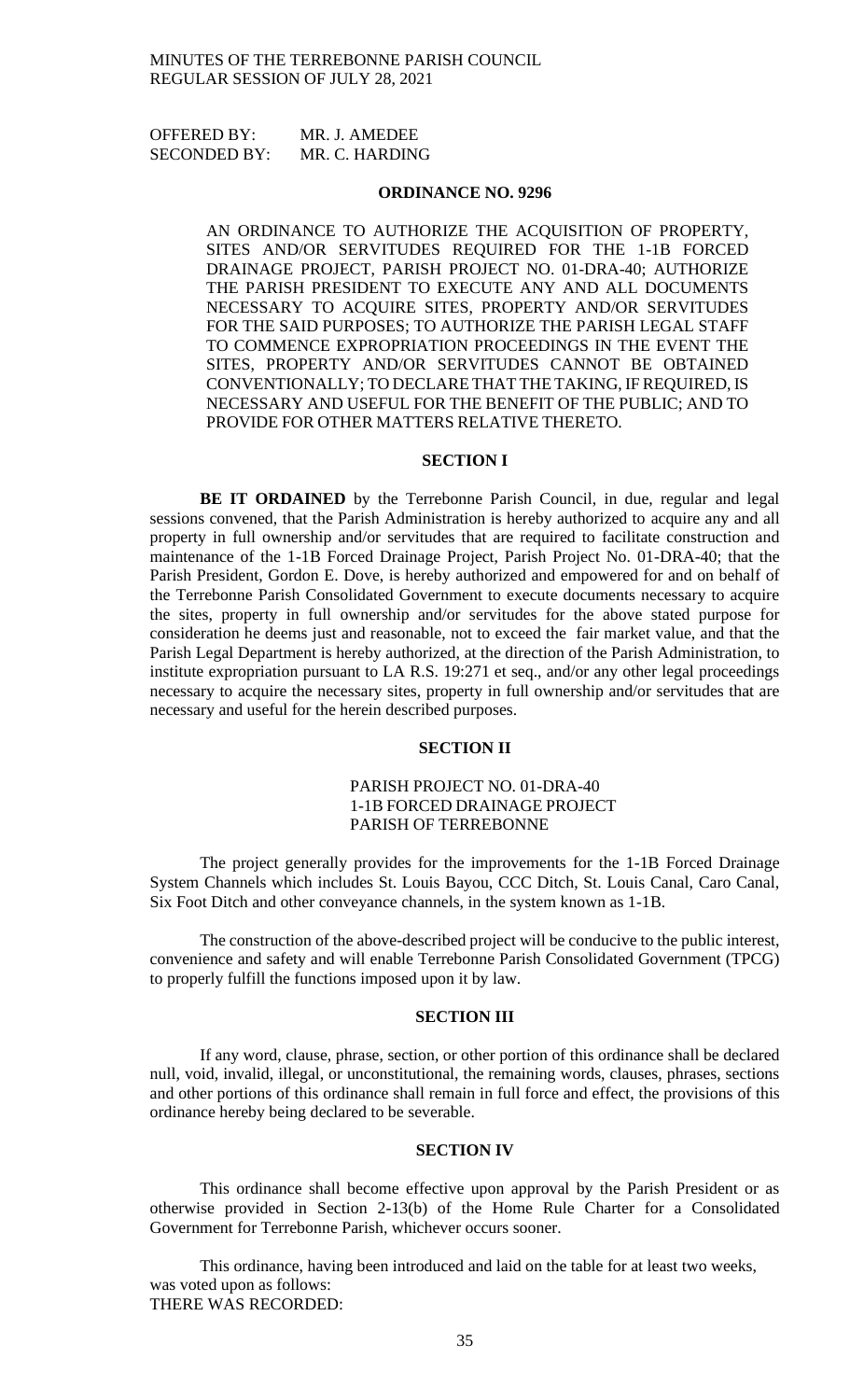YEAS: G. Michel, J. Amedée, J. Domangue, D. W. Guidry, Sr., D. Babin, D. J. Guidry, J. Navy, and C. Harding. NAYS: None. ABSTAINING: None. ABSENT: S. Trosclair. The Chairman declared the ordinance adopted on this, the 28th day of July 2021.

The Chairman recognized the public for comments on the following:

E. An ordinance to amend Section 22-227 of the Terrebonne Parish Code of Ordinances to Extend the No Wake Zone in Bayou Terrebonne in Accordance with Terrebonne Parish Code Section 1-9. Amendments to Code; Effect of New Ordinances; Amendatory Language.

There were no comments from the public on the proposed ordinance.

Mr. D. Babin moved, seconded by Mr. J. Amedée, "THAT the Council close the aforementioned public hearing."

The Chairman called for a vote on the motion offered by Mr. D. Babin. THERE WAS RECORDED: YEAS: G. Michel, J. Amedée, J. Domangue, D. W. Guidry, Sr., D. Babin, D. J. Guidry, J. Navy, and C. Harding. NAYS: None. ABSENT: S. Trosclair. The Chairman declared the motion adopted.

OFFERED BY: MR. D. J. GUIDRY SECONDED BY: MR. J. AMEDEE

# **ORDINANCE NO. 9297**

TO AMEND SECTION 22-227 OF THE TERREBONNE PARISH CODE OF ORDINANCES TO EXTEND THE NO WAKE ZONE IN BAYOU TERREBONNE IN ACCORDANCE WITH TERREBONNE PARISH CODE SECTION 1-9. AMENDMENTS TO CODE; EFFECT OF NEW ORDINANCES; AMENDATORY LANGUAGE

**WHEREAS,** Section 2-11 of the Terrebonne Parish Home Rule Charter requires an ordinance to amend or repeal previous Ordinances; adopt or amend an administrative code; and establish a rule or regulation imposing fines or other penalties; and

**WHEREAS,** Section 22-227 of the Terrebonne Parish Code currently governs no wake zones in Terrebonne Parish; and

**WHEREAS,** TPCG is attempting to promote the health, safety, and welfare of its citizens; and

**WHEREAS,** TPCG desires to amend and extend no wake zones in Montegut, Louisiana; and

**NOW THEREFORE, BE IT ORDAINED** by the Terrebonne Parish Council on behalf of the Terrebonne Parish Consolidated Government that:

# **SECTION I**

Section 22-227 of the Terrebonne Parish Code shall be and, is hereby amended (using strikethrough to indicate deletions and underlining to indicate additions) and adopted to read as follows:

**Sec. 22-227. – No wake (5 m.p.h. or less) zones.**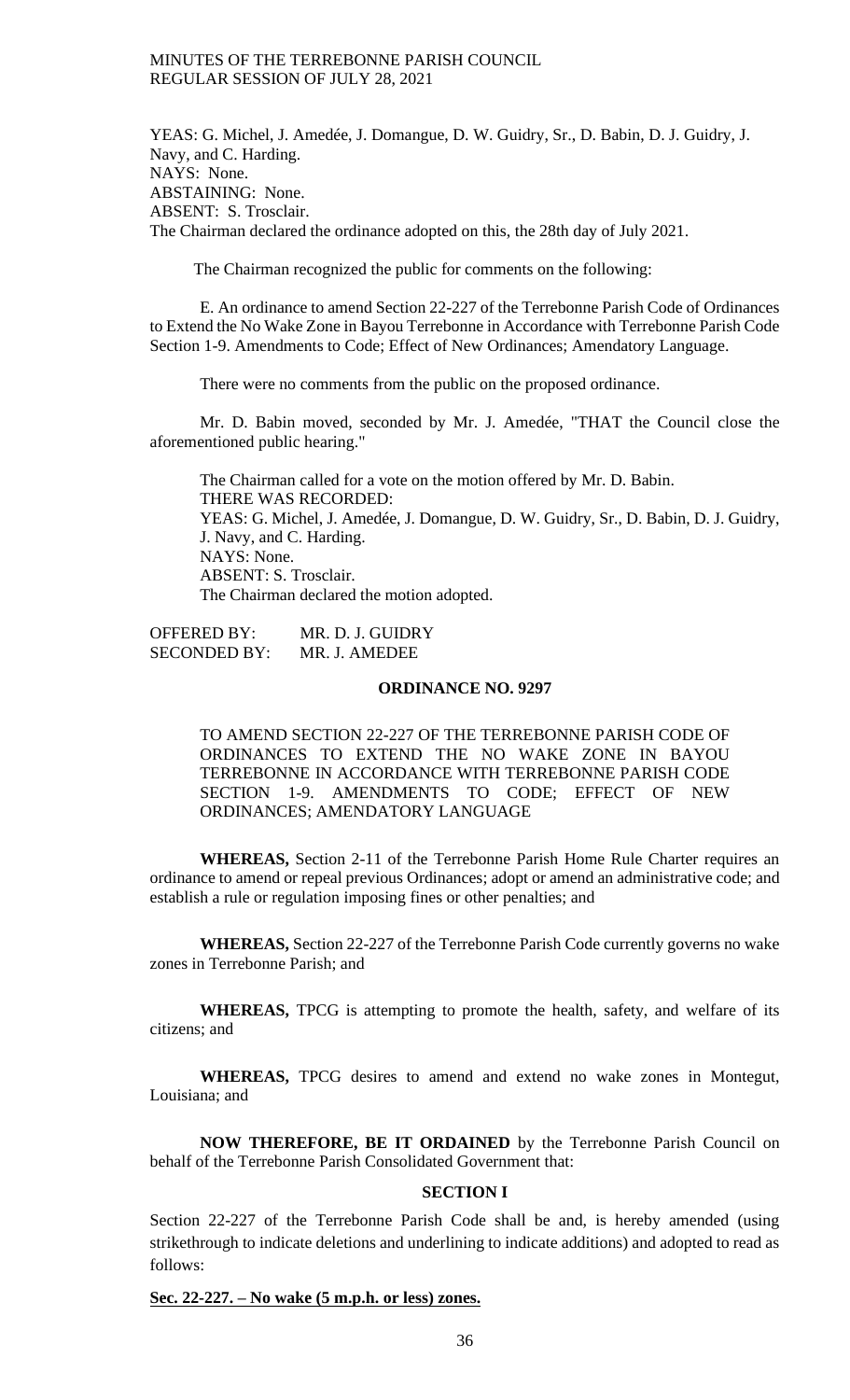\*\*\*

Bayou Terrebonne from the St. Anne Bridge to the intersection with the Company Canal.

#### Bayou Terrebonne between the Montegut Baptist Church and the Montegut School

### Bayou Terrebonne from the Dugas Cemetery in lower Montegut to below the Crochetville **Community**

Bayou Terrebonne, between Zip's Grocery Store and the Big Star grocery store.

Bayou Terrebonne between the Big Star grocery store and one hundred (100) feet south of the Klondyke Bridge

Bayou Terrebonne from Boudreaux Street south to the Montegut Bridge.

### Bayou Terrebonne from just below the Crochetville Community to Box 1679 Highway 55 in Montegut

Bayou Terrebonne, that portion beginning one and three-tenths (1.3) miles south of the Klondyke Bridge for a distance of three hundred (300) feet on both sides of the bayou to Box 371 Highway 55.

Bayou Terrebonne, that portion on two hundred fifty (250) feet of each side of the Madison Canal Boat Landing.

Bayou Terrebonne, that portion between five hundred (500) feet of both approaches of 2120 Highway 55 in Montegut

Bayou Terrebonne, that portion five hundred (500) feet north and five hundred (500) feet south of 2166 Highway 55 in Montegut

Bayou Terrebonne, five hundred (500) feet north and five hundred (500) feet south of 1579 Highway 55, Montegut

Bayou Terrebonne, that portion, beginning at its intersection with Company Canal and going in a southerly direction for a distance of one thousand (1,000) feet.

Bayou Terrebonne from the floodgate to the Madison Canal Boat Launch [for] a distance of approximately two thousand five hundred (2,500) feet

#### Bayou Terrebonne, that portion at the Downtown Marina

Bayou Terrebonne, in Montegut, Louisiana, from the Bridge at the Intersection of Highway 58 and Highway 55 to the Madison Canal Boat Launch, in Montegut, Louisiana, for a distance of approximately 7.5 miles.

\*\*\*

#### **SECTION II**

Any section, clause, paragraph, provision, or portion of these regulations found to be invalid is severable and shall not affect the validity of the whole.

This ordinance, having been introduced and laid on the table for at least two weeks, was voted upon as follows:

THERE WAS RECORDED: YEAS: G. Michel, J. Amedée, J. Domangue, D. W. Guidry, Sr., D. Babin, D. J. Guidry, J. Navy, and C. Harding. NAYS: None. ABSTAINING: None. ABSENT: S. Trosclair. The Chairman declared the ordinance adopted on this, the 28th day of July 2021.

The Chairman recognized the public for comments on the following: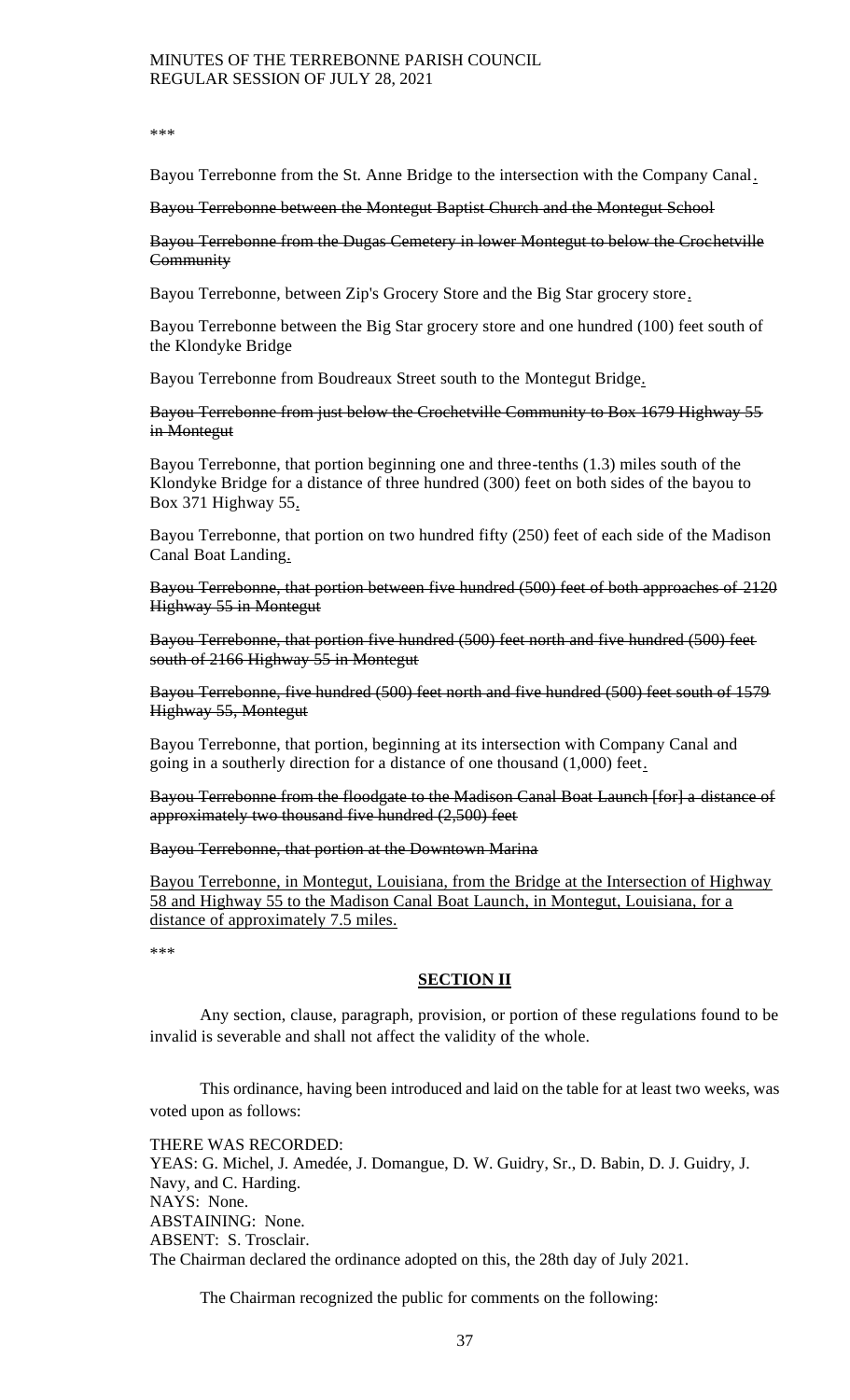F. An ordinance to authorize the acquisition of property, sites, and/or servitudes required for the Chacahoula/Gibson Drainage Project, Parish Project Number 16-DRA-26; authorize the Parish President to execute any and all documents necessary to acquire sites, property, and/or servitudes for the said purposes; to authorize the Parish Legal Staff to commence expropriation proceedings in the event the sites, property, and/or servitudes cannot be obtained conventionally; to declare that the taking, if required, is necessary and useful for the benefit of the public; and to provide for other matters relative thereto.

There were no comments from the public on the proposed ordinance.

Mr. D. Babin moved, seconded by Mr. J. Amedée, "THAT the Council close the aforementioned public hearing."

The Chairman called for a vote on the motion offered by Mr. D. Babin. THERE WAS RECORDED: YEAS: G. Michel, J. Amedée, J. Domangue, D. W. Guidry, Sr., D. Babin, D. J. Guidry, J. Navy, and C. Harding. NAYS: None. ABSENT: S. Trosclair. The Chairman declared the motion adopted.

OFFERED BY: MR. C. HARDING SECONDED BY: MR. J. AMEDEE

## **ORDINANCE NO. 9298**

AN ORDINANCE TO AUTHORIZE THE ACQUISITION OF PROPERTY, SITES AND/OR SERVITUDES REQUIRED FOR THE CHACAHOULA/GIBSON DRAINAGE PROJECT, PARISH PROJECT NUMBER 16-DRA-26; AUTHORIZE THE PARISH PRESIDENT TO EXECUTE ANY AND ALL DOCUMENTS NECESSARY TO ACQUIRE SITES, PROPERTY AND/OR SERVITUDES FOR THE SAID PURPOSES; TO AUTHORIZE THE PARISH LEGAL STAFF TO COMMENCE EXPROPRIATION PROCEEDINGS IN THE EVENT THE SITES, PROPERTY AND/OR SERVITUDES CANNOT BE OBTAINED CONVENTIONALLY; TO DECLARE THAT THE TAKING, IF REQUIRED, IS NECESSARY AND USEFUL FOR THE BENEFIT OF THE PUBLIC; AND TO PROVIDE FOR OTHER MATTERS RELATIVE THERETO.

#### **SECTION I**

BE IT ORDAINED by the Terrebonne Parish Council, in due, regular and legal sessions convened, that the Terrebonne Parish Administration is hereby authorized to acquire any and all sites or property in full ownership and/or servitudes that are necessary to facilitate improvement, maintenance, and repair of the Chacahoula/Gibson Drainage Project, Parish Project Number 16-DRA-26; that the parish president is hereby authorized and empowered for and on behalf of the Terrebonne Parish Consolidated Government to execute documents necessary to acquire the sites, property in full ownership and/or servitudes for the above stated purpose for the consideration he deems just and reasonable, not to exceed the fair market value, and that the parish legal department is hereby authorized, at the discretion of the parish administration, to institute expropriation proceedings pursuant to Louisiana Revised Statute 19:271, *et seq.*, and any other legal proceedings necessary to acquire the sites, property in full ownership, and/or servitudes that are necessary and useful for the herein described purposes.

# **SECTION II**

The Chacahoula/Gibson Drainage Project was constructed to have four 60-inch pumps, 900 horsepower electric motors, 4,000 kilowatt backup generators and is capable of pumping 1,000 cubic feet of water per second out of the Chacahoula Basin, designed to facilitate drainage and alleviate flooding to homes and businesses in the Chacahoula/Gibson area. The Project is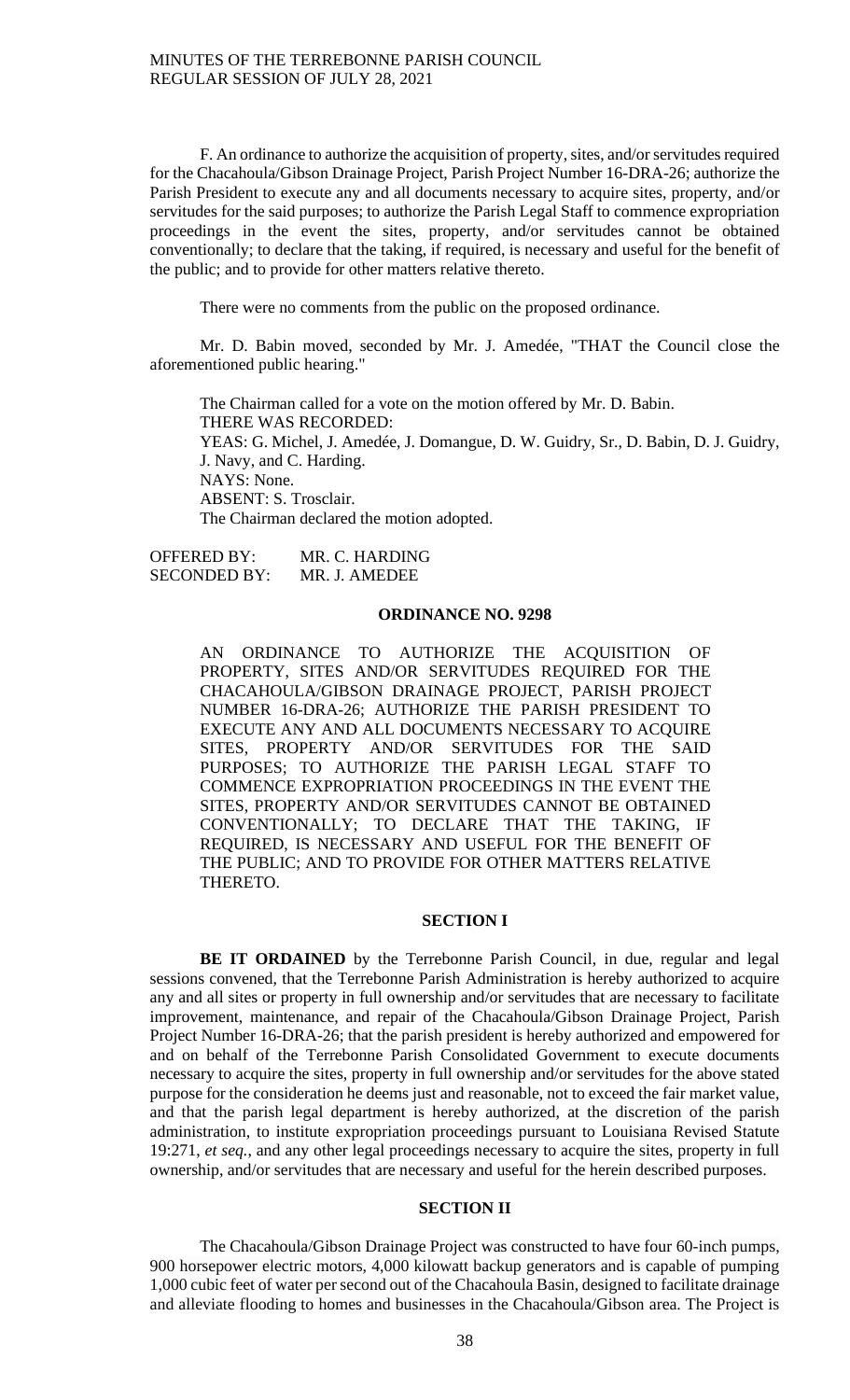located within the federally approved Morganza-to-the-Gulf Levee alignment. The initial property for the project was acquired by the Terrebonne Conservation and Levee District and the District and TPCG worked in concert to complete the project. Additional construction and improvements are necessary to provide for the longevity of the project and to plan for future flood and drainage conditions. The additional construction and improvements require the acquisition of additional property.

This Project, along with its additional construction and improvements, will be conducive to the public interest, convenience and safety and will enable the Terrebonne Parish Consolidated Government to properly fulfill the functions imposed upon it by law.

## **SECTION III**

If any word, clause, phrase, section or other portion of this ordinance shall be declared null, void, invalid, illegal, or unconstitutional, the remaining words, clauses, phrases, sections and other portions of this ordinance shall remain in full force and effect, the provisions of this ordinance hereby being declared to be separable.

### **SECTION IV**

This ordinance shall become effective upon approval by the parish president or as otherwise provided in Section 2-13 (b) of the Home Rule Charter for a Consolidated Government for Terrebonne Parish, whichever occurs sooner.

This ordinance having been introduced and laid on the table for at least two weeks, was voted upon as follows:

THERE WAS RECORDED: YEAS: G. Michel, J. Amedée, J. Domangue, D. W. Guidry, Sr., D. Babin, D. J. Guidry, J. Navy, and C. Harding. NAYS: None. ABSTAINING: None. ABSENT: S. Trosclair. The Chairman declared the ordinance adopted on this, the 28th day of July 2021.

The Chairman recognized the public for comments on the following:

G. An ordinance to authorize the acquisition of property, sites, and/or servitudes required for the D13 Retention Pond Project; authorize the Parish President to execute any and all documents necessary to acquire sites, property, and/or servitudes for the said purposes; to authorize the Parish Legal Staff to commence expropriation proceedings in the event the sites, property, and/or servitudes cannot be obtained conventionally; to declare that the taking, if required, is necessary and useful for the benefit of the public; and to provide for other matters relative thereto.

There were no comments from the public on the proposed ordinance.

Mr. D. J. Guidry moved, seconded by Mr. J. Amedée, "THAT the Council close the aforementioned public hearing."

The Chairman called for a vote on the motion offered by Mr. D. J. Guidry. THERE WAS RECORDED: YEAS: G. Michel, J. Amedée, J. Domangue, D. W. Guidry, Sr., D. Babin, D. J. Guidry, J. Navy, and C. Harding. NAYS: None. ABSENT: S. Trosclair. The Chairman declared the motion adopted.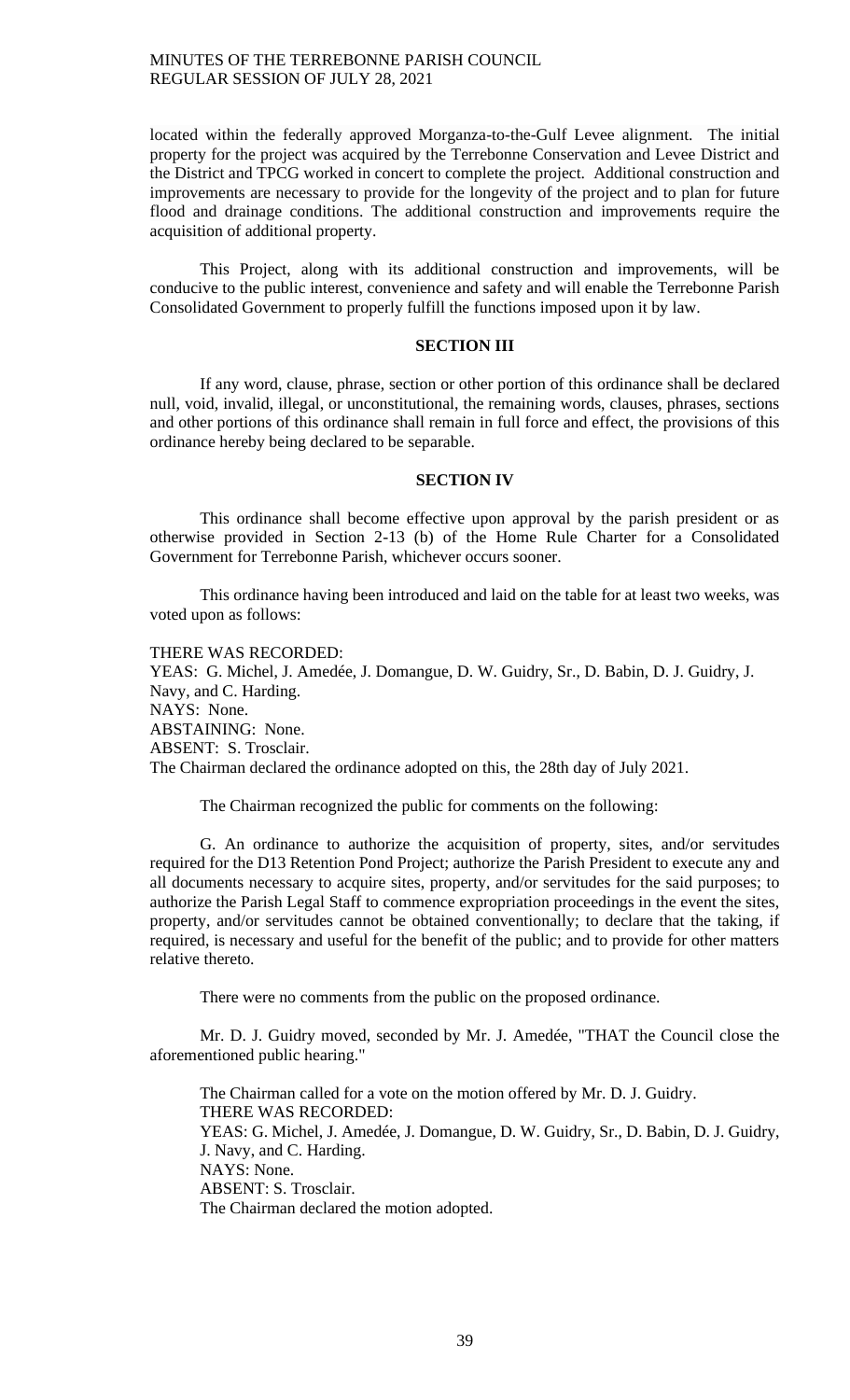OFFERED BY: MR. D. J. GUIDRY SECONDED BY: MR. J. AMEDEE

### **ORDINANCE NO. 9299**

AN ORDINANCE TO AUTHORIZE THE ACQUISITION OF PROPERTY, SITES AND/OR SERVITUDES REQUIRED FOR THE D13 RETENTION POND PROJECT; AUTHORIZE THE PARISH PRESIDENT TO EXECUTE ANY AND ALL DOCUMENTS NECESSARY TO ACQUIRE SITES, PROPERTY AND/OR SERVITUDES FOR THE SAID PURPOSES; TO AUTHORIZE THE PARISH LEGAL STAFF TO COMMENCE EXPROPRIATION PROCEEDINGS IN THE EVENT THE SITES, PROPERTY AND/OR SERVITUDES CANNOT BE OBTAINED CONVENTIONALLY; TO DECLARE THAT THE TAKING, IF REQUIRED, IS NECESSARY AND USEFUL FOR THE BENEFIT OF THE PUBLIC; AND TO PROVIDE FOR OTHER MATTERS RELATIVE THERETO.

# **SECTION I**

**BE IT ORDAINED** by the Terrebonne Parish Council, in due, regular and legal sessions convened, that the Terrebonne Parish Administration is hereby authorized to acquire any and all sites or property in full ownership and/or servitudes that are necessary to facilitate construction and maintenance of the D 13 Retention Pond Project; that the parish president is hereby authorized and empowered for and on behalf of the Terrebonne Parish Consolidated Government to execute documents necessary to acquire the sites, property in full ownership and/or servitudes for the above stated purpose for the consideration he deems just and reasonable, not to exceed the fair market value, and that the parish legal department is hereby authorized, at the discretion of the parish administration, to institute expropriation proceedings pursuant to Louisiana Revised Statute 19:271, *et seq.*, and any other legal proceedings necessary to acquire the sites, property in full ownership, and/or servitudes that are necessary and useful for the herein described purposes.

### **SECTION II**

The Project generally provides for the construction and maintenance of a retention pond located south of Elysian Fields Middle School and north of Industrial Boulevard in Houma, Louisiana just before the site where Woodlawn Bayou intersects Industrial Boulevard. The retention pond will compliment a pump station planned for construction on TPCG-owned property adjacent to Woodlawn Bayou near the retention pond, as well as a levee planned for construction along Woodlawn Bayou just south of Industrial Boulevard. The complementary projects are designed to drain water from the surrounding area into the retention pond during high water, storm, or heavy rain events.

The construction of this project will be conducive to the public interest, convenience and safety and when enable the Terrebonne Parish Consolidated Government to properly fulfill the functions imposed upon it by law.

#### **SECTION III**

If any word, clause, phrase, section or other portion of this ordinance shall be declared null, void, invalid, illegal, or unconstitutional, the remaining words, clauses, phrases, sections and other portions of this ordinance shall remain in full force and effect, the provisions of this ordinance hereby being declared to be separable.

### **SECTION IV**

This ordinance shall become effective upon approval by the parish president or as otherwise provided in Section 2-13 (b) of the Home Rule Charter for a Consolidated Government for Terrebonne Parish, whichever occurs sooner.

This ordinance having been introduced and laid on the table for at least two weeks, was voted upon as follows: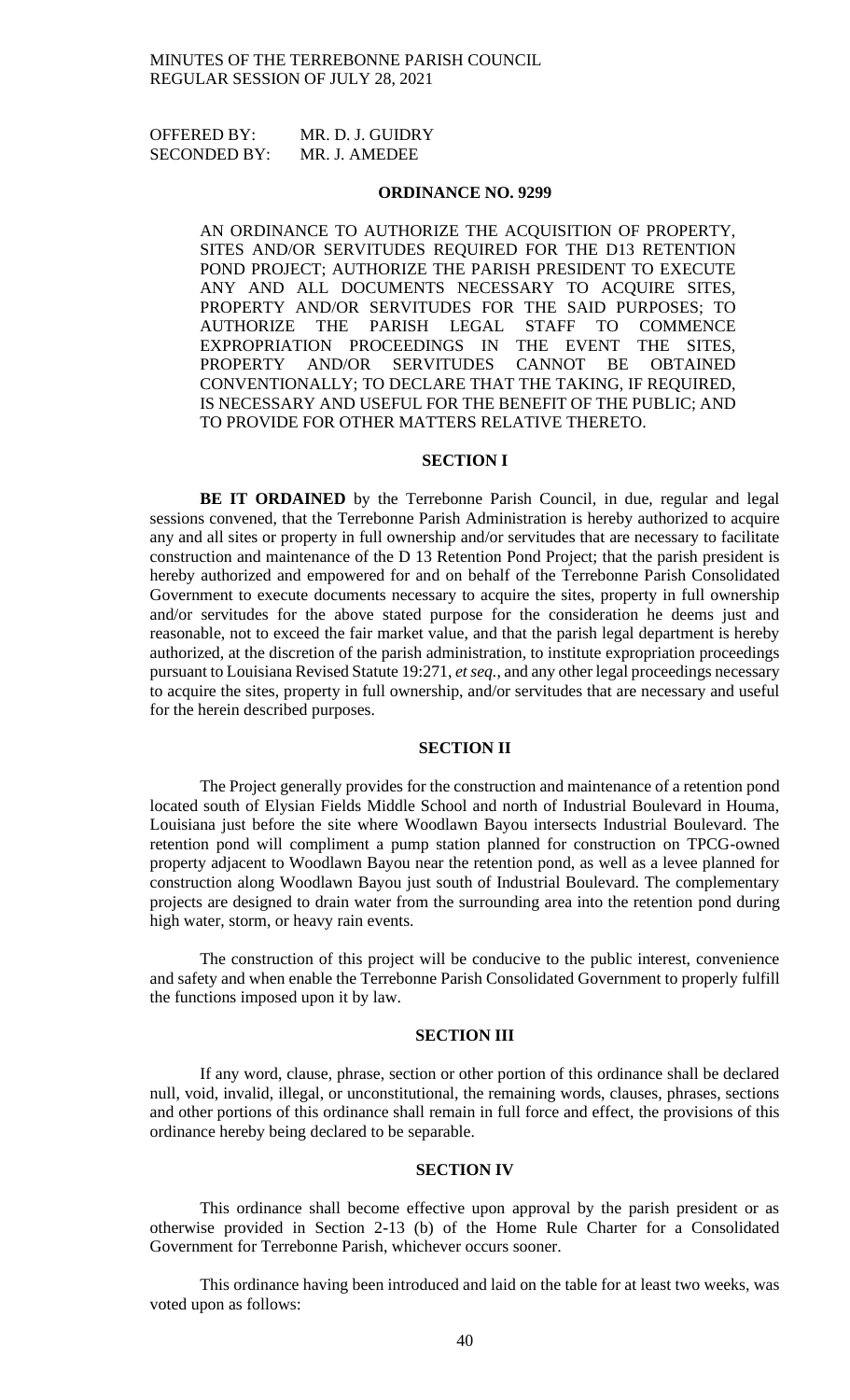THERE WAS RECORDED: YEAS: G. Michel, J. Amedée, J. Domangue, D. W. Guidry, Sr., D. Babin, D. J. Guidry, J. Navy, and C. Harding. NAYS: None. ABSTAINING: None. ABSENT: S. Trosclair. The Chairman declared the ordinance adopted on this, the 28th day of July 2021.

Mr. D. J. Guidry moved, seconded by Mr. D. Babin, "THAT the Council return to the regular order of business."

The Chairman called for a vote on the motion offered by Mr. D. J. Guidry. THERE WAS RECORDED: YEAS: G. Michel, J. Amedée, J. Domangue, D. W. Guidry, Sr., D. Babin, D. J. Guidry, J. Navy, and C. Harding. NAYS: None. ABSENT: S. Trosclair. The Chairman declared the motion adopted.

Announcements–Parish President: None.

Announcements–Council Members:

- Councilwoman J. Domangue announced that National Opioid Crisis Day was being observed today in Louisiana and encouraged those suffering from mental health issues to seek out assistance.
- Councilman G. Michel encouraged the public to get vaccinated to help protect themselves and others.
- Councilman C. Harding announced that there will be a vaccination event Saturday, August 7, 2021, from 8:00 a.m. to 12:00 p.m. at Dumas Auditorium and another also on August 7, 2021 from 12:00 p.m. to 4:00 p.m. at the Percy Gabriel Gym.
- Councilman D. Babin encouraged the public to maintain their yards as a preventative measure during hurricane season.

Mr. D. J. Guidry moved, seconded by Mr. J. Amedée, "THAT, the Council accept the following monthly engineering reports:

A. GIS Engineering, LLC

The Chairman called for a vote on the motion offered by Mr. D. J. Guidry. THERE WAS RECORDED: YEAS: G. Michel, J. Amedée, J. Domangue, D. W. Guidry, Sr., D. Babin, D. J. Guidry, J. Navy, and C. Harding. NAYS: None. ABSENT: S. Trosclair. The Chairman declared the motion adopted.

Mr. J. Amedée moved, seconded by Ms. J. Domangue, "THAT, there being no further business to come before the Council, the meeting be adjourned."

The Chairman called for a vote on the motion offered by Mr. J. Amedée. THERE WAS RECORDED: YEAS: G. Michel, J. Amedée, J. Domangue, D. W. Guidry, Sr., D. Babin, D. J. Guidry, J. Navy, and C. Harding. NAYS: None. ABSENT: S. Trosclair. The Chairman declared the motion adopted and the meeting was adjourned at 7:46 p.m.